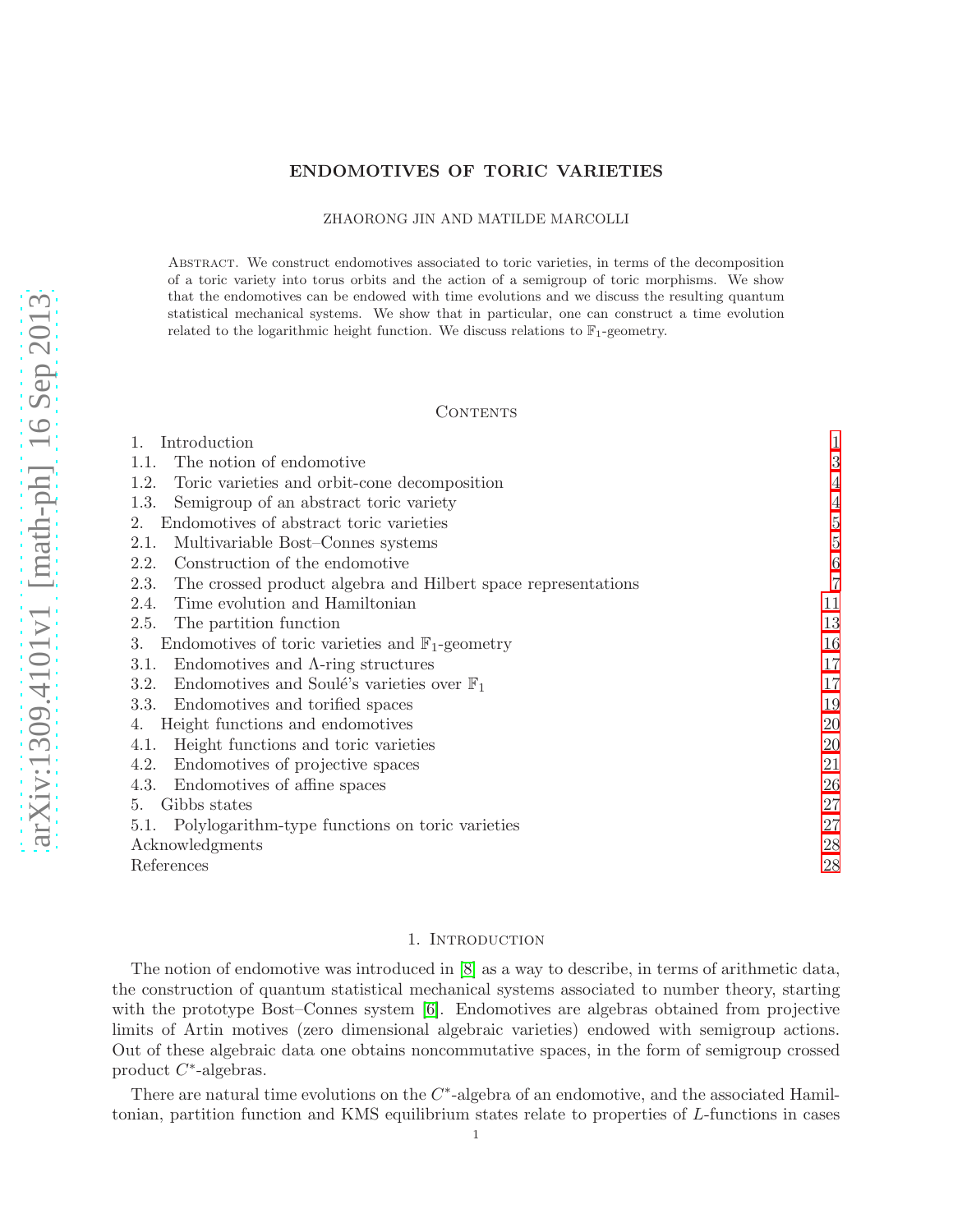arising from number theory, see [\[8\]](#page-27-2), [\[11\]](#page-27-4), [\[23\]](#page-28-0). In particular, endomotives were recently used by Bora Yalkinoglu to construct arithmetic subalgebras for all the quantum statistical mechanics associated to number fields, [\[23\]](#page-28-0), in the context of the noncommutative geometry approach to the explicit class field theory problem. It is also known, see [\[5\]](#page-27-5), [\[9\]](#page-27-6), [\[17\]](#page-28-1), [\[19\]](#page-28-2), [\[23\]](#page-28-0), that the notion of endomotive is closely related to the notion of Λ-rings studied by Borger, in his approach to geometry over the "field with one element"  $\mathbb{F}_1$ .

An interesting question in the theory of endomotives is whether the construction extends to more general algebro-geometric objects, besides the cases underlying the construction of quantum statistical mechanical systems of number fields, that was the main focus in [\[8\]](#page-27-2), [\[11\]](#page-27-4), [\[23\]](#page-28-0). Toric varieties are a natural choice of a class of varieties for which this question can be addressed. In fact, toric varieties constitute an important class of algebraic varieties, which is sufficiently concrete and well understood ([\[12\]](#page-27-7), [\[13\]](#page-27-8)) to provide a good testing ground for various constructions. Moreover, toric varieties play an important role in the theory of  $\mathbb{F}_1$ -geometry. A first step in the direction of the construction of associated endomotives already existed, in the form of the multivariable Bost–Connes systems introduced in [\[19\]](#page-28-2), which we will interpret here as the simplest case of our construction for toric varieties, corresponding to the case where the variety is just a torus  $\mathbb{T}^n$ .

In this paper, we construct endomotives for abstract toric varieties, generalizing the existing constructions of the Bost-Connes system and its generalizations.

In the rest of this section, we recall the basic notion of an endomotive, as defined in [\[8\]](#page-27-2) and the main properties of the associated quantum statistical mechanical systems. We also recall the torus-cone correspondence for toric varieties, which will be the basis of our construction. We then identify a semigroup of toric morphisms which we will use in the endomotive data.

In Section [2](#page-4-0) we describe the construction of the endomotives of abstract toric varieties. We give two variants of the construction, which we refer to as the additive and multiplicative case, which correspond, respectively, to the abelian part of the endomotive algebra being a direct sum or a tensor product of contributions from the single orbits. The direct sum choice is more closely tied up to the geometry of the variety, as it corresponds to the decomposition into a union of orbits, with the abelian part of the endomotive given by the algebra of functions on a set of algebraic points on the toric variety obtained as a projective limit over the action of the semigroup. The tensor product case corresponds instead to regarding the torus orbits as defining independent quantum mechanical systems, so that the resulting partition function will decompose as a product over orbits. In both cases we obtain Hilbert space representations of the abelian algebras and of the semigroup, in such a way that they determine a representation of the semigroup crossed product algebra. We describe the explicit generators and relations of the crossed product. We then describe a general procedure to construct time evolutions on the algebra with the corresponding Hamiltonians that are the infinitesimal generators in the given representation. We describe the group of symmetries and the partition function. In some especially nice cases, from the point of view of symmetries of the fan defining the toric variety, we give a more concrete description of the Hamiltonian and the partition function.

In Section [3,](#page-15-0) we relate the endomotives of toric varieties to  $\mathbb{F}_1$ -geometry, both in the sense of Borger, [\[5\]](#page-27-5), via the notion of  $\Lambda$ -ring, and in the sense of Soulé, [\[21\]](#page-28-3). We also show that a weaker form of the endomotive construction can be extended from toric varieties to torified spaces in the sense of the approach to  $\mathbb{F}_1$ -geometry of Lorscheid and López-Peña, [\[15\]](#page-28-4).

In Section [4,](#page-19-0) we focus on the case of projective toric varieties, and in particular on the concrete example of projective spaces. We replace a set of distinguished points in the torus orbits used in the abstract construction of Section [2](#page-4-0) with the set of  $\mathbb{Q}$ -algebraic points of the variety with bounded height and degree over Q, and we describe a time evolution and covariant representations of the resulting C<sup>\*</sup>-dynamical system related to the logarithmic height function. We show a variant of the construction for the case of affine spaces.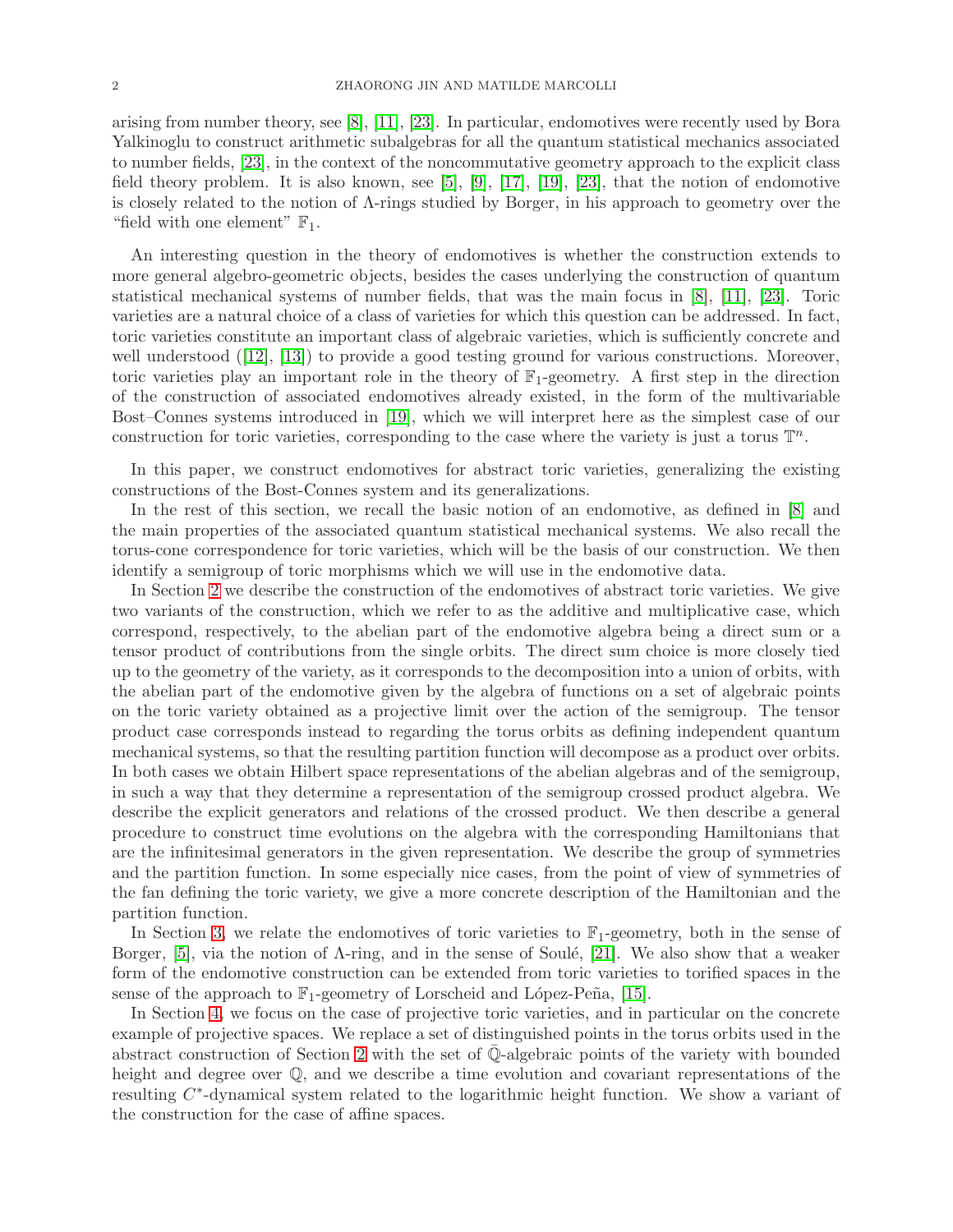Finally, in Section [5,](#page-26-0) we discuss briefly the Gibbs equilibrium states fort the quantum statistical mechanical systems of endomotives of abstract toric varieties.

<span id="page-2-0"></span>1.1. The notion of endomotive. We recall here briefly the notion of endomotive from [\[8\]](#page-27-2) and the main properties we will be discussing in the rest of the paper.

The data of an endomotive consist of a projective system  $X_{\alpha}$  of zero dimensional algebraic varieties over a field K, where  $X_{\alpha} = \text{Spec}(A_{\alpha})$ , together with an action by endomorphisms of a semigroup S on the limit  $X = \varprojlim_{\alpha} X_{\alpha}$ . In [\[8\]](#page-27-2) the field K is assumed to be a number field.

In  $[8]$  the semigroup S is assumed to be countably generated and *abelian*, while more general situations with  $S$  not necessarily abelian were discussed, for instance, in [\[19\]](#page-28-2) and will also be considered here.

At the algebraic level, one associates to the data  $(X, S)$  of an endomotive the algebraic semigroup crossed product algebra  $A \rtimes S$ , while at the analytic level, one considers the  $C^*$ -algebra  $C(X(\overline{\mathbb{R}})) \rtimes S$ .

At the algebraic level, one considers the algebraic semigroup crossed product K-algebra  $A \rtimes S$ , where  $A = \underline{\lim}_{\alpha} A_{\alpha}$  and  $X = \text{Spec}(A)$ . This is generated algebraically by elements  $a \in A$  and additional generators  $\mu_s$  and  $\mu_s^*$ , for  $s \in S$ , satisfying the relations  $\mu_s^* \mu_s = 1$ ,  $\mu_s \mu_s^* = \phi_s(1)$ , where  $\phi_s$  is the endomorphism of A corresponding to  $s \in S$ , and  $\mu_{s_1s_2} = \mu_{s_1}\mu_{s_2}, \mu_{s_2s_1}^* = \mu_{s_1}^*\mu_{s_2}^*$  $\mu_s a = \phi_s(a)\,\mu_s$ , and  $a\,\mu_s^* = \mu_s^* \phi_s(a)$ , for all  $s, s_1, s_2 \in S$  and for all  $a \in A$ .

1.1.1. Quantum statistical mechanical systems of endomotives. At the analytic level, one considers the  $C^*$ -algebra  $\mathcal{A} = C(X) \rtimes S$ . One regards this as the algebra of observables of a quantum statistical mechanical system, with a time evolution given by a one parameter family of automorphisms  $\sigma : \mathbb{R} \to \text{Aut}(\mathcal{A}).$ 

A covariant representation of the  $C^*$ -dynamical system  $(A, \sigma_t)$  is a pair  $(\pi, H)$  of a representation  $\pi : A \to B(H)$  of the algebra by bounded operators on a Hilbert space H, and an operator H on  $H$  (usually unbounded) with the property that

(1.1) 
$$
\pi(\sigma_t(a)) = e^{-itH} \pi(a) e^{itH}.
$$

One says that H is the Hamiltonian generating the the time evolution  $\sigma_t$  in the representation  $\pi$ .

The typical form of the time evolution considered in [\[8\]](#page-27-2) arises from the modular automorphism group  $\sigma_t^{\check\varphi}$  $_t^{\varphi}$  associated to a state  $\varphi$  determined by a measure on X. Here we will give a construction of time evolutions on endomotives, based more generally on semigroup homomorphisms  $g: S \to \mathbb{R}^*_+$ for which there exists an associated function  $h$ , with appropriate scaling properties, so that the pair  $(q, h)$  determine a time evolution and the corresponding Hamiltonian in an assigned representation (see Proposition [2.8](#page-10-1) below).

1.1.2. Partition function. Given a  $C^*$ -dynamical system  $(\mathcal{A}, \sigma_t)$  and a covariant representation  $(\pi, H)$ , the partition function of the system is given by

$$
Z(\beta) = \text{Tr}(e^{-\beta H}).
$$

In typical situations, there is a sufficiently large real  $\beta_0$  such that for all real  $\beta$  with  $\beta > \beta_0$  the operator  $e^{-\beta H}$  is trace class. In physical terms one thinks of the variable  $\beta$  as an inverse temperature (up to the Boltzmann constant).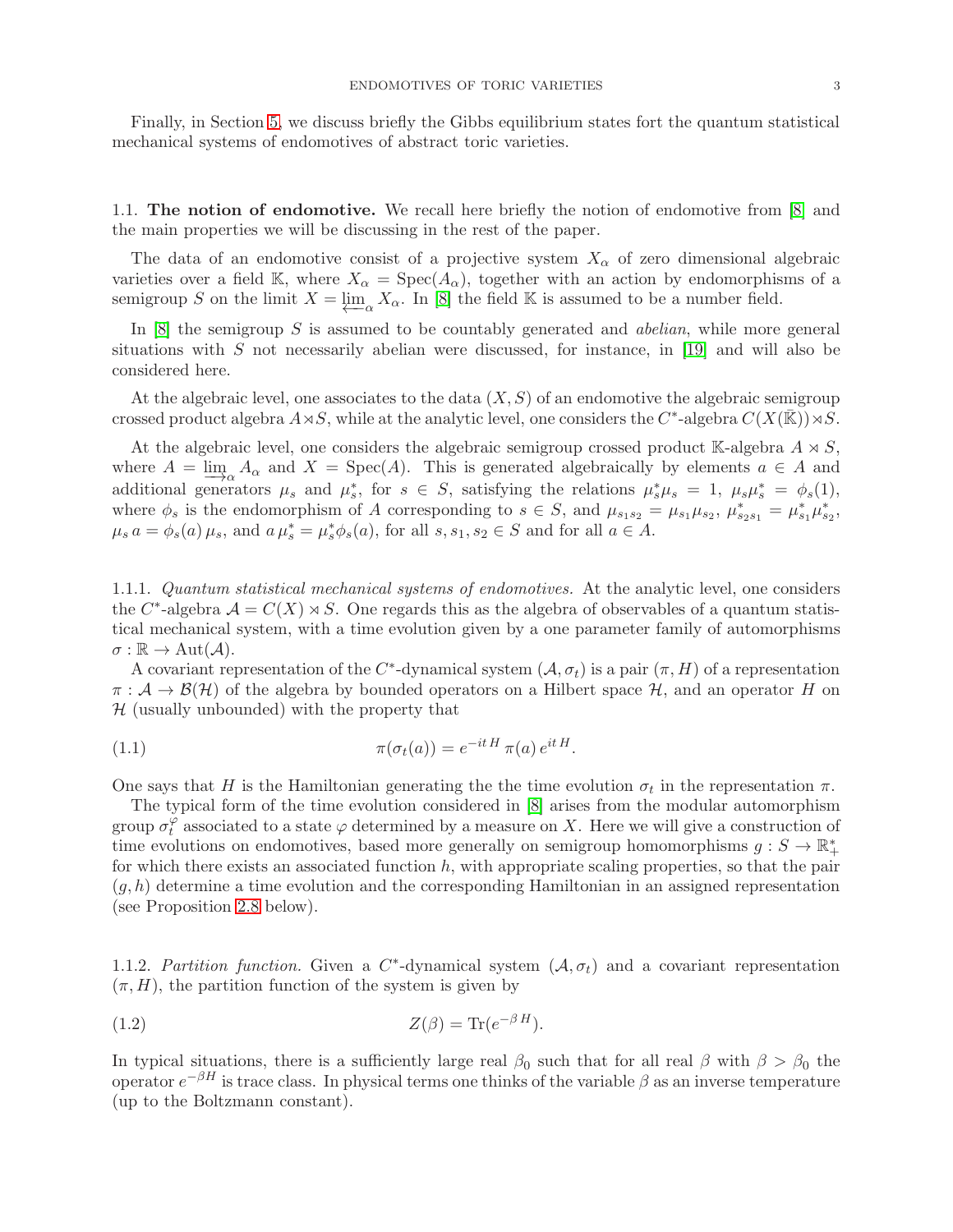1.1.3. Equilibrium states. A state is a continuous linear functional  $\varphi : A \to \mathbb{C}$ , which satisfies positivity,  $\varphi(a^*a) \geq 0$  for all  $a \in \mathcal{A}$ , and normalized by  $\varphi(1) = 1$ . States are the analog of probability measures on noncommutative spaces. An equilibrium state of a  $C^*$ -dynamical system  $(\mathcal{A}, \sigma_t)$  is a state satisfying  $\varphi(\sigma_t(a)) = \varphi(a)$  for all  $a \in \mathcal{A}$  and all  $t \in \mathbb{R}$ .

An important class of equilibrium states on a system  $(A, \sigma_t)$  are the Gibbs states, which are of the form

(1.3) 
$$
\varphi(a) = \frac{\text{Tr}(\pi(a) e^{-\beta H})}{\text{Tr}(e^{-\beta H})},
$$

for a covariant representation  $(\pi, H)$ . These are well defined when  $e^{-\beta H}$  is trace class. A more general class of equilibrium states generalizing Gibbs states is given by the  $KMS_\beta$  states (Kubo– Martin–Schwinger).

<span id="page-3-0"></span>1.2. Toric varieties and orbit-cone decomposition. We recall some basic results from the theory of toric varieties, in particular the orbit-cone correspondence, which we will need to use extensively in the following. We refer the reader to the first three chapters of [\[12\]](#page-27-7) for more details and complete proofs.

Let N be a lattice of rank d, and let M be its dual lattice. The lattices N and M are, respectively, the lattice of one-parameter subgroups and the character lattice of the toric variety. Let  $N_{\mathbb{R}}$  and  $M_{\mathbb{R}}$  be the real vector spaces obtained by tensoring N and M with  $\mathbb{R}$ , respectively.

Let  $\Sigma$  be a fan in  $N_{\mathbb{R}}$ , and  $X_{\Sigma}$  be the abstract toric variety associated to  $\Sigma$ .

Suppose that  $\Sigma = {\sigma_1, \sigma_2, ..., \sigma_m}$ , as a set of cones. Then, according to the orbit-cone correspondence, we can decompose  $X_{\Sigma}$  as a disjoint union of torus orbits

(1.4) 
$$
X_{\Sigma} = \bigcup_{k=1}^{m} O(\sigma_k),
$$

with the orbits given by

$$
(1.5) \quad O(\sigma_k) = \{ \gamma : \sigma^{\vee} \cap M \to \mathbb{C} | \gamma(u) \neq 0 \Longleftrightarrow u \in \sigma^{\perp} \cap M \} \simeq \text{Hom}_{\mathbb{Z}}(\sigma^{\perp} \cap M, \mathbb{C}^*) \simeq T_{\sigma^{\perp} \cap M},
$$

where  $\sigma^{\perp}$  denotes the orthonormal complement of  $\sigma$  in  $M_{\mathbb{R}}$  and  $\sigma^{\vee}$  the dual cone of  $\sigma$ .

Each torus orbit  $O(\sigma_k)$  contains a distinguished point  $\gamma_k$  given by

(1.6) 
$$
\gamma_k : u \in \sigma_k^{\vee} \cap M \mapsto \begin{cases} 1 & \text{if } u \in \sigma_k^{\perp} \cap M \\ 0 & \text{otherwise.} \end{cases}
$$

<span id="page-3-2"></span>The orbit-cone correspondence will be the foundation of our construction of endomotives.

<span id="page-3-1"></span>1.3. Semigroup of an abstract toric variety. We introduce here a semigroup of toric morphisms, associated to an abstract toric variety, which is defined directly in terms of the orbit-cone decomposition, and which will provide the semigroup for the endomotive construction.

We call a Z-linear transformation  $\phi$  of N compatible with the fan  $\Sigma$  if, for any cone  $\sigma_j$  in  $\Sigma$ , there exists a cone  $\sigma_k$  in  $\Sigma$  such that  $\phi_{\mathbb{R}}(\sigma_j) \subseteq \sigma_k$ , where  $\phi_{\mathbb{R}} = \phi \otimes 1$  is the induced linear map on  $N_{\mathbb{R}}$ . For each such map  $\phi$  and each cone  $\sigma_j$  in  $\Sigma$ , there exists a unique cone  $\sigma_k$  in  $\Sigma$  such that

(1.7) 
$$
\phi_{\mathbb{R}}(\mathrm{Relint}(\sigma_j)) \subseteq \mathrm{Relint}(\sigma_k).
$$

Thus  $\phi$  can be regarded as a self-map on  $\{\sigma_1, \sigma_2, ..., \sigma_m\}.$ 

Let  $S_0$  denote the set of all nonsingular linear transformations of N that are compatible with the fan  $\Sigma$  and bijective as a self-map on the cones in  $\Sigma$ . Then  $S_0$  is a semigroup under composition (matrix multiplication if we identify the elements with  $d \times d$ -matrices).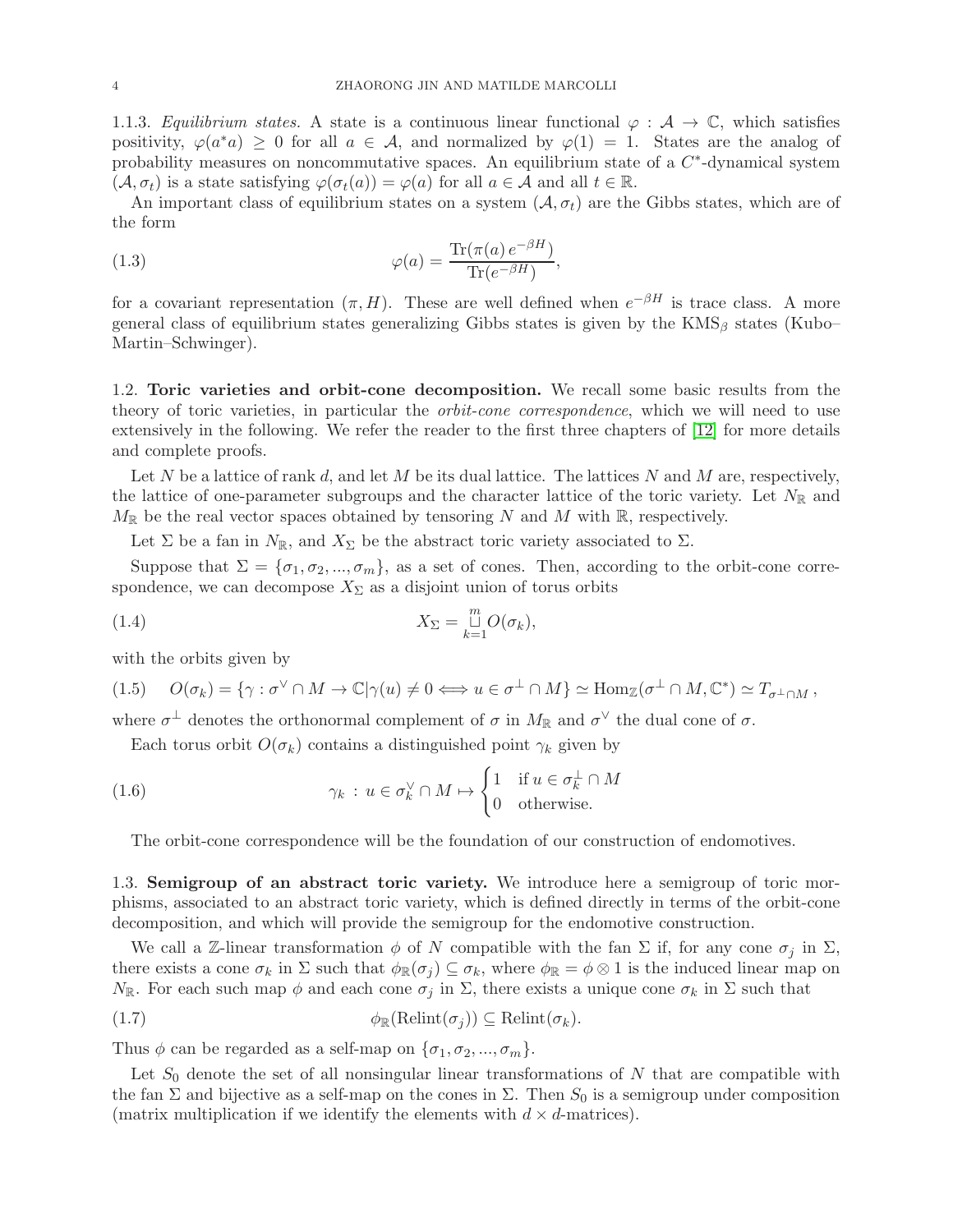A standard fact about toric varieties implies that each  $\phi$  induces a toric morphism  $\bar{\phi}$  of  $X_{\Sigma}$  in the following way: for each cone  $\sigma_j$  in  $\Sigma$ , let  $\sigma_k$  be the cone in  $\Sigma$  such that  $\phi$  maps Relint( $\sigma_j$ ) into Relint( $\sigma_k$ ); then we have a map of corresponding torus orbits

<span id="page-4-4"></span>(1.8) 
$$
\bar{\phi}: O(\sigma_k) \simeq \text{Hom}_{\mathbb{Z}}(\sigma_k^{\perp} \cap M, \mathbb{C}^*) \to O(\sigma_j) \simeq \text{Hom}_{\mathbb{Z}}(\sigma_j^{\perp} \cap M, \mathbb{C}^*)
$$

$$
(1.9) \t\t f_k \mapsto f_k \circ \phi^T,
$$

<span id="page-4-0"></span>where  $\phi^T$  is the transposed matrix of  $\phi$ . To simplify notation, we denote by S the semigroup consisting of the transposes of the matrices in  $S_0$ . Then S acts on  $X_{\Sigma}$  by precomposition.

## 2. Endomotives of abstract toric varieties

In this section we present our main construction of endomotives for abstract toric varieties. The algebra of observables and the time evolution are obtained from the orbit-cone decomposition and the semigroup introduced above, and from a class of functions with suitable scaling properties under composition with the toric morphisms of the semigroup.

<span id="page-4-1"></span>2.1. Multivariable Bost–Connes systems. We first recall briefly the case of a single torus, which corresponds to the "multivariable Bost–Connes systems" introduced in [\[19\]](#page-28-2). One considers in that case a variety that is an *n*-dimensional algebraic torus  $\mathbb{T}^n = (\mathbb{G}_m)^n$ . The semigroup  $S_n$ is given by  $n \times n$ -matrices with integer entries and positive determinant,  $S_n = M_n(\mathbb{Z})^+$ , with the action on  $\mathbb{T}^n$  given by

(2.1) 
$$
t = (t_j)_{j=1}^n \stackrel{\alpha}{\mapsto} t^{\alpha} = (t_i^{\alpha}), \text{ where } t_i^{\alpha} = \prod_j t_j^{\alpha_{ij}},
$$

where  $\alpha = (\alpha_{ij}) \in M_n(\mathbb{Z})^+$ . This generalizes to non-invertible transformations the usual action of monomial Cremona transformations, which corresponds to the case of  $\alpha \in GL_n(\mathbb{Z})$ .

As in [\(1.6\)](#page-3-2) above, one considers the distinguished point  $\gamma = (1, 1, \dots, 1)$  in  $\mathbb{T}^n$ . The endomotive in this case is constructed by considering the inverse images

$$
X_{\alpha} = \{ t \in \mathbb{T}^n \, | \, \alpha(t) = \gamma \}
$$

for  $\alpha \in M_n(\mathbb{Z})^+$ . These form a projective system, under composition of the semigroup transformations, and one takes the corresponding projective limit

$$
X = \varprojlim_{\alpha} X_{\alpha},
$$

or equivalently the direct limit

<span id="page-4-2"></span>
$$
A = \varinjlim_{\alpha} A_{\alpha},
$$

where  $X_{\alpha} = \text{Spec}(A_{\alpha})$  and  $X = \text{Spec}(A)$ . It is shown in [\[19\]](#page-28-2) that this limit is given by

<span id="page-4-3"></span>
$$
A \simeq \mathbb{Q}[\mathbb{Q}/\mathbb{Z}]^{\otimes n}.
$$

The algebraic endomotive is then given by the Q-algebra  $\mathbb{Q}[\mathbb{Q}/\mathbb{Z}]^{\otimes n} \rtimes M_n(\mathbb{Z})^+$  and the analytic endomotive by the C<sup>\*</sup>-algebra  $C^*(\mathbb{Q}/\mathbb{Z})^{\otimes n} \rtimes M_n(\mathbb{Z})^+$ . A time evolution on this algebra is obtained by setting

(2.3) 
$$
\sigma_t(\mu_\alpha) = \det(\alpha)^{it} \mu_\alpha \text{ and } \sigma_t(a) = a,
$$

for all  $\alpha \in M_n(\mathbb{Z})^+$  and for all  $a \in C^*(\mathbb{Q}/\mathbb{Z})^{\otimes n}$ .

In the construction of [\[19\]](#page-28-2) the choice of the semigroup  $S_n = M_n(\mathbb{Z})^+$  is large, hence one needs to either pass to a convolution algebra that eliminates the  $SL_n(\mathbb{Z})$ -symmetry of the spectral levels of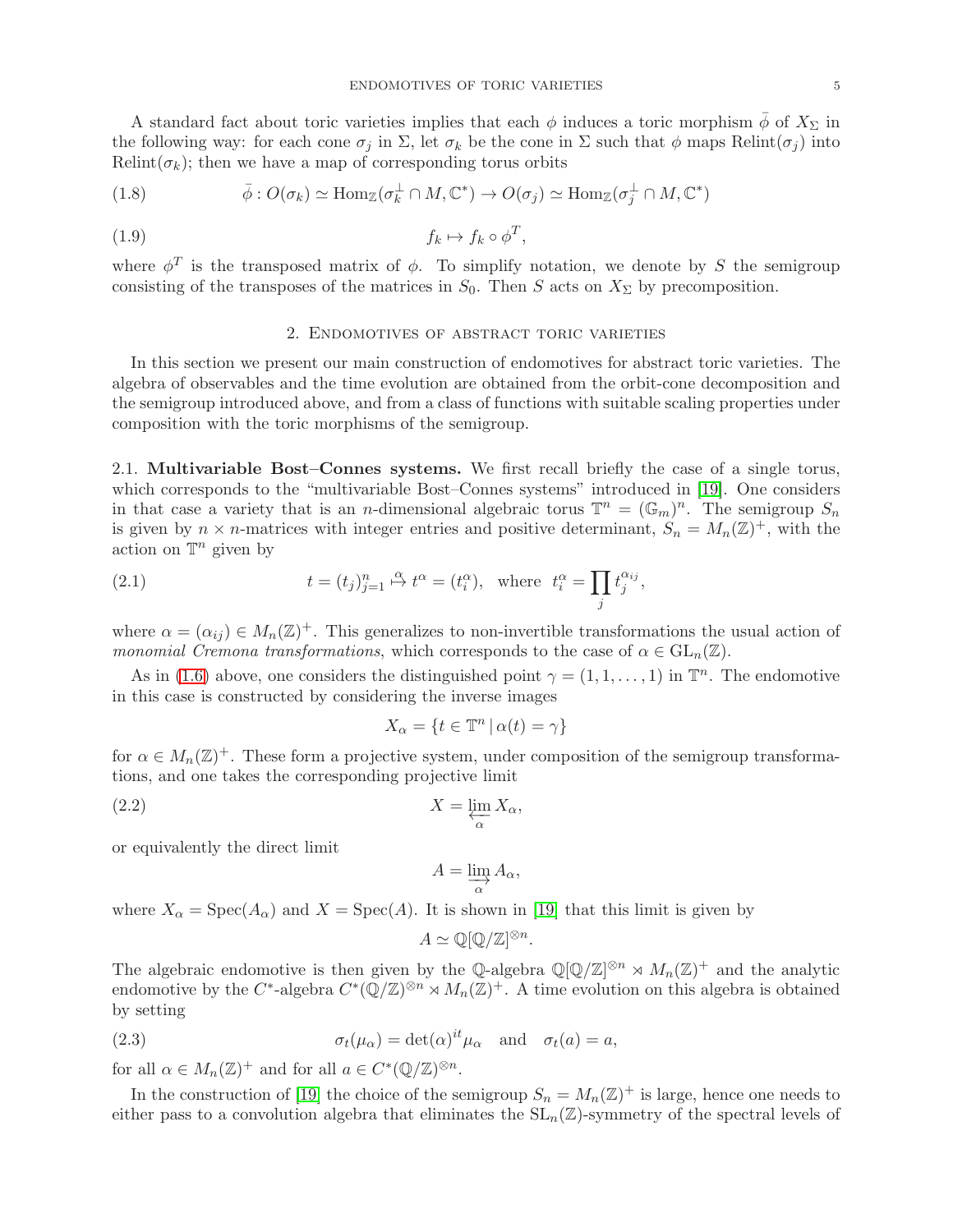the Hamiltonian, or else computing the partition function with respect to a type  $II_1$ -trace, which gives

$$
Z(\beta) = \sum_{\alpha \in M_n(\mathbb{Z})^+/\mathrm{SL}_n(\mathbb{Z})} \det(\alpha)^{-\beta} = \prod_{k=0}^{n-1} \zeta(\beta - k).
$$

In the more general construction we present in the rest of this section, this problem of large  $SL_n(\mathbb{Z})$ -symmetries is avoided, by working with the smaller semigroup S that we defined in Section [1.3](#page-3-1) above. In the case of a single torus, our S in fact reduces to the much smaller  $S = \{mI | m \in \mathbb{N}\}\$ with I the  $n \times n$ -identity matrix, which computes the same projective limit [\(2.2\)](#page-4-2) as the larger  $S_n$ . The construction of the time evolution we provide for arbitrary toric varieties will also be more general than [\(2.3\)](#page-4-3), hence providing a broader range of possible zeta functions.

<span id="page-5-0"></span>2.2. Construction of the endomotive. Let S be the semigroup of an abstract toric variety, constructed in §[1.3](#page-3-1) above. For each  $\phi$  in S, let  $X_{\phi}$  denote the preimage under  $\phi$  of the set of distinguished points in all toric orbits,

(2.4) 
$$
X_{\phi} = \phi^{-1}(\mathop{\sqcup}\limits_{k=1}^{m} \{\gamma_k\}).
$$

For any  $\phi_1, \phi_2$  and  $\varphi$  in S with  $\phi_1 = \phi_2 \circ \varphi$ , we have a transition map  $\varphi: X_{\phi_1} \to X_{\phi_2}$ , given by composition. Thus, all the sets  $X_{\phi}$ 's together with these maps form a projective system. We denote by X the projective limit. We have the following result.

<span id="page-5-1"></span>**Proposition 2.1.** As a topological space, the projective limit is

<span id="page-5-2"></span>(2.5) 
$$
X = \varprojlim_{\phi} X_{\phi} \simeq \mathop{\sqcup}\limits_{k=1}^{m} \text{Hom}_{\mathbb{Z}}(\sigma_{k}^{\perp} \cap M, \hat{\mathbb{Z}})
$$

and the algebra of continuos functions is correspondingly given by

(2.6) 
$$
C(X) \simeq \bigoplus_{k=1}^{m} C^{*}((\sigma_{k}^{\perp} \cap M) \otimes (\mathbb{Q}/\mathbb{Z})).
$$

*Proof.* Note that any matrix in S is invertible in  $M_d(\mathbb{Q})$  and the inverse is also compatible with  $\Sigma$ and bijective as a map of cones, thus some integer multiple of this inverse lies in  $M_d(\mathbb{Z})$  and hence in S, which shows that for any  $\phi_1 \in S$  there exists  $\phi_2 \in S$  and  $n \in \mathbb{N}^+$  such that  $\phi_1 \phi_2 = nI$  (here I denotes the d by d identity matrix). Therefore  $\{nI|n \in \mathbb{N}^+\}$  is a cofinal subset of the indexing set, and it suffices to compute the projective limit over this subset.

Let  $X_{n,k} = (nI)^{-1}(\gamma_k)$  be the preimage of the distinguished point  $\gamma_k$  under the action of nI. Then it is clear that

$$
X_{nI} = \bigcup_{k=1}^{m} X_{n,k}.
$$

Note that each transition map tI preserves the second index k of  $X_{n,k}$ , *i.e.* the image of  $X_{tn,k}$ lies in  $X_{n,k}$ . Thus, the projective system  $\{X_{nI} | n \in \mathbb{N}^+\}$  splits as the disjoint union of projective systems  $\{X_{n,k}|n \in \mathbb{N}^+\}$   $(k = 1, ..., m)$ . Hence we have

(2.7) 
$$
X \simeq \varprojlim_{n} X_{n} \simeq \bigcup_{k=1}^{m} \varprojlim_{n} X_{n,k}.
$$

On the other hand, we have natural isomorphisms

(2.8) 
$$
X_{n,k} = (nI)^{-1}(\gamma_k) \simeq \text{Hom}_{\mathbb{Z}}(\sigma_k^{\perp} \cap M, \mathbb{Z}/n\mathbb{Z}),
$$

which give

(2.9) 
$$
\varprojlim_{n} X_{n,k} \simeq \text{Hom}_{\mathbb{Z}}(\sigma_{k}^{\perp} \cap M, \varprojlim_{n} (\mathbb{Z}/n\mathbb{Z})) \simeq \text{Hom}_{\mathbb{Z}}(\sigma_{k}^{\perp} \cap M, \hat{\mathbb{Z}}),
$$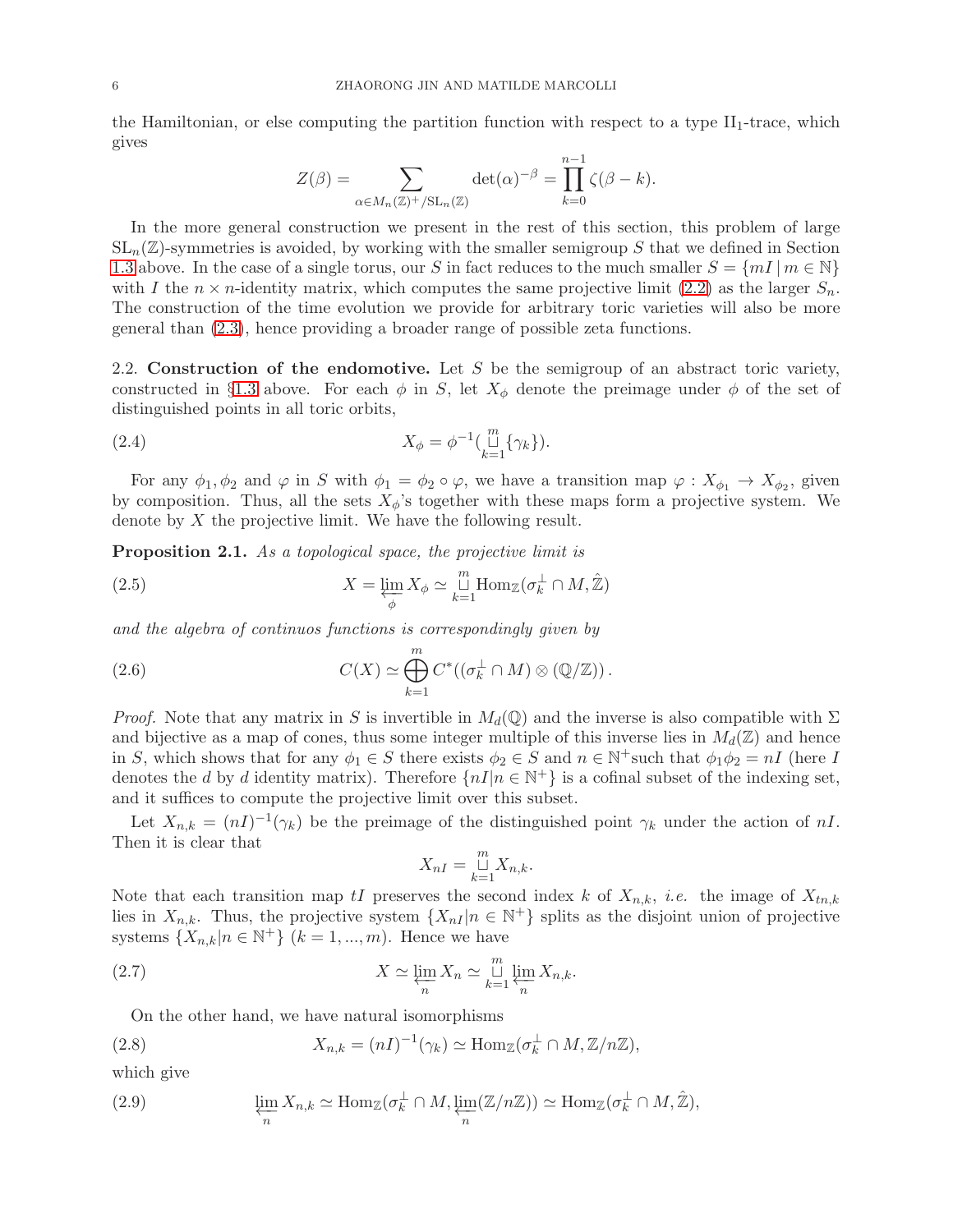from which the first statement follows immediately.

As for the second one, clearly we have

(2.10) 
$$
C(X) \simeq C\left(\mathop{\sqcup}\limits_{k=1}^{m} \text{Hom}_{\mathbb{Z}}(\sigma_k^{\perp} \cap M, \hat{\mathbb{Z}})\right) \simeq \bigoplus_{k=1}^{m} C(\text{Hom}_{\mathbb{Z}}(\sigma_k^{\perp} \cap M, \hat{\mathbb{Z}})).
$$

Moreover, by Pontryagin duality, we obtain canonical isomorphisms

(2.11) 
$$
C(\text{Hom}_{\mathbb{Z}}(\sigma_k^{\perp} \cap M, \hat{\mathbb{Z}})) \simeq C^*(\text{Hom}_{\mathbb{Z}}(\sigma_k^{\perp} \cap M, \hat{\mathbb{Z}})^{\wedge}),
$$

where

(2.12) 
$$
\text{Hom}_{\mathbb{Z}}(\sigma_k^{\perp} \cap M, \hat{\mathbb{Z}})^{\wedge} \simeq \text{Hom}_{\mathbb{Z}}(\text{Hom}_{\mathbb{Z}}(\sigma_k^{\perp} \cap M, \hat{\mathbb{Z}}), \mathbb{Q}/\mathbb{Z})
$$

is the Pontryagin dual. Note that  $\mathbb{Q}/\mathbb{Z}$  and  $\hat{\mathbb{Z}}$  are Pontryagin duals to each other, hence we have a natural isomorphism

<span id="page-6-1"></span>(2.13) 
$$
\text{Hom}_{\mathbb{Z}}(\text{Hom}_{\mathbb{Z}}(\sigma_k^{\perp} \cap M, \hat{\mathbb{Z}}), \mathbb{Q}/\mathbb{Z}) \simeq \text{Hom}_{\mathbb{Z}}(\text{Hom}_{\mathbb{Z}}(\sigma_k^{\perp} \cap M, \text{Hom}(\mathbb{Q}/\mathbb{Z}, \mathbb{Q}/\mathbb{Z})), \mathbb{Q}/\mathbb{Z}).
$$

Furthermore,

(2.14) 
$$
\text{Hom}_{\mathbb{Z}}(\sigma_k^{\perp} \cap M, \text{Hom}(\mathbb{Q}/\mathbb{Z}, \mathbb{Q}/\mathbb{Z})) \simeq \text{Hom}_{\mathbb{Z}}((\sigma_k^{\perp} \cap M) \otimes_{\mathbb{Z}} (\mathbb{Q}/\mathbb{Z}), \mathbb{Q}/\mathbb{Z}),
$$

showing that we can identify the right-hand-side of [\(2.13\)](#page-6-1) with the double dual of  $(\sigma_k^{\perp} \cap M) \otimes (\mathbb{Q}/\mathbb{Z})$ , which is canonically isomorphic to  $(\sigma_k^{\perp} \cap M) \otimes (\mathbb{Q}/\mathbb{Z})$  itself.

Combining the identities above we obtain the second statement.  $\Box$ 

For reasons related to the behavior of the resulting zeta functions, we also want to consider a variant of the construction of Proposition [2.1,](#page-5-1) where instead of working with the space  $X$  of  $(2.5)$ , we work with a different space Y given by a *product*, instead of a *disjoint union*, of the limits  $\varprojlim_n X_{n,k}$ . Namely, we set

(2.15) 
$$
Y := \prod_{k=1}^{n} \varprojlim_{n} X_{n,k}.
$$

The algebra of functions is correspondingly given by the *tensor product* instead of *direct sum*,

(2.16) 
$$
C(Y) = \bigotimes_{k=1}^{m} C(\varprojlim_{n} X_{n,k}) = \bigotimes_{k=1}^{m} C^{*}((\sigma_{k}^{\perp} \cap M) \otimes (\mathbb{Q}/\mathbb{Z})),
$$

where the last equality follows as in Proposition [2.1.](#page-5-1)

<span id="page-6-0"></span>2.3. The crossed product algebra and Hilbert space representations. Note that, since by construction M comes endowed with a basis, we may identify M as  $\mathbb{Z}^d$ , hence we can write  $M \otimes (\mathbb{Q}/\mathbb{Z})$  as  $(\mathbb{Q}/\mathbb{Z})^d$ . In this way, each element of  $(\sigma_k^{\perp} \cap M) \otimes (\mathbb{Q}/\mathbb{Z})$  can be regarded as a d-tuple in  $(\mathbb{Q}/\mathbb{Z})^d$ , and there is an induced action of S on  $M \otimes (\mathbb{Q}/\mathbb{Z}) \simeq (\mathbb{Q}/\mathbb{Z})^d$  given by matrix multiplication, which corresponds to the action given by the map  $\phi \otimes 1$  on  $M \otimes (\mathbb{Q}/\mathbb{Z})$ .

It follows that this action via matrix multiplication again maps each  $(\sigma_k^{\perp} \cap M) \otimes (\mathbb{Q}/\mathbb{Z}) \subseteq (\mathbb{Q}/\mathbb{Z})^d$ into the corresponding  $(\sigma_{\phi}^{\perp})$  $_{\phi(k)}^{\perp} \cap M) \otimes (\mathbb{Q}/\mathbb{Z}) \subseteq (\mathbb{Q}/\mathbb{Z})^d$ . We will make use of this action and this identification later in Lemma [2.5](#page-8-0) and [2.6.](#page-9-0)

<span id="page-6-2"></span>The  $C^*$ -algebras of functions

(2.17) 
$$
C(X) \simeq \bigoplus_{k=1}^{m} C^*((\sigma_k^{\perp} \cap M) \otimes (\mathbb{Q}/\mathbb{Z}))
$$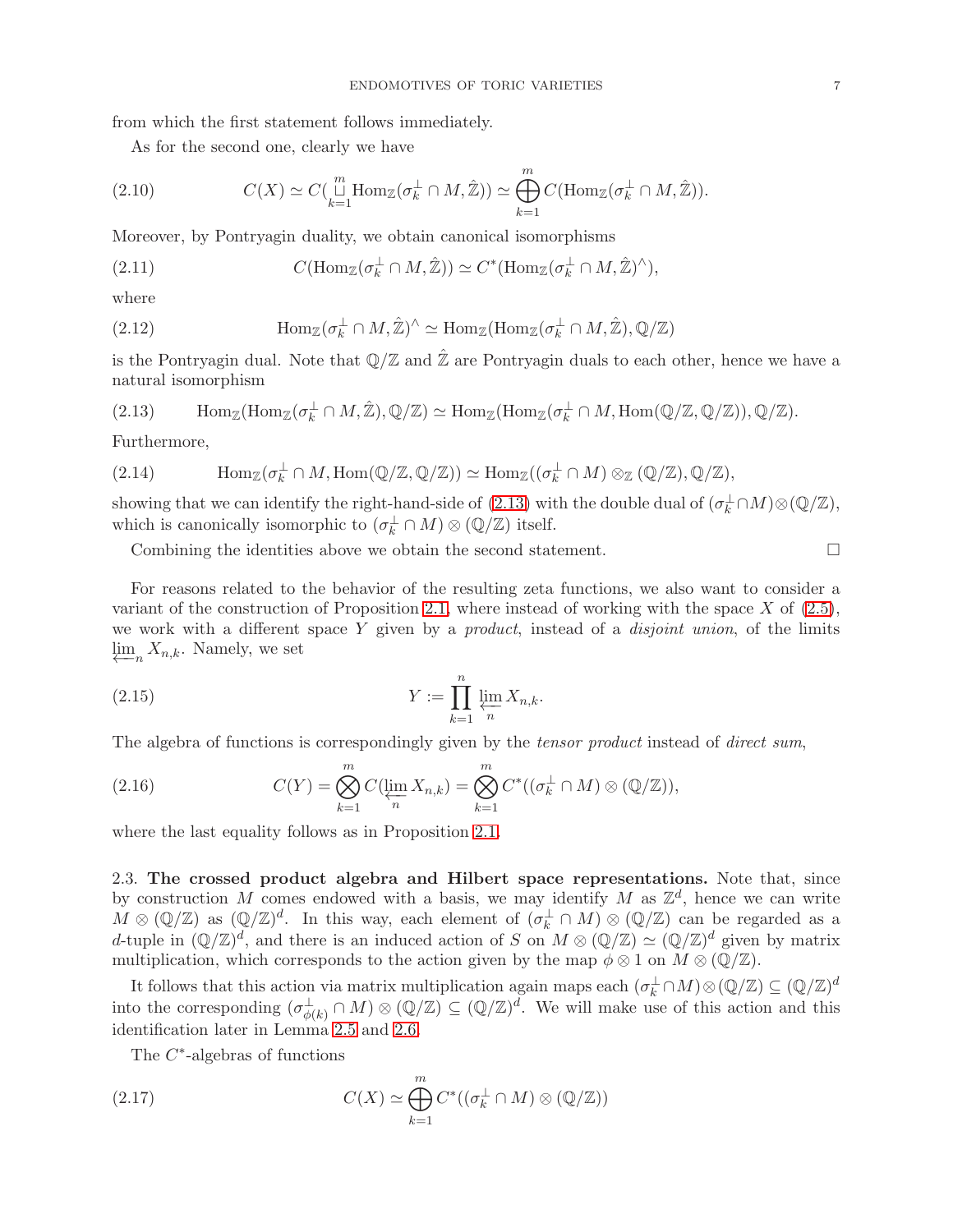and

<span id="page-7-0"></span>(2.18) 
$$
C(Y) \simeq \bigotimes_{k=1}^{m} C^*((\sigma_k^{\perp} \cap M) \otimes (\mathbb{Q}/\mathbb{Z}))
$$

will serve as abelian parts of two variants of the endomotive construction. We represent them on Hilbert spaces as follows.

<span id="page-7-1"></span>**Lemma 2.2.** There is a natural representation of the algebra  $C(X)$  of [\(2.17\)](#page-6-2) as bounded linear operators on the Hilbert space

(2.19) 
$$
\mathcal{H}_X = \bigoplus_{k=1}^m \ell^2(\text{Hom}_{\mathbb{Z}}(\sigma_k^{\perp} \cap M, \mathbb{Z}))
$$

and of the algebra  $C(Y)$  of  $(2.18)$  on

(2.20) 
$$
\mathcal{H}_Y = \bigotimes_{k=1}^m \ell^2(\text{Hom}_{\mathbb{Z}}(\sigma_k^{\perp} \cap M, \mathbb{Z})).
$$

Proof. First we observe that

$$
(2.21)\ \operatorname{Hom}_{\mathbb{Z}}((\sigma_k^{\perp} \cap M) \otimes (\mathbb{Q}/\mathbb{Z}), \mathbb{Q}/\mathbb{Z}) \simeq \operatorname{Hom}_{\mathbb{Z}}(\sigma_k^{\perp} \cap M, \operatorname{Hom}_{\mathbb{Z}}(\mathbb{Q}/\mathbb{Z}, \mathbb{Q}/\mathbb{Z})) \simeq \operatorname{Hom}_{\mathbb{Z}}(\sigma_k^{\perp} \cap M, \hat{\mathbb{Z}}).
$$

Moreover,  $\mathbb Z$  naturally embeds into  $\hat{\mathbb Z}$ , hence we have a natural embedding of

(2.22) 
$$
\text{Hom}_{\mathbb{Z}}(\sigma_k^{\perp} \cap M, \mathbb{Z}) \hookrightarrow \text{Hom}_{\mathbb{Z}}(\sigma_k^{\perp} \cap M, \hat{\mathbb{Z}}),
$$

which means that we can naturally identify each element of  $\text{Hom}_{\mathbb{Z}}(\sigma_k^{\perp} \cap M, \mathbb{Z})$  with a homomorphism

(2.23) 
$$
f_k: (\sigma_k^{\perp} \cap M) \otimes (\mathbb{Q}/\mathbb{Z}) \to \mathbb{Q}/\mathbb{Z}.
$$

We can then represent in the following way the algebra  $C^*((\sigma_k^{\perp} \cap M) \otimes (\mathbb{Q}/\mathbb{Z}))$  as bounded linear operators on the Hilbert space  $\ell^2(\text{Hom}_{\mathbb{Z}}(\sigma_k^{\perp} \cap M, \mathbb{Z}))$ . Consider the canonical basis

$$
\{\epsilon_{f_k}|f_k\in\mathrm{Hom}_{\mathbb{Z}}(\sigma_k^{\perp}\cap M,\mathbb{Z})\},\
$$

with  $\text{Hom}_{\mathbb{Z}}(\sigma_k^{\perp} \cap M, \mathbb{Z}) \subset \text{Hom}_{\mathbb{Z}}((\sigma_k^{\perp} \cap M) \otimes (\mathbb{Q}/\mathbb{Z}), \mathbb{Q}/\mathbb{Z})$ . Then, for each generator  $e(r_k)$  of  $C^*((\sigma_k^{\perp} \cap M) \otimes (\mathbb{Q}/\mathbb{Z}))$ , where  $r_k \in (\sigma_k^{\perp} \cap M) \otimes (\mathbb{Q}/\mathbb{Z})$ , we set

(2.24) 
$$
e(r_k)\epsilon_{f_k} = \exp(2i\pi f_k(r_k))\epsilon_{f_k}.
$$

From now on, for simplicity, we suppress the explicit notation  $\exp(2i\pi \cdot)$  and we implicitly identify  $f_k(r)$  with the corresponding root of unity.

Clearly, this preserves the multiplicative structure of the group algebra since each  $f_k$  is a homomorphism. Thus, we have a naturally induced representations of the direct sum  $C(X) \simeq$  $\bigoplus_{k=1}^m C^*((\sigma_k^{\perp} \cap M) \otimes (\mathbb{Q}/\mathbb{Z}))$  on  $\mathcal{H}_X = \bigoplus_{k=1}^m \ell^2(\text{Hom}_{\mathbb{Z}}(\sigma_k^{\perp} \cap M, \mathbb{Z}))$ , and of the tensor product  $C(Y) \simeq \otimes_{k=1}^m C^*((\sigma_k^{\perp} \cap M) \otimes (\mathbb{Q}/\mathbb{Z}))$  on  $\mathcal{H}_Y = \otimes_{k=1}^m \ell^2(\text{Hom}_{\mathbb{Z}}(\sigma_k^{\perp} \cap M, \mathbb{Z}))$ , respectively given by

(2.25) 
$$
e(\underline{r})(\oplus_{k=1}^{m}\epsilon_{f_k}) = \oplus_{k=1}^{m}f_k(r_k)\epsilon_{f_k}, \text{ and } e(\underline{r})(\otimes_{k=1}^{m}\epsilon_{f_k}) = \otimes_{k=1}^{m}f_k(r_k)\epsilon_{f_k}
$$

where  $\underline{r} = (r_k)_{k=1,\dots,m}$ , and  $e(\underline{r}) := \bigoplus_{k=1}^m e(r_k)$  or  $e(\underline{r}) := \bigotimes_{k=1}^m e(r_k)$ , respectively.

$$
\qquad \qquad \Box
$$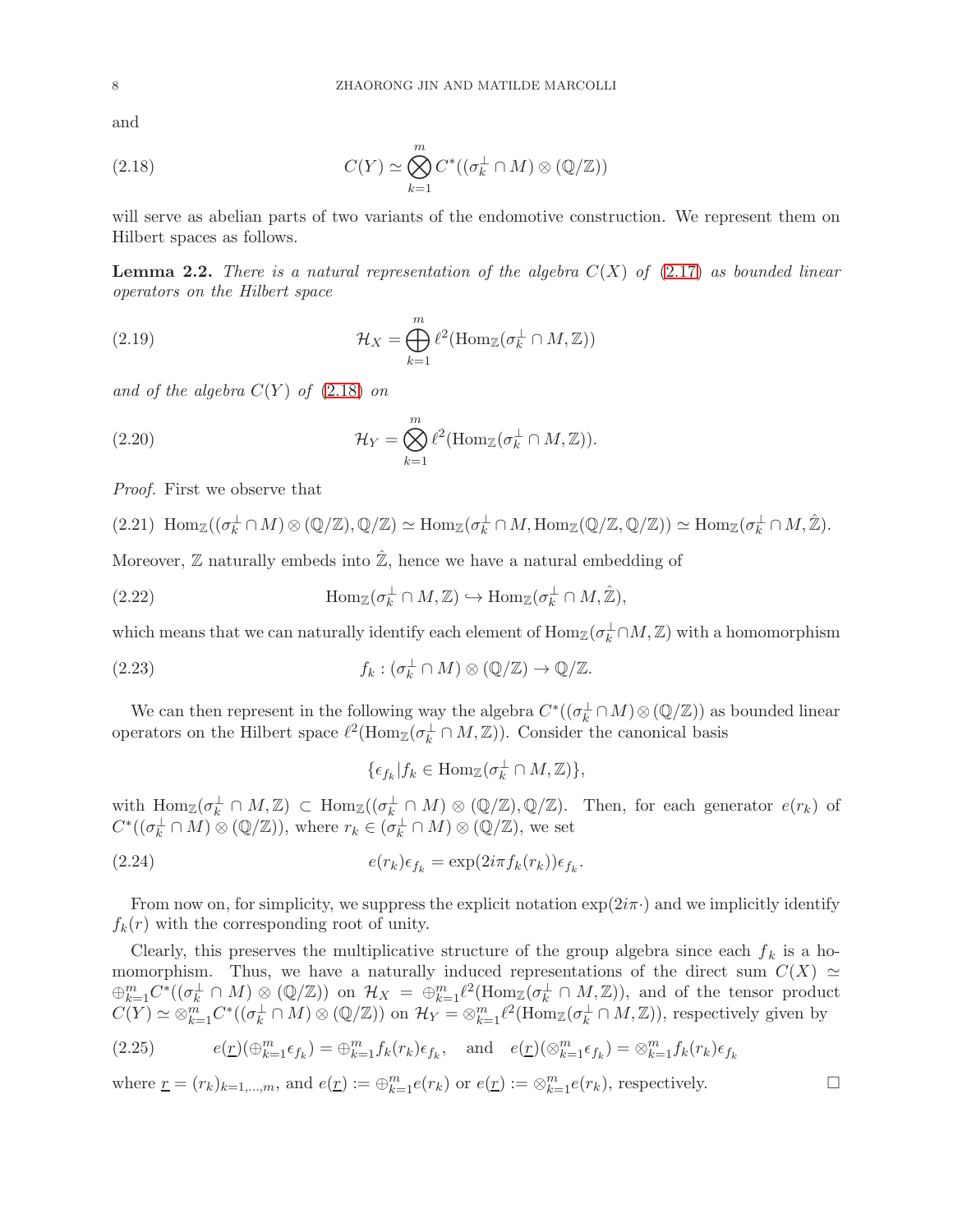2.3.1. Semigroup representation. We represent the semigroup  $S$  as bounded on the same Hilbert spaces  $\mathcal{H}_X$  and  $\mathcal{H}_Y$ .

<span id="page-8-2"></span>**Definition 2.3.** For  $f_k \in \text{Hom}(\sigma_k^{\perp} \cap M, \mathbb{Z})$ , let  $f'_1, ..., f'_m$  denote the compositions  $f_1 \circ \phi, ..., f_m \circ \phi$ , reordered in such a way that  $f'_k \in \text{Hom}(\sigma_k^{\perp} \cap M, \mathbb{Z})$ .

Notice that it is always possible to reorder the elements  $f_1 \circ \phi, ..., f_m \circ \phi$  as described, since  $\phi$ defines a permutation of the set  $\{\sigma_k^{\perp} \cap M \mid k = 1, ..., m\}$ . With a slight abuse of notation, in the following we will write  $\epsilon_{f_k \circ \phi}$  instead of  $\epsilon_{f'_k}$ .

Lemma 2.4. The actions given, respectively, by

(2.26) 
$$
\mu_{\phi}(\oplus_{k=1}^{m}\epsilon_{f_k})=\oplus_{k=1}^{m}\epsilon_{f_k\circ\phi}\quad and\quad \mu_{\phi}(\otimes_{k=1}^{m}\epsilon_{f_k})=\otimes_{k=1}^{m}\epsilon_{f_k\circ\phi},
$$

define representations of the semigroup S on the Hilbert spaces  $\mathcal{H}_X$  and  $\mathcal{H}_Y$ , where in both cases the adjoints are determined by

(2.27) 
$$
\mu_{\phi}^* \epsilon_{f_k} = \delta(f_k = g_k \circ \phi) \epsilon_{g_k},
$$

where

(2.28) 
$$
\delta(f_k = g_k \circ \phi) = \begin{cases} 1 & f_k = g_k \circ \phi \\ 0 & \text{otherwise.} \end{cases}
$$

*Proof.* By construction,  $\phi \mapsto \mu_{\phi}$  defines a semigroup homomorphism,

<span id="page-8-1"></span>
$$
\mu_{\phi_1 \circ \phi_2} = \mu_{\phi_1} \mu_{\phi_2},
$$

from S to isometries in the algebra of bounded operators on  $\mathcal{H}_X$  and  $\mathcal{H}_Y$ , respectively.

The adjoint  $\mu^*_{\phi}$  is defined by the relation

$$
\langle \mu_{\phi}^* \xi, \eta \rangle = \langle \xi, \mu_{\phi} \, \eta \rangle,
$$

for all  $\xi, \eta$  in the Hilbert space. It suffices to check the identity on the elements of the canonical basis, hence we consider  $\epsilon_{f_k}$  and  $\epsilon_{h_k}$ , for some  $f_k$  and  $h_k$  in  $\text{Hom}(\sigma_k^{\perp} \cap M, \mathbb{Z})$ . Then we have

$$
\langle \xi, \mu_{\phi} \eta \rangle = \delta(h_k = f_k \circ \phi) = \langle \mu_{\phi}^* \xi, \eta \rangle,
$$

for  $\mu^*_{\phi}$  as in [\(2.27\)](#page-8-1). It is clear by construction that  $\mu^*_{\phi}$  is a left inverse of  $\mu_{\phi}$  and a right inverse on the image of  $\mu_{\phi}$ .

2.3.2. Crossed product relations. We have the following lemma relating the operators  $e(r_k)$  and  $\mu_{\phi}$ .

<span id="page-8-0"></span>**Lemma 2.5.** The action of S on  $(\sigma_k^{\perp} \cap M) \otimes (\mathbb{Q}/\mathbb{Z})$  satisfies

(2.29) 
$$
e(\phi \cdot \underline{r}) = \mu_{\phi}^* e(\underline{r}) \mu_{\phi}
$$

*Proof.* For any  $\epsilon_{f_k}$  we have

$$
\mu_{\phi}^* e(\underline{r}) \mu_{\phi} \epsilon_{f_k} = \mu_{\phi}^* e(\underline{r}) \epsilon_{f_k \circ \phi} = f_{\phi(k)} \circ \phi(r_k) \mu_{\phi}^* \epsilon_{f_k \circ \phi},
$$

where by  $\phi(k)$  we mean the permutation of the indices of the  $\sigma_k^{\perp} \cap M$  induced by  $\phi$ . By [\(2.27\)](#page-8-1), we then write the above as

$$
f_{\phi(k)} \circ \phi(r_k) \epsilon_{f_k} = e(\phi \cdot \underline{r}) \epsilon_{f_k},
$$

hence the conclusion holds.

Lemma [2.5](#page-8-0) immediately implies the following result.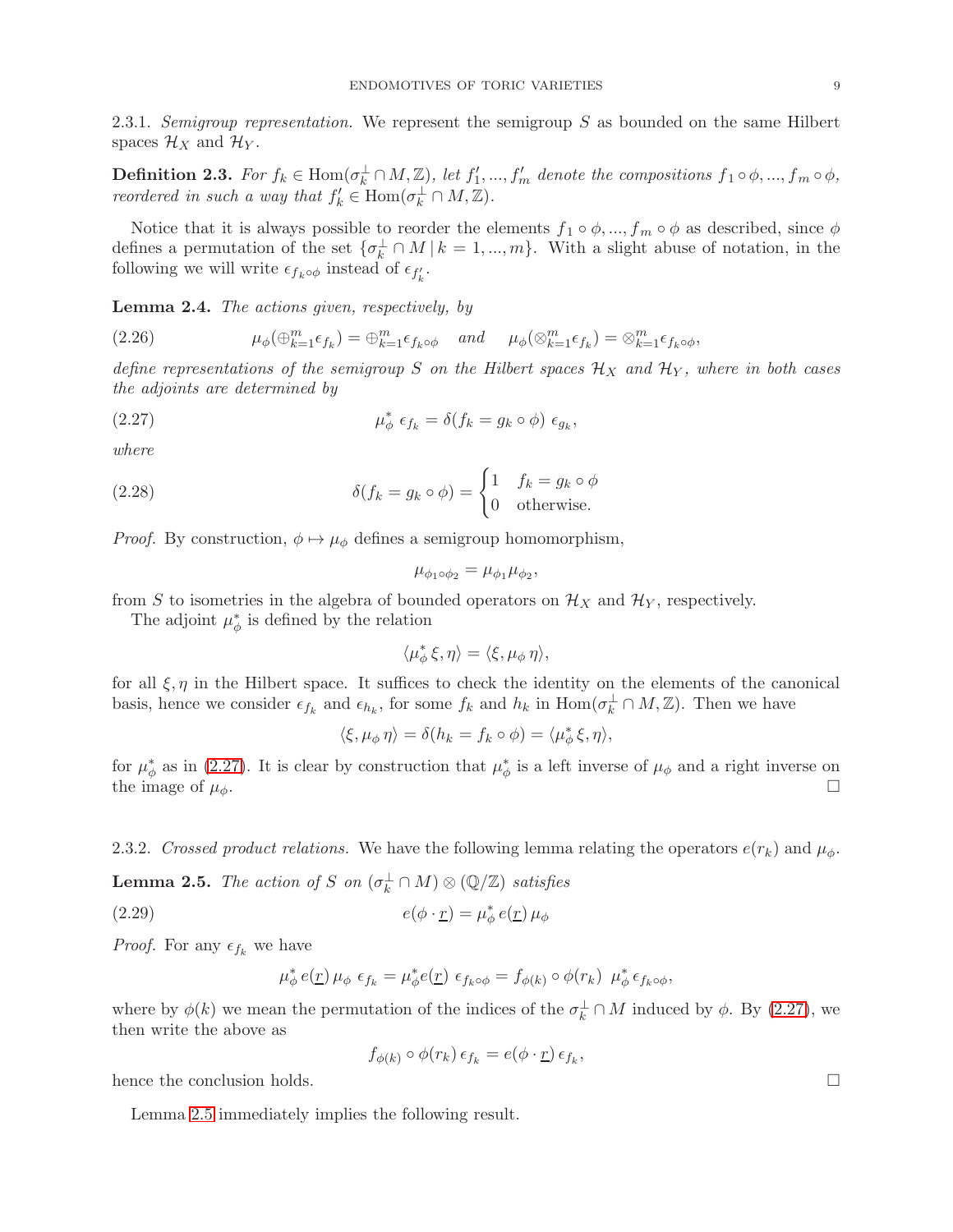<span id="page-9-0"></span>**Lemma 2.6.** Let  $\lambda = 1$  in the additive case of  $(\mathcal{A}_X, \mathcal{H}_X)$  and  $\lambda = m$  in the multiplicative case  $(\mathcal{A}_Y, \mathcal{H}_Y)$ . The operators  $e(\underline{r})$  and  $\mu_{\phi}$  satisfy the relations

<span id="page-9-1"></span>(2.30) 
$$
\mu_{\phi} e(\underline{r}) \mu_{\phi}^* = \frac{1}{|\det(\phi)|^{\lambda}} \sum_{\phi \cdot \underline{s} = \underline{r}} e(\underline{s}).
$$

*Proof.* First we show that the number of solutions <u>s</u> to the equation  $\phi \cdot \underline{s} = \underline{r}$  is exactly  $|\det(\phi)|$ . By definition of the action of  $\phi$  it is clear that  $\phi: s_{k'} \mapsto r_k$  only if  $s_{k'} \in (\sigma_{\phi^{-1}(k)}^{\perp} \cap M) \otimes (\mathbb{Q}/\mathbb{Z})$ .

On the other hand, as we observe in Lemma [2.13](#page-13-0) below,  $\sigma_{\phi^{-1}(k)}^{\perp}$  and  $\sigma_k^{\perp}$  have the same dimension, and  $\phi$  gives an isomorphism between them. Thus, for any  $r \in (\mathbb{Q}/\mathbb{Z})^d \setminus (\sigma_{\phi^{-1}(k)}^{\perp} \cap M) \otimes (\mathbb{Q}/\mathbb{Z}),$  $(\phi \otimes 1)(r) \nsubseteq (\sigma_k^{\perp} \cap M) \otimes (\mathbb{Q}/\mathbb{Z})$ , hence, under matrix multiplication,  $\phi r \neq r_k$ . Thus, the set of  $s_{k'}$  with  $\phi \cdot s_{k'} = r_k$  is the set  $\{\phi^{-1}r_k, \phi^{-1}(r_k + \underline{1}), ..., \phi^{-1}(r_k + \underline{(\det(\phi) - 1)})\}$  mod  $\mathbb{Z}^d$ , where  $\phi^{-1}$ denotes the inverse matrix of  $\phi$  in  $GL_d(\mathbb{Q})$  and  $\underline{1} = (1, 1, \ldots, 1) \in \mathbb{Q}^d$ . This set can be written as  $\phi^{-1}r_k \mod \mathbb{Z}^d + \text{Ker}\phi$ , where  $\text{Ker}\phi$  is a cyclic subgroup of order  $\ell = |\det(\phi)|$  of  $(\mathbb{Q}/\mathbb{Z})^d$ .

Now we prove [\(2.30\)](#page-9-1). For each <u>s</u> with  $\phi \cdot \underline{s} = \underline{r}$ , Lemma [2.5](#page-8-0) gives  $e(\underline{r}) = \mu_{\phi}^* e(\underline{s}) \mu_{\phi}$ , hence

(2.31) 
$$
\mu_{\phi}e(\underline{r})\mu_{\phi}^* = \mu_{\phi}\mu_{\phi}^* e(\underline{s}) \mu_{\phi}\mu_{\phi}^*,
$$

so that the desired identity holds on the range of  $\mu_{\phi}$  on the Hilbert space, where the projector  $\mu_{\phi}\mu_{\phi}^{*}$ is the identity operator.

Now let  $\epsilon_{f_k}$  be chosen so that it is not in the range of  $\mu_{\phi}$ . Then, in particular,  $f_{\phi^{-1}(k)} \neq f \circ \phi$ for any  $f \in \text{Hom}_{\mathbb{Z}}(\sigma_k^{\perp} \cap M, \mathbb{Z})$ . The operator on the left-hand-side in [\(2.30\)](#page-9-1) maps  $\epsilon_{f_k}$  to 0, and it suffices to show so does the one on the right-hand-side.

For simplicity we write  $\hat{r}_k$  for  $\phi^{-1}r_k \mod \mathbb{Z}^d \in (\mathbb{Q}/\mathbb{Z})^d$ . Then, as noted above, we can write the sum in the right-hand-side of [\(2.30\)](#page-9-1) as a sum over  $a_k \in \text{Ker}\phi$ , and the action of  $e(r_k)$  on  $\epsilon_{f_k}$ as multiplication by  $f_{\phi^{-1}(k)}(\hat{r}_k + a_k)$ . We also reinstate here the explicit notation  $\exp(2\pi i \cdot)$  that we suppressed before, so that this action is, in fact, given by multiplication by the phase factor  $\exp(2\pi i f_{\phi^{-1}(k)}(\hat{r}_k)) \exp(2\pi i f_{\phi^{-1}(k)}(a_k))$ . Thus, we can write the right-hand-side of [\(2.30\)](#page-9-1) as

<span id="page-9-2"></span>(2.32) 
$$
\sum_{\phi \cdot s = r_k} e(s) \epsilon_{f_k} = \sum_{\phi \cdot s = r_k} f_{\phi^{-1}(k)}(s) \epsilon_{f_k} = \sum_{a_k \in \text{Ker}\phi} \exp(2\pi i f_{\phi^{-1}(k)}(\hat{r}_k)) \exp(2\pi i f_{\phi^{-1}(k)}(a_k)) \epsilon_{f_k}.
$$

Note then that the map  $f_{\phi^{-1}(k)} : (\sigma_{\phi^{-1}(k)}^{\perp} \cap M) \otimes (\mathbb{Q}/\mathbb{Z}) \to (\mathbb{Q}/\mathbb{Z})$  cannot be identically zero on Ker $\phi$ , otherwise it would factor through  $(\sigma_{\phi}^{\perp})$  $\frac{1}{\phi(k)} \cap M) \otimes (\mathbb{Q}/\mathbb{Z})$ , contradicting the fact that no  $f \in Hom_{\mathbb{Z}}(\sigma_k^{\perp} \cap M, \mathbb{Z})$  in  $Hom_{\mathbb{Z}}((\sigma_{\phi(k)}^{\perp} \cap M, \mathbb{Z}))$  $^{\perp}_{\phi(k)} \cap M) \otimes (\mathbb{Q}/\mathbb{Z}), (\mathbb{Q}/\mathbb{Z}))$  satisfies  $f_{\phi^{-1}(k)} = f \circ \phi$ . In particular,  $\xi := \exp(2\pi i f_{\phi^{-1}(k)}(a))$  is a nontrivial root of unity of order  $\ell$ , where a is a generator of the finite cyclic group  $Ker\phi$  of order  $\ell$ . Therefore we have

(2.33) 
$$
\sum_{a \in \text{Ker}\phi} \exp(2\pi i f_{\phi^{-1}(k)}(a)) = \sum_{j=1}^{\ell} \xi^j = 0,
$$

which in conjunction with  $(2.32)$  shows that

$$
\sum_{\phi \cdot \underline{s} = \underline{r}} e(\underline{s}) = 0
$$

on the complement of the range of  $\mu_{\phi}$ , and this completes the proof.

Now we are ready to define our endomotives for toric varieties.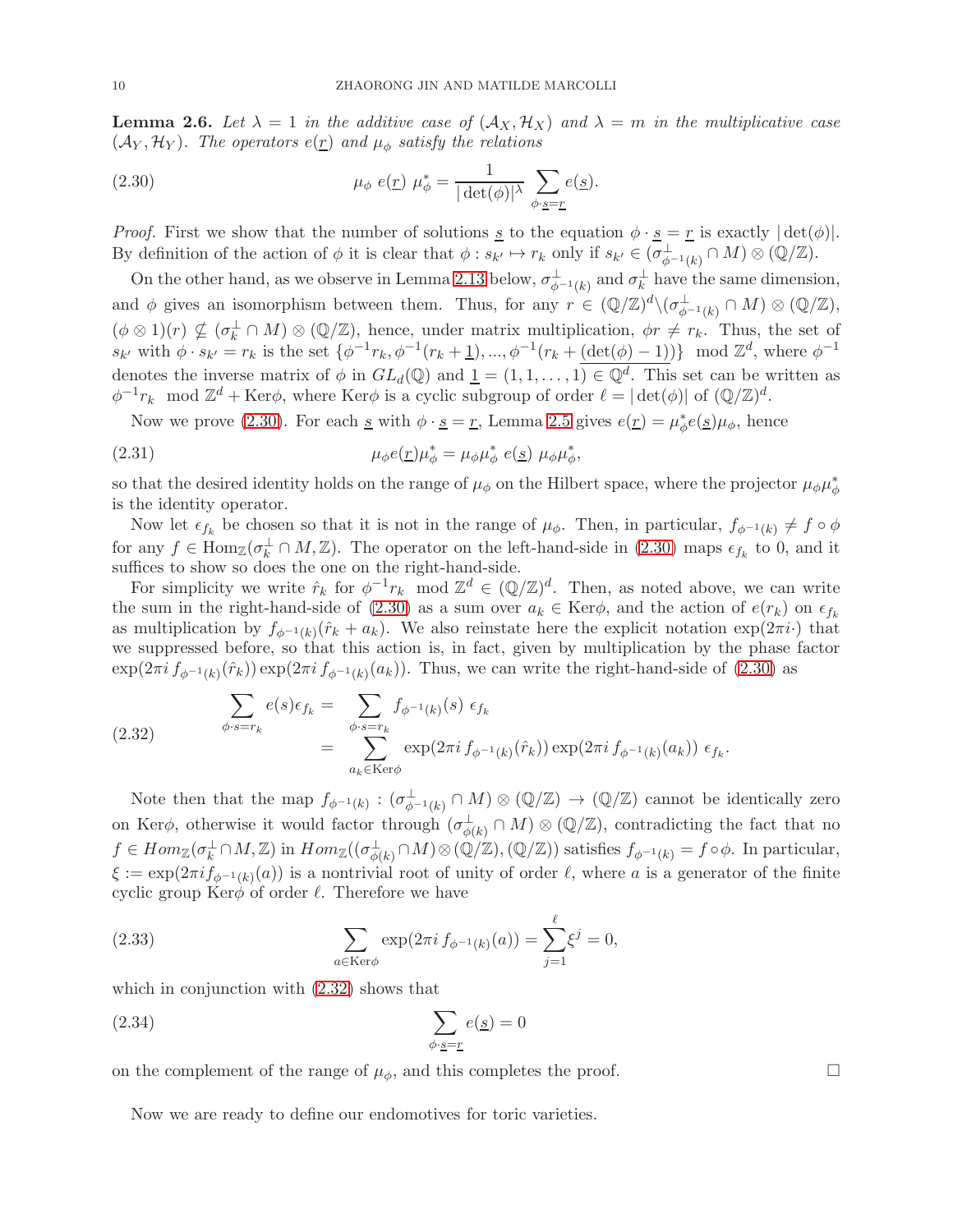**Definition 2.7.** The additive endomotive associated with a toric variety  $X_{\Sigma}$  is given by the semigroup crossed product algebra

<span id="page-10-3"></span>(2.35) 
$$
\mathcal{A}_{X,\Sigma} = C(X) \rtimes_{\rho} S \simeq (\oplus_{k=1}^{m} C^{*}((\sigma_{k}^{\perp} \cap M) \otimes (\mathbb{Q}/\mathbb{Z})) \rtimes_{\rho} S
$$

and the multiplicative endomotive associated with  $X_{\Sigma}$  is given by the crossed product algebra

<span id="page-10-2"></span>(2.36) 
$$
\mathcal{A}_{Y,\Sigma} = C(Y) \rtimes_{\rho} S \simeq (\otimes_{k=1}^{m} C^{*}((\sigma_{k}^{\perp} \cap M) \otimes (\mathbb{Q}/\mathbb{Z})) \rtimes_{\rho} S,
$$

where in both cases the semigroup action is given by  $\rho_{\phi}(e(\underline{r})) = \mu_{\phi}e(\underline{r})\mu_{\phi}^{*}$  under the representation specified in Lemma [2.2.](#page-7-1)

Note that, by Lemma [2.6,](#page-9-0)  $\rho_{\phi}(e(\underline{r})) = \mu_{\phi}e(\underline{r})\mu_{\phi}^{*}$  is indeed an element of  $\oplus_{k=1}^{m} C^{*}(\text{Hom}_{\mathbb{Z}}(\sigma_{k}^{\perp} \cap$  $M, \mathbb{Q}/\mathbb{Z})$ ) (respectively,  $\otimes_{k=1}^m C^*(\text{Hom}_{\mathbb{Z}}(\sigma_k^{\perp} \cap M, \mathbb{Q}/\mathbb{Z}))$ ), hence  $\rho$  gives a well-defined action.

<span id="page-10-0"></span>2.4. Time evolution and Hamiltonian. It is natural to consider on the algebras  $\mathcal{A}_{X,\Sigma}$  and  $\mathcal{A}_{Y,\Sigma}$ a time evolution and quantum statistical mechanical properties that generalize the corresponding ones of the Bost-Connes system. We discuss first the case of the multiplicative endomotive [\(2.36\)](#page-10-2), and then the similar case for the additive [\(2.35\)](#page-10-3).

The following result describes a general approach to construct a time evolution together with a generating Hamiltonian.

<span id="page-10-1"></span>**Proposition 2.8.** Let  $g : S \to \mathbb{R}_+^*$  be a semigroup homomorphism, and for  $k = 1, ..., m$ , let

(2.37) 
$$
h_k: \text{Hom}_{\mathbb{Z}}(\sigma_k^{\perp} \cap M, \mathbb{Z}) \to \mathbb{R}_+^*
$$

be positive-valued functions such that

<span id="page-10-5"></span>(2.38) 
$$
h_k(f'_k) = g(\phi) h_k(f_k),
$$

for all  $f_k \in \text{Hom}_{\mathbb{Z}}(\sigma_k^{\perp} \cap M, \mathbb{Z})$  and for all  $\phi \in S$ , where the  $f'_k$  are as in Definition [2.3.](#page-8-2) Let  $\lambda = 1$ in the additive case of  $(\mathcal{A}_X, \mathcal{H}_X)$  and  $\lambda = m$  in the multiplicative case of  $(\mathcal{A}_Y, \mathcal{H}_Y)$ . Then setting

<span id="page-10-4"></span>(2.39) 
$$
\sigma_t(\mu_{\phi}) = g(\phi)^{i\lambda t} \mu_{\phi}, \quad \text{and} \quad \sigma_t(e(\underline{r})) = e(\underline{r}),
$$

for all  $\phi \in S$  and for all  $r_k \in (\sigma_k^{\perp} \cap M) \otimes (\mathbb{Q}/\mathbb{Z})$ , with  $r = (r_k)$ , determines a time evolution  $\sigma_t$  on the endomotive algebras  $A_X$  and  $A_Y$ , generated by a Hamitonian H determined by the operator

(2.40) 
$$
H \epsilon_{f_k} = \log(h_k(f_k)) \epsilon_{f_k},
$$

for all  $f_k \in \text{Hom}_{\mathbb{Z}}(\sigma_k^{\perp} \cap M, \mathbb{Z})$ .

*Proof.* As in Lemma [2.2,](#page-7-1) with a slight abuse of notation, we write  $h_k(f_k \circ \phi)$  instead of  $h_k(f'_k)$ .

It is easy to check that [\(2.39\)](#page-10-4) defines a one-parameter family of automorphisms, both in the case of  $\mathcal{A}_X$  and of  $\mathcal{A}_Y$ . The operator [\(2.46\)](#page-11-0) uniquely determines self-adjoint positive linear operators, which we still denote by H, on both  $\mathcal{H}_X$  and  $\mathcal{H}_Y$ . We check that H is indeed the Hamiltonian. In both the additive and the multiplicative case we have

(2.41) 
$$
e^{itH}e(\underline{r})e^{-itH} = e(\underline{r})e^{itH}e^{-itH} = e(\underline{r}).
$$

In the additive case of  $\mathcal{A}_X$  and  $\mathcal{H}_X$  we have

$$
e^{itH} \mu_{\phi} e^{-itH} \underset{k=1}{\overset{m}{\oplus}} \epsilon_{f_k} = \underset{k=1}{\overset{m}{\oplus}} h_k(f_k)^{-it} h_k(f_k \circ \phi)^{it} \epsilon_{f_k \circ \phi}
$$
  
\n
$$
= g(\phi)^{it} \underset{k=1}{\overset{m}{\oplus}} \epsilon_{f_k \circ \phi}
$$
  
\n
$$
= \sigma_t(\mu_{\phi}) \underset{k=1}{\overset{m}{\otimes}} \epsilon_{f_k}.
$$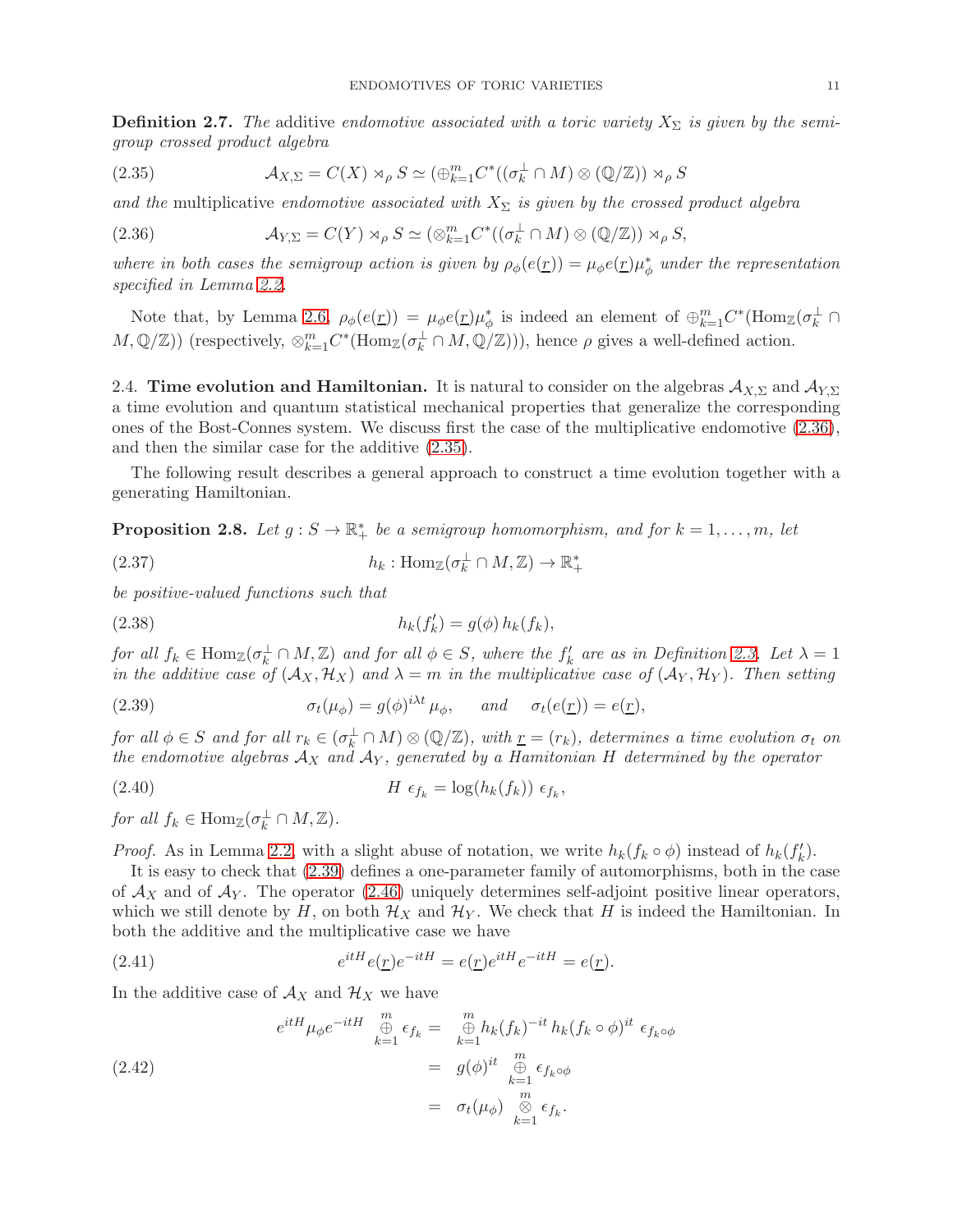Similarly, in the multiplicative case of  $\mathcal{A}_Y$  and  $\mathcal{H}_Y$ , we have

<span id="page-11-1"></span>(2.43)  
\n
$$
e^{itH} \mu_{\phi} e^{-itH} \overset{m}{\underset{k=1}{\otimes}} \epsilon_{f_k} = \underset{k=1}{\overset{m}{\otimes}} h_k (f_k)^{-it} h_k (f_k \circ \phi)^{it} \epsilon_{f_k \circ \phi}
$$
\n
$$
= g(\phi)^{imt} \underset{k=1}{\overset{m}{\otimes}} \epsilon_{f_k \circ \phi}
$$
\n
$$
= \sigma_t(\mu_{\phi}) \underset{k=1}{\overset{m}{\otimes}} \epsilon_{f_k}.
$$

This proves the statement.

In the multiplicative case, we can consider the more general form of the time evolution given below, which agrees with the one above in the case where  $h = h_1 \otimes \cdots \otimes h_m$ .

<span id="page-11-2"></span>**Corollary 2.9.** Let  $g : S \to \mathbb{R}_+^*$  be a semigroup homomorphism, and

$$
h: \prod_{k=1}^{m} \text{Hom}_{\mathbb{Z}}(\sigma_k^{\perp} \cap M, \mathbb{Z}) \to \mathbb{R}_+^*
$$

be a positive-valued function such that

<span id="page-11-3"></span>(2.44) 
$$
h(f'_1, ..., f'_m) = g(\phi) h(f_1, ..., f_m), \forall f_k \in \text{Hom}_{\mathbb{Z}}(\sigma_k^{\perp} \cap M, \mathbb{Z}), \forall \phi \in S
$$

for all  $f_k \in \text{Hom}_{\mathbb{Z}}(\sigma_k^{\perp} \cap M, \mathbb{Z})$  and for all  $\phi \in S$ . Then setting

$$
(2.45) \quad \sigma_t(\mu_{\phi}) = g(\phi)^{it} \mu_{\phi}, \ \forall \phi \in S, \quad and \quad \sigma_t(e(\underline{r})) = e(\underline{r}), \ \forall \underline{r} = (r_k) \in \prod_{k=1}^m (\sigma_k^{\perp} \cap M) \otimes (\mathbb{Q}/\mathbb{Z}),
$$

defines a time evolution  $\sigma : \mathbb{R} \to Aut(\mathcal{A}_Y)$  generated by the Hamitonian

<span id="page-11-0"></span>(2.46) 
$$
H\left(\otimes_{k=1}^m \epsilon_{f_k}\right) = \log(h(f_1,...,f_k)) \overset{m}{\underset{k=1}{\otimes}} \epsilon_{f_k}, \quad \forall f_k \in \text{Hom}_{\mathbb{Z}}(\sigma_k^{\perp} \cap M,\mathbb{Z}).
$$

*Proof.* As before, we write  $h(f_1 \circ \phi, ..., f_m \circ \phi)$  instead of  $h(f'_1, ..., f'_m)$ . The argument follows exactly as in Proposition [2.8,](#page-10-1) with [\(2.43\)](#page-11-1) replaced by

$$
e^{itH} \mu_{\otimes,\phi} e^{-itH} \left( \bigotimes_{k=1}^{m} \epsilon_{f_k} \right) = h(f_1, ..., f_k)^{-it} h(f_1 \circ \phi, ..., f_m \circ \phi)^{it} \left( \bigotimes_{k=1}^{m} \epsilon_{f_k \circ \phi} \right)
$$
  
\n(2.47)  
\n
$$
= g(\phi)^{it} \left( \bigotimes_{k=1}^{m} \epsilon_{f_k \circ \phi} \right)
$$
  
\n
$$
= \sigma_t(\mu_{\phi}) \left( \bigotimes_{k=1}^{m} \epsilon_{f_k} \right).
$$

2.4.1. Symmetries. By symmetries of a  $C^*$ -dynamical system  $(\mathcal{A}, \sigma_t)$  we mean here a group  $\mathcal{G} \subset$ Aut( $A$ ) of automorphisms of the  $C^*$ -algebra of observables that is compatible with the time evolution,  $\sigma_t \circ \gamma = \gamma \circ \sigma_t$ , for all  $t \in \mathbb{R}$  and for all  $\gamma \in \mathcal{G}$ .

<span id="page-11-4"></span>**Lemma 2.10.** The group  $\mathcal{G} = \text{Hom}_{\mathbb{Z}}(\sigma_k^{\perp} \cap M, \hat{\mathbb{Z}}^*)$  acts on  $(\mathcal{A}_{X,\Sigma}, \sigma_t)$  and  $(\mathcal{A}_{Y,\Sigma}, \sigma_t)$  as symmetries. Proof. For  $\gamma \in \mathcal{G}$  we set  $\gamma \mu_{\phi} = \mu_{\phi}$ , for all  $\phi \in S$ , and on  $C^*( (\sigma_k^{\perp} \cap M) \otimes \mathbb{Q}/\mathbb{Z})$  as  $\gamma(\nu \otimes t) = \nu \otimes \gamma_{\nu}(t)$ , for  $v \otimes t$  in  $(\sigma_k^{\perp} \cap M) \otimes \mathbb{Q}/\mathbb{Z}$  and  $\gamma \in \text{Hom}_{\mathbb{Z}}(\sigma_k^{\perp} \cap M, \hat{\mathbb{Z}}^*)$ , with  $\gamma_v = \gamma(v) \in \hat{\mathbb{Z}}^*$ . The action is compatible with the time evolution, since  $\sigma_t$  fixes the algebra  $C^*$  ( $(\sigma_k^{\perp} \cap M) \otimes \mathbb{Q}/\mathbb{Z}$ ) and only acts nontrivially on the semigroup elements  $\mu_{\phi}$ , which are fixed by  $\mathcal{G}$ .

It was shown in [\[10\]](#page-27-9) that often, in the setting of quantum statistical mechanical systems it is useful to consider not only symmetries given by automorphisms but also endomorphisms, but here we will restrict our attention to automorphisms, as that will suffice for our purposes.

 $\Box$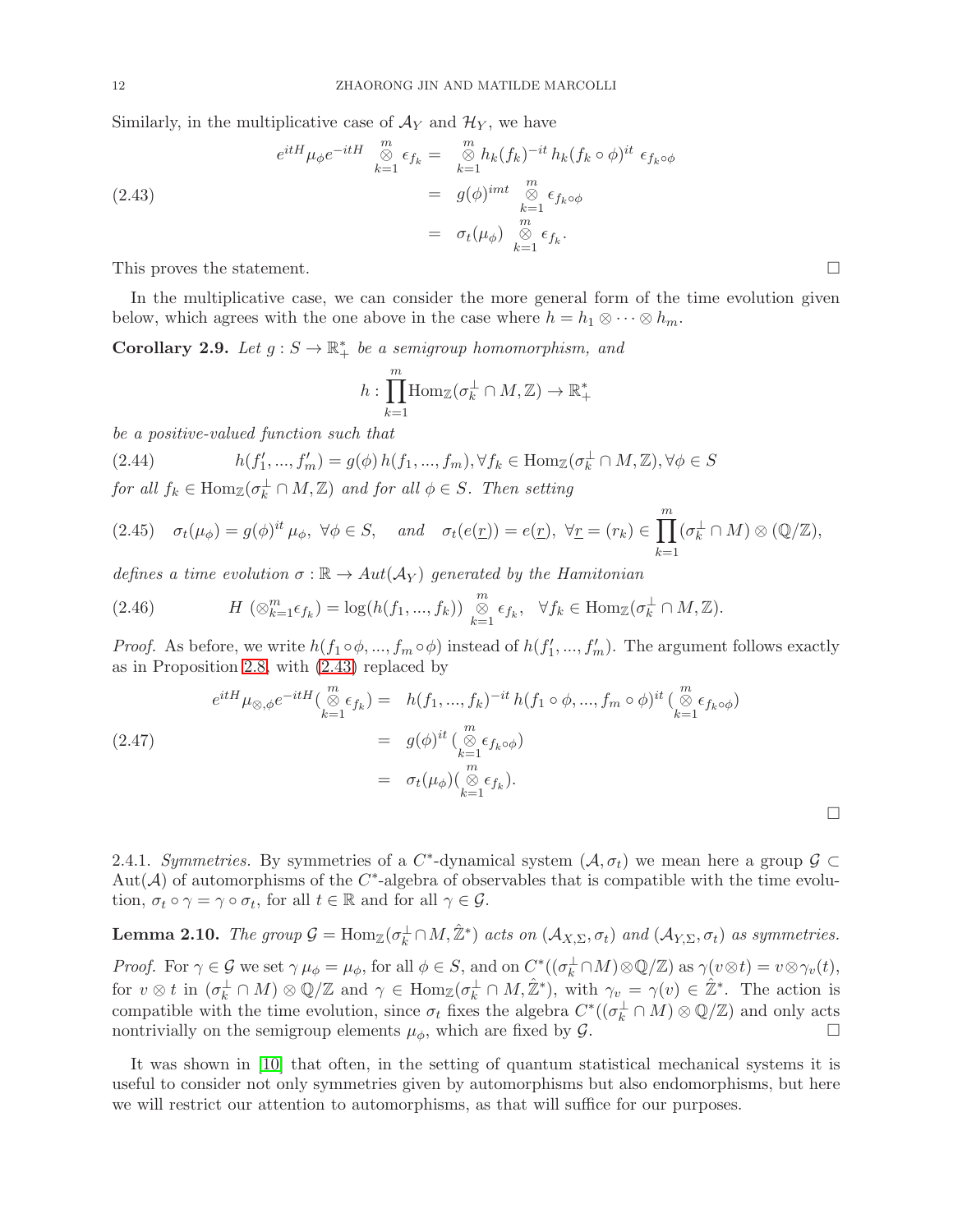<span id="page-12-0"></span>2.5. The partition function. One obtains from the covariant representations of Proposition [2.8](#page-10-1) the following zeta functions.

Lemma 2.11. The partition functions of the systems described in Proposition [2.8](#page-10-1) are of the form

(2.48) 
$$
Z(\beta) = \sum_{k=1}^{m} \sum_{f \in \text{Hom}_{\mathbb{Z}}(\sigma_k^{\perp} \cap M, \mathbb{Z})} h_k(f)^{-\beta},
$$

in the additive case of  $(A_X, \sigma_t)$  represented on  $\mathcal{H}_X$ , and

(2.49) 
$$
Z(\beta) = \prod_{k=1}^{m} \sum_{f \in \text{Hom}_{\mathbb{Z}}(\sigma_k^{\perp} \cap M, \mathbb{Z})} h_k(f)^{-\beta}
$$

in the multiplicative case  $(\mathcal{A}_Y, \sigma_t)$  on  $\mathcal{H}_Y$ , which in the case of Corollary [2.9](#page-11-2) takes the form

(2.50) 
$$
Z(\beta) = \sum_{\underline{f} = (f_k) \in \prod_k \text{Hom}_{\mathbb{Z}}(\sigma_k^{\perp} \cap M, \mathbb{Z})} h(f_1, ..., f_m)^{-\beta}.
$$

*Proof.* The partition function for the system  $(\mathcal{A}_X, \sigma_t)$  with the covariant representation on  $\mathcal{H}_X$ with Hamiltonian  $H$  as in Proposition [2.8](#page-10-1) is given by

$$
(2.51)\ \ Z(\beta) = \text{Tr}(e^{-\beta H}) = \sum_{\bigoplus_{k=1}^m \epsilon_{f_k} \in \mathcal{H}_X} \langle \bigoplus_{k=1}^m \epsilon_{f_k}, e^{-\beta H} \bigoplus_{k=1}^m \epsilon_{f_k} \rangle = \sum_{f_k \in \sqcup_{k=1}^m \text{Hom}_{\mathbb{Z}}(\sigma_k^{\perp} \cap M, \mathbb{Z})} h_k(f_k)^{-\beta}.
$$

The partition function for the system  $(\mathcal{A}_Y, \sigma_t)$ , with the time evolution specified in Proposition [2.8,](#page-10-1) is given by (2.52)

$$
Z(\beta) = \text{Tr}(e^{-\beta H}) = \sum_{\substack{m \\ \delta \in \mathfrak{c}_{f_k} \in \mathcal{H}_Y}} \langle \oint_{k=1}^m \epsilon_{f_k}, e^{-\beta H} \oint_{k=1}^m \epsilon_{f_k} \rangle = \sum_{\underline{f} = (f_k) \in \prod_k \text{Hom}_{\mathbb{Z}}(\sigma_k^{\perp} \cap M, \mathbb{Z})} (h_1(f_1) \cdots h_m(f_m))^{-\beta},
$$

which clearly extends to the case of Corollary [2.9](#page-11-2) as

$$
(2.53) \t Z(\beta) = \sum_{\substack{m \\ \emptyset \text{ s } \in f_k \in \mathcal{H}_Y}} \langle \begin{matrix} m \\ \emptyset \text{ s } f_k, e^{-\beta H} \end{matrix} \begin{matrix} m \\ \emptyset \text{ s } f_k \end{matrix} \rangle = \sum_{\underline{f} = (f_k) \in \prod_k \text{Hom}_{\mathbb{Z}}(\sigma_k^{\perp} \cap M, \mathbb{Z})} h(f_1, ..., f_m)^{-\beta}.
$$

**Remark 2.12.** The main difference between the additive and the multiplicative cases  $\mathcal{A}_X$  and  $\mathcal{A}_Y$ , for a quantum statistical mechanical perspective is that, while the additive case corresponds to the geometric decomposition of the toric variety into torus orbits, the multiplicative case corresponds, as a quantum mechanical system, to regarding the torus orbits as independent systems, hence the decomposition of the partition function as a product of the partition functions associated to the different orbits.

In practice one has many ways to define appropriate functions  $q$  and  $h$  and thus the corresponding partition functions. Here we describe one natural way. First we need some additional results on the semigroup S.

 $\Box$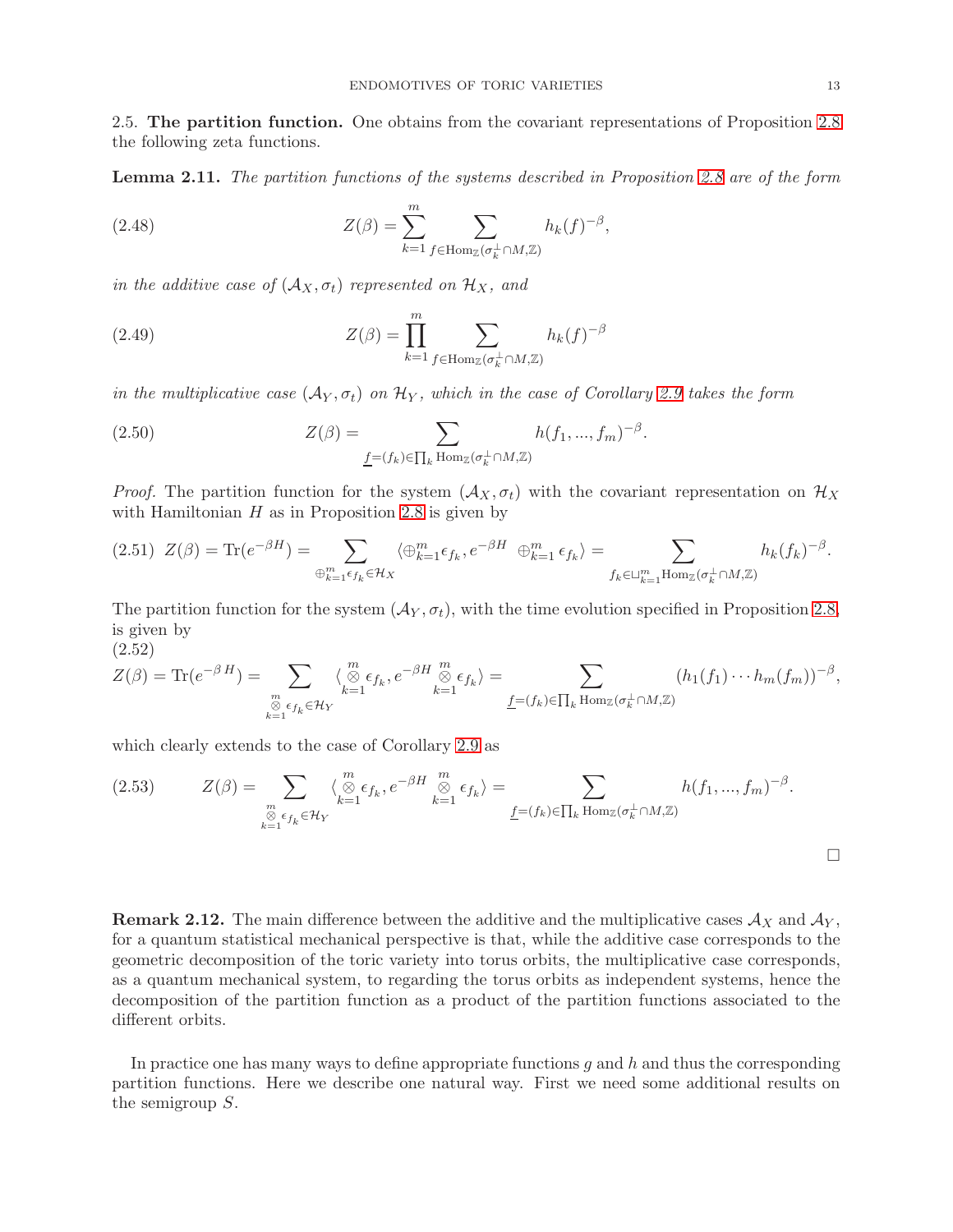2.5.1. Semigroup and symmetries of the fan. Recall that  $S_0$  is the semigroup of all nonsingular linear transformations of N that is compatible with the fan  $\Sigma$  and bijective as a map of the relative interiors of cones in  $\Sigma$ . Since the lattice N has a fixed basis, we may identify elements of  $S_0$  with  $d \times d$  matrices. We have the following lemma regarding the elements in  $S_0$ .

<span id="page-13-0"></span>**Lemma 2.13.** Let  $\phi \in S_0$ , then the following holds:

- (1)  $n\phi \in S_0$  for all  $n \in \mathbb{N}$ ;
- (2)  $\phi : \sigma_k \to \sigma_{\phi(k)}$  is a bijective linear map of cones, for all k;
- (3)  $\phi$  leaves every cone invariant if and only if  $\phi = nI$ , for some  $n \in \mathbb{N}$ ;
- (4)  $\phi^T : \sigma_k^{\perp} \to \sigma_{\phi^{-1}(k)}^{\perp}$  is an isomorphism of vector spaces, for all k.

*Proof.* These statements follow immediately from the geometry of the fan.  $\square$ 

### **Lemma 2.14.** Let  $G_0 \subset S_0$  be defined by

<span id="page-13-1"></span>(2.54) 
$$
G_0 = \{ \phi \in S_0 \mid \phi \neq n\phi', \ \forall \phi' \in S_0, \forall n \in \mathbb{N}, n > 1 \}.
$$

Then  $G_0$  is a subgroup of the permutation group of the cones of  $\Sigma$ .

*Proof.* Note that, two distinct elements  $\phi_1 \neq \phi_2 \in G_0$  cannot induce the same permutation of cones in  $\Sigma$ , otherwise we would have an element  $\phi_2^{-1}\phi_1 \in GL_d(\mathbb{Q})$  that keeps all the cones invariant, which means that there exists an element  $t \in \mathbb{N}$ , such that  $t\phi_2^{-1}\phi_1 \in S_0$ , and therefore  $t\phi_2^{-1}\phi_1 = nI$ , for some  $n \in \mathbb{N}$ , leading to a contradiction. Thus, we can identify  $G_0$  with a subgroup of the permutation group of the cones in  $\Sigma$ . permutation group of the cones in  $Σ$ .

**Remark 2.15.** Although it is not true in general that  $G_0$  is a subgroup of  $GL_d(\mathbb{Z})$ , i.e. that every element in  $G_0$  has determinant  $\pm 1$ , it does hold in many cases, including the case of the fan corresponding to the projective space  $\mathbb{P}^d$ .

2.5.2. Time evolution and G-orbits. Now we restrict our attention to those toric varieties  $X_{\Sigma}$  for which the group  $G_0$  of [\(2.54\)](#page-13-1) is indeed a subgroup of  $GL_d(\mathbb{Z})$ . In these cases we have  $S_0 = \mathbb{N} \times G_0$ . Correspondingly we have  $S = N \times G$ , where G is the group consisting of transposes of elements in  $G_0$ , which is again a subgroup of  $GL_d(\mathbb{Z})$ .

Let  $N_k$  is the sublattice of N consisting of vectors orthogonal to  $\sigma_k^{\perp} \cap M$ , or equivalently the intersection of N with the vector space spanned by  $\sigma_k$ .

<span id="page-13-2"></span>**Theorem 2.16.** Let  $\Sigma$  be a fan for which  $S = \mathbb{N} \times G$ , with  $G \subset GL_d(\mathbb{Z})$ . Given the choice of a basis of  $N/N_1 \simeq \mathbb{Z}^{d_1}$ , let  $N_1^* = \{\xi \in N/N_1 \mid \gcd(\xi) = 1\}$ , where  $\gcd(\xi)$  is the greatest common divisor of the coordinates of  $\xi \in \mathbb{Z}^{d_1}$ . The choice of a constant  $c \in \mathbb{R}$  and of a function  $h_1 : N_1^* \to \mathbb{R}_+^*$  that is constant on the orbits of the subgroup  $G_1 \subset G$  that fixes  $\sigma_1$  determine functions g and h satisfying the condition [\(2.44\)](#page-11-3), which therefore define a time evolution on the (multiplicative) endomotive of the toric variety.

*Proof.* By duality we can naturally identify each  $\text{Hom}_{\mathbb{Z}}(\sigma_k^{\perp} \cap M, \mathbb{Z})$  with the quotient  $N/N_k$ . If  $f_k$ corresponds to  $\xi_k$  under this identification, then  $f_k \circ \phi$  corresponds to  $\phi^T \xi_k$ . Note that, since  $\phi$ defines a permutation of the cones, there is also an action of  $G$  on the set of cones by permutation.

We define q as follows. Fix a constant  $c \in \mathbb{R}$ . Each element in S can be uniquely written as  $n\phi$ for some  $n \in \mathbb{N}$  and some  $\phi \in G$ . Then we set

<span id="page-13-3"></span>
$$
(2.55) \t\t g(n\phi) = n^c.
$$

As for h, we define it separately for each orbit of the action of G on the set of cones. Suppose  $\{\sigma_1,...,\sigma_p\}$  is such an orbit, and let  $G_1$  be the subgroup of G that leaves  $\sigma_1$  invariant. Assuming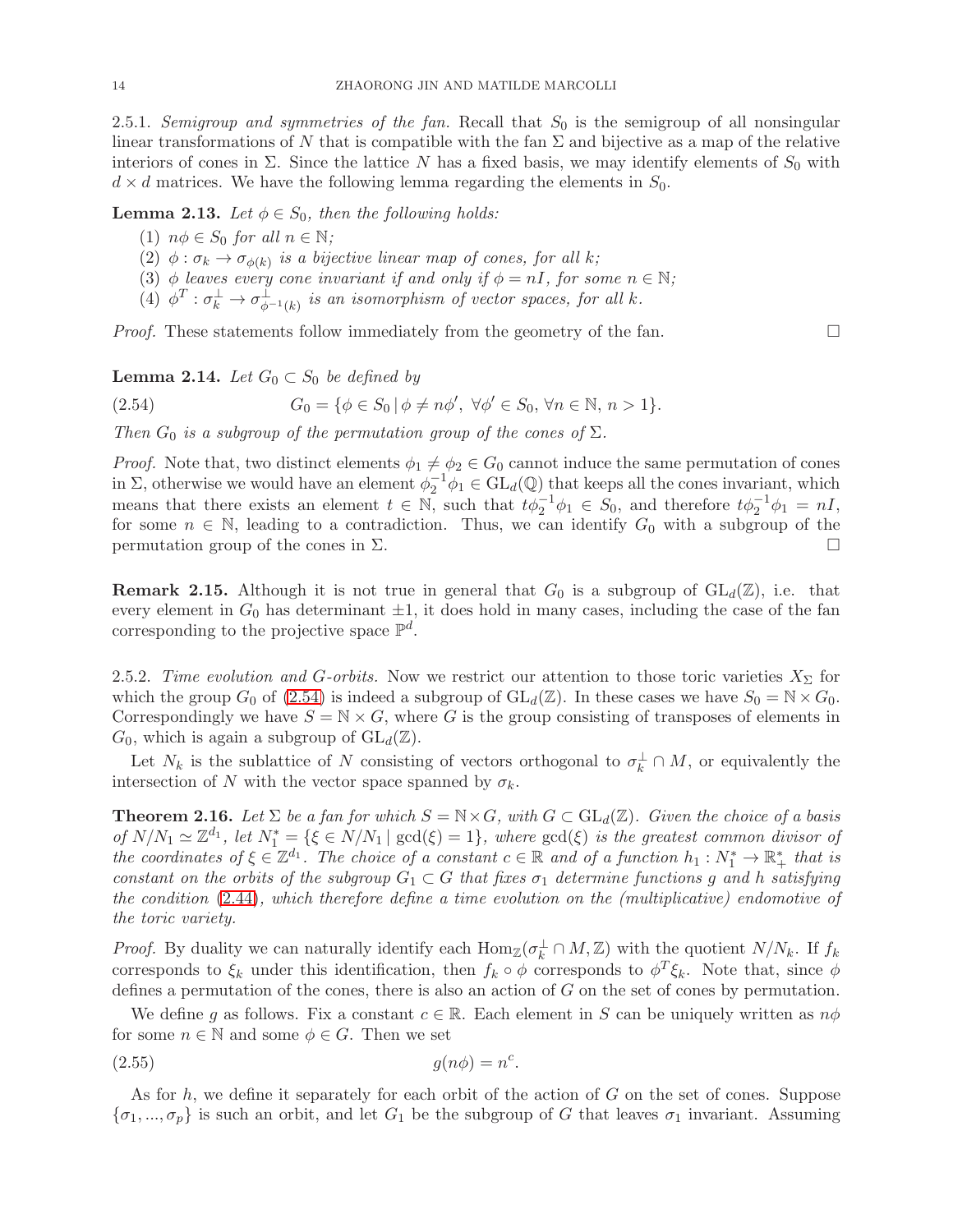for the moment that we have defined a positive-valued map  $h_1$  on  $N/N_1$  that is compatible with the action of  $\mathbb{N} \times G_0$ . We define  $h_j$  on  $N/N_j$  by fixing a  $\phi \in G$  that takes  $\sigma_1$  to  $\sigma_j$  and setting

(2.56) 
$$
h_j(\phi^T \xi) = h_1(\xi), \quad \forall \xi \in N/N_1.
$$

It is easy to check that this is well-defined since  $\phi^T$  gives an isomorphism between  $N/N_1$  and  $N/N_j$ and  $h_1$  is compatible with the action of  $\mathbb{N} \times G_0$ . In this way, we define positive valued functions  $h_1, ..., h_p$  that are together compatible with the action of S, and we have, for each j,

(2.57) 
$$
\sum_{\xi_j \in N/N_j} h_j(\xi_j)^{-s} = \sum_{\xi_1 \in N/N_1} h_1(\xi_1)^{-s}.
$$

To define  $h_1$ , we choose a basis of  $N/N_1$ , and we identify it with vectors in  $\mathbb{Z}^{d_1}$ , where  $d_1$  is the rank of the quotient lattice  $N/N_1$ . Note that this is indeed a lattice, since it is isomorphic to  $\text{Hom}_{\mathbb{Z}}(\sigma_k^{\perp} \cap M, \mathbb{Z})$ . Then consider the orbit of the action of  $G_1$  on  $N/N_1$ . For each  $\xi \in \mathbb{Z}^{d_1}$ , let  $gcd(\xi)$  denote, as above, the greatest common divisor of the  $d_1$  coordinates of  $\xi$ . Then it can be easily shown that  $gcd(\xi)$  is the same for all  $\xi$  in one orbit. Let  $N_1^* = {\xi \in N/N_1 \simeq \mathbb{Z}^{d_1} | gcd(\xi) = 1}.$ Then it follows that  $G_1$  also acts on  $N_1^*$ . Let  $h_1: N_1^* \to \mathbb{R}_+^*$  be any function that is constant on each orbit, and we extend  $h_1$  to  $N/N_1$  by setting

(2.58) 
$$
h_1(n\xi^*) = n^c h_1(\xi^*), \forall \xi^* \in N_1^*,
$$

which gives the desired  $h_1$ . Finally we set

(2.59) 
$$
h(f_1, ..., f_m) = \prod_{k=1}^m h_k(\xi_k).
$$

Then it is clear that the desired identity

$$
h(f_1 \circ \phi, ..., f_m \circ \phi) = g(\phi) h(f_1, ..., f_m)
$$

holds for these functions.

In this case the partition function is then of the following form.

<span id="page-14-0"></span>**Corollary 2.17.** Let  $\Sigma$  be a fan for which  $S = \mathbb{N} \times G$ , with  $G \subset GL_d(\mathbb{Z})$ , and let  $\sigma_t$  be a timeevolution on the endomotives of the toric variety, defined using the functions g and h constructed as in Theorem [2.16.](#page-13-2) The partition function is then of the form

(2.60) 
$$
Z(\beta) = \zeta(\beta)^m \prod_{k=1}^m (\sum_{\xi_k^* \in N_k^*} h_k(\xi_k^*)^{-\beta}).
$$

Proof. We have

$$
Z(\beta) = \sum_{(\xi_1, ..., \xi_m) \in \prod_{k=1}^m N/N_k} \prod_{k=1}^m h_k(\xi_k)^{-\beta},
$$

which we write equivalently as

$$
Z(\beta) = \prod_{k=1}^{m} (\sum_{\xi_k \in N/N_k} h_k(\xi_k)^{-\beta}) = \zeta(\beta)^m \prod_{k=1}^{m} (\sum_{\xi_k^* \in N_k^*} h_k(\xi_k^*)^{-\beta}).
$$

**Remark 2.18.** In the most general cases, if the fan  $\Sigma$  is quite large and lacks symmetry, then the semigroup S only consists of matrices of the form  $nI$  (alternativesly, for any fan  $\Sigma$  we can always replace S in our above construction with the sub-semigroup  $\{nI|n \in \mathbb{N}^+\}$  and everything else follows exactly the same). In this case G is the trivial group and thus we can define each  $h_k$ on  $N/N_k$  independently, and  $h_k$  can be obtained from an arbitrary positive-valued function on  $N_k^*$ .

 $\Box$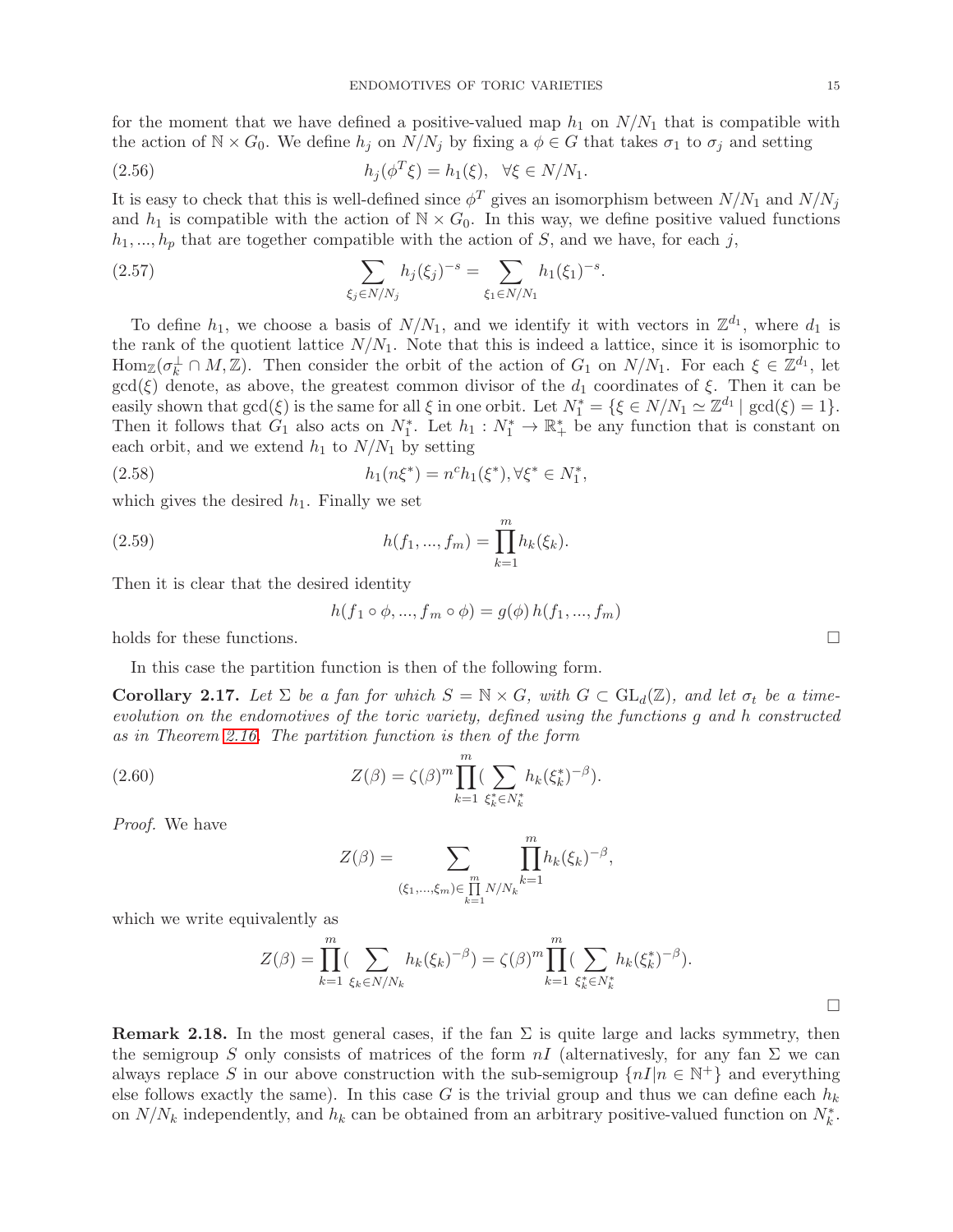A more concrete example of the construction of Theorem [2.16](#page-13-2) is obtained in the following way.

**Corollary 2.19.** Let  $\|\cdot\|_k$  be a norm on each real vector space  $(N/N_k)_\mathbb{R}$ . Setting  $h_k(\xi) = \|\xi\|_k^c$ satisfies the identity [\(2.44\)](#page-11-3), with g as in [\(2.55\)](#page-13-3), hence it defines a time evolution. The corresponding partition function on the (multiplicative) endomotive is given by

(2.61) 
$$
Z(\beta) = \prod_{k=1}^{m} (\sum_{\xi \in N/N_k} ||\xi||_k^{-c\beta}).
$$

The additive cases are analogous, with the partition functions given by sums instead of products over the set of torus orbits.

2.5.3. Projective spaces. We consider the example of projective spaces, where several of the general properties discussed above can be seen more explicitly.

<span id="page-15-1"></span>**Lemma 2.20.** In the case of  $\mathbb{P}^d$ , the orbit space of M under the action of G is the orbit space of the subspace of  $\mathbb{Z}^{d+1}$  given by solutions of  $x_1 + ... + x_{d+1} = 0$  under coordinate permutations.

*Proof.* The fan  $\Sigma_{\Delta_d}$  associated to  $\mathbb{P}^d$ , consists of the cones generated by all proper subsets of  ${e_0, e_1, ..., e_d}$ , where  $e_1, ..., e_d$  form the standard basis of N and  $e_0 = -e_1 - ... - e_d$ . Then it is not hard to see that G consists of all matrices whose d rows are d distinct vectors from  $\{e_0, e_1, ..., e_d\}$ . Then the orbit of a point  $(a_1, ..., a_d)$  in M consists of all vectors whose d coordinates are d different elements of the multiset  $\{a_1, a_2, ..., a_d, -a_1 - ... - a_d\}$ . Therefore, we may identify the orbit space of M under G with the set of all  $(d+1)$ -subsets of Z that sum up to 0, or equivalently the orbit space of the subspace of  $\mathbb{Z}^{d+1}$  defined by  $x_1 + ... + x_{d+1} = 0$  under the action of coordinate permutation.  $\Box$ 

The corresponding partition functions implicitly encode the information about this symmetry. In the Section [4](#page-19-0) below we will give a more concrete construction for projective spaces, using the arithmetic height functions.

## 3. ENDOMOTIVES OF TORIC VARIETIES AND  $\mathbb{F}_1$ -GEOMETRY

<span id="page-15-0"></span>There are currently many different approaches aimed at developing a form of algebraic geometry over the "field with one element"  $\mathbb{F}_1$ . For an overview of various contribution and their interrelatedness, we refer to reader to the survey [\[16\]](#page-28-5).

Toric varieties play a crucial role in  $\mathbb{F}_1$ . They are the only class of Z-varieties that admit  $\mathbb{F}_1$ -structures according to all of the existing variants of  $\mathbb{F}_1$ -geometry. In some of the strongest formulations, they are essentially the only varieties that descend to  $\mathbb{F}_1$  (see for instance [\[22\]](#page-28-6) for a comparative analysis). While other approaches allow for a broader range of varieties over  $\mathbb{F}_1$ , toric varieties remain an important class on which different constructions can be compared.

We discuss here the relation between the endomotive construction and the  $\mathbb{F}_1$ -structure on the toric variety. Relations between endomotives and  $\mathbb{F}_1$ -geometry had already been considered in [\[9\]](#page-27-6), for the case of the Bost–Connes endomotive, and in [\[19\]](#page-28-2), for its multivariable generalizations. We will consider here three different connections to  $\mathbb{F}_1$ -geometry: the relation between the semigroup action and the Λ-ring structure, following Borger's approach to  $\mathbb{F}_1$ -geometry via Λ-rings, [\[5\]](#page-27-5); the relation to Soulé's notion of varieties over  $\mathbb{F}_1$ , as in [\[21\]](#page-28-3); a weaker form of the endomotive construction that extends from the case of toric variety to  $\mathbb{F}_1$ -varieties defined by torified spaces, in the sense of [\[15\]](#page-28-4).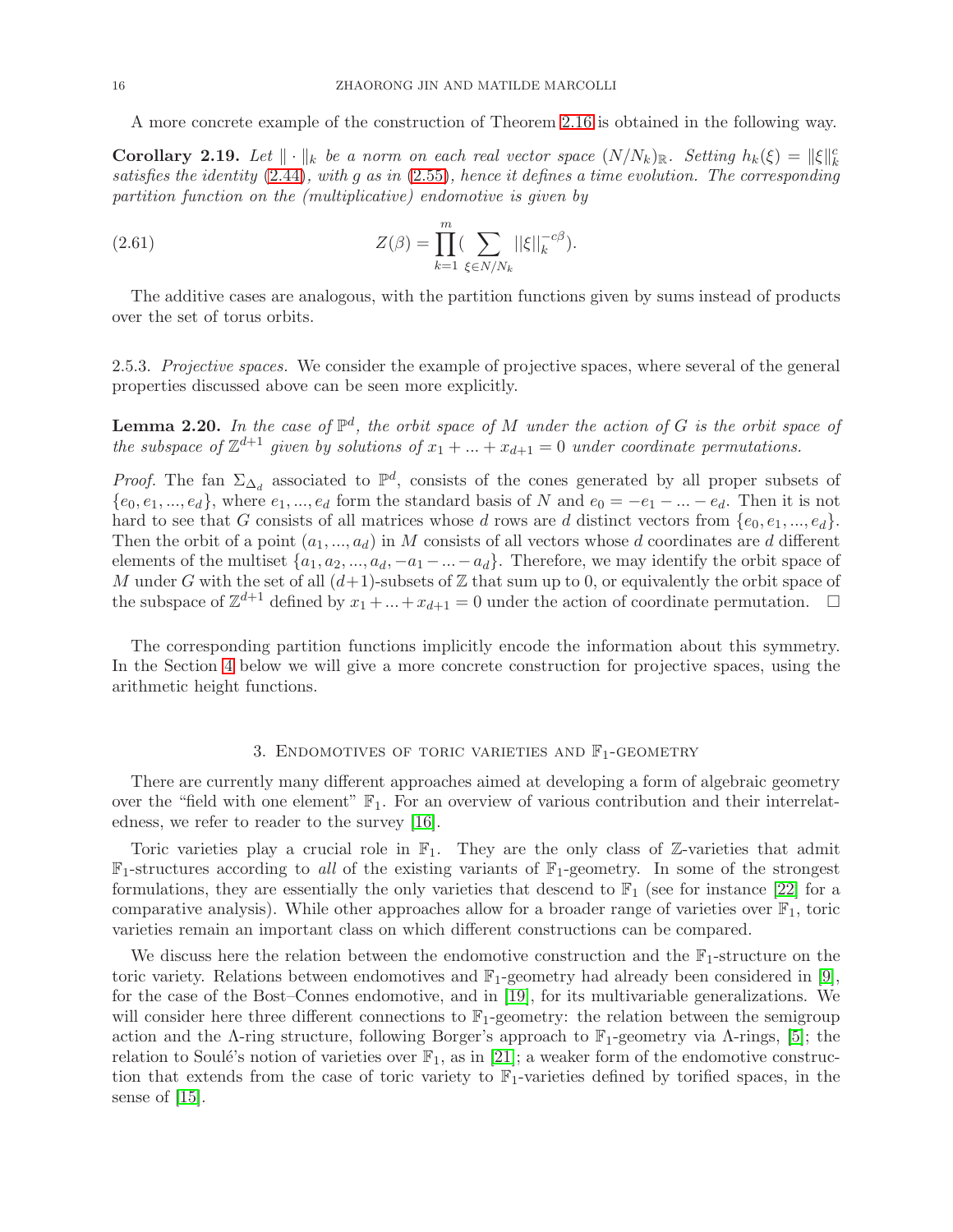<span id="page-16-0"></span>3.1. Endomotives and Λ-ring structures. As in [\[5\]](#page-27-5), an integral Λ-ring structure on a commutative ring  $R$ , whose underlying abelian group is torsion free, is given by an action of the semigroup N by endomorphisms of R, so that, for each prime p, the action  $\phi_p$  of p on R is a Frobenius lift,

(3.1) 
$$
\phi_p(r) - r^p \in pR, \quad \forall r \in R.
$$

As in [\[19\]](#page-28-2), a Q-algebra A has a  $\Lambda$ -ring structure if it has an action of N by endomorphisms, and  $A = R \otimes \mathbb{Q}$ , with R a commutative ring with a A-ring structure as above, inducing the same N-action on A.

In order to compare the construction of endomotives of toric varieties given above with Λ-ring structures, we need to work with algebraic endomotives instead of the analytic ones discussed above.

**Definition 3.1.** Given an abstract toric variety  $X_{\Sigma}$  defined over Q, the algebraic abelian subalgebra of the endomotives of  $X_{\Sigma}$  are, respectively, the Q-algebras

<span id="page-16-2"></span> $(3.2)$  $\mathbb{Q}^m_{k=1} \mathbb{Q}[(\sigma_k^{\perp} \cap M) \otimes \mathbb{Q}/\mathbb{Z}], \quad \text{and} \quad \otimes_{k=1}^m \mathbb{Q}[(\sigma_k^{\perp} \cap M) \otimes \mathbb{Q}/\mathbb{Z}].$ 

The semigroup S acts on both by endomorphisms, and one obtains the algebraic additive and multiplicative endomotives of  $X_{\Sigma}$  as the algebraic semigroup crossed products

<span id="page-16-4"></span>
$$
(3.3) \mathcal{A}_{X,\Sigma,\mathbb{Q}} = (\bigoplus_{k=1}^{m} \mathbb{Q}[(\sigma_k^{\perp} \cap M) \otimes \mathbb{Q}/\mathbb{Z}]) \rtimes S, \quad \text{and} \quad \mathcal{A}_{Y,\Sigma,\mathbb{Q}} = (\otimes_{k=1}^{m} \mathbb{Q}[(\sigma_k^{\perp} \cap M) \otimes \mathbb{Q}/\mathbb{Z}]) \rtimes S.
$$

We also consider the subalgebras  $\mathcal{A}_{X,\Sigma\mathbb{Q}}^0$  and  $\mathcal{A}_{Y,\Sigma\mathbb{Q}}^0$  obtained, as above, as algebraic crossed products by the subsemigroup  $S_0 \subset S$ , with  $S_0 = \{nI \mid n \in \mathbb{N}\}.$ 

**Proposition 3.2.** Let  $X_{\Sigma}$  be an abstract toric variety defined over Q. The abelian algebras [\(3.2\)](#page-16-2) are direct limits of  $\Lambda$ -rings, with the  $\Lambda$ -ring structure given by the action of  $S_0 = \{nI | n \in \mathbb{N}\}\.$  In the additive case, there are embeddings

<span id="page-16-3"></span>(3.4) 
$$
\sqcup_{k=1}^m X_{n,k} \simeq \sqcup_{k=1}^m \text{Hom}_{\mathbb{Z}}(\sigma_k^{\perp} \cap M, \mathbb{Z}/n\mathbb{Z}) \hookrightarrow \sqcup_{k=1}^m O(\sigma_k) \subseteq X_{\Sigma},
$$

determined by embeddings of  $\text{Hom}_{\mathbb{Z}}(\sigma_k^{\perp} \cap M, \mathbb{Z}/n\mathbb{Z})$  into the torus orbit  $O(\sigma_k)$  of  $X_{\Sigma}$ , which induce corresponding maps of  $\Lambda$ -rings, with respect to the  $\Lambda$ -ring structure on the toric variety.

*Proof.* The abelian algebra  $\bigoplus_{k=1}^{m} \mathbb{Q}[(\sigma_k^{\perp} \cap M) \otimes \mathbb{Q}/\mathbb{Z}]$  is a direct limits of  $A_n = \bigoplus_{k=1}^{m} \mathbb{Q}[(\sigma_k^{\perp} \cap M) \otimes \mathbb{Q}/\mathbb{Z}]$  $\mathbb{Z}/n\mathbb{Z}]=R_n\otimes\mathbb{Q}$  with  $R_n=\bigoplus_{k=1}^m\mathbb{Z}[(\sigma_k^{\perp}\cap M)\otimes\mathbb{Z}/n\mathbb{Z}]$ . The action of N is the one given by  $e(r_k) \mapsto e(\phi_p(r_k))$ , which on the limit  $A = \lim_{n \to \infty} A_n$  corresponds to  $\mu_{\phi}^* e(r_k) \mu_{\phi}$ .<br>The embeddings (2.4) are determined by the identification  $O(\epsilon)$ , at Hem.

The embeddings [\(3.4\)](#page-16-3) are determined by the identification  $O(\sigma_k) \simeq \text{Hom}_{\mathbb{Z}}(\sigma_k^{\perp} \cap M, \mathbb{G}_m)$ , as in [\(1.8\)](#page-4-4). In particular, the subsemigroup  $S_0$  acts on the part of the limit set  $X_k = \underline{\lim}_{n} X_{n,k}$  in the torus  $T_{\sigma_k^{\perp} \cap M} = O(\sigma_k)$  as a restriction to  $X_k \subset T_{\sigma_k^{\perp} \cap M}$  of the action of N on the torus  $T_{\sigma_k^{\perp} \cap M}$  given on the coordinates by  $\sigma_p : t_j \mapsto t_j^p$  $j<sup>p</sup>$ . The compatibility of this action with the Frobenius action, showing that it defines a Λ-ring structure, follows in the same way as the analogous result for the original Bost–Connes case, given in [\[9\]](#page-27-6) and [\[19\]](#page-28-2). The embeddings [\(3.4\)](#page-16-3) determine maps of  $\Lambda$ -rings, since the Λ-ring structure on a toric variety  $X_{\Sigma}$  is compatible with the decomposition into torus orbits, namely, it induces the compatible  $\Lambda$ -ring structures described above on all the torus orbits  $O(\sigma_k)$ , see §2.4 of [\[5\]](#page-27-5).

<span id="page-16-1"></span>3.2. Endomotives and Soulé's varieties over  $\mathbb{F}_1$ . A relation between the endomotive of the Bost–Connes system and Soulé's notion of varieties over  $\mathbb{F}_1$  was described in [\[9\]](#page-27-6), based on the construction of a model over  $\mathbb Z$  of the endomotive. We show here that, in a similar way, we can obtain models over  $\mathbb Z$  for the endomotives of toric varieties.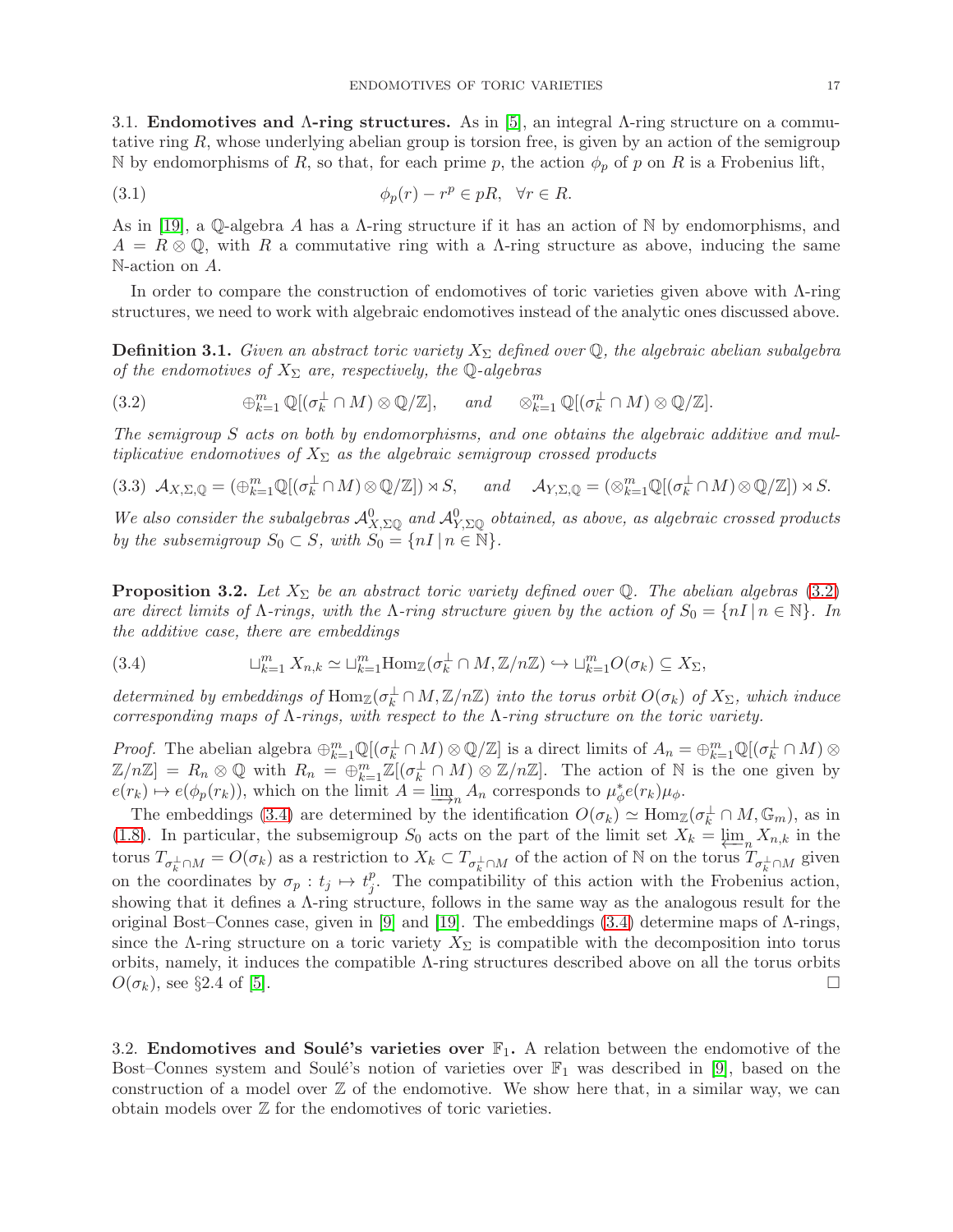3.2.1. Integer models of the endomotives. As in the Bost–Connes case analyzed in [\[9\]](#page-27-6), the crossed product algebras  $(3.3)$  of our algebraic endomotives of toric varieties admits a model over  $\mathbb{Z}$ , which is obtained in the following way.

Consider the algebras  $A_{X,\Sigma,\mathbb{Z}}$  and  $A_{Y,\Sigma,\mathbb{Z}}$  generated by

$$
\mathcal{C}_{X,\Sigma,\mathbb{Z}}:=\oplus_{k=1}^m\mathbb{Z}[(\sigma_k^\perp\cap M)\otimes\mathbb{Q}/\mathbb{Z}]
$$

and

$$
\mathcal{C}_{Y,\Sigma,\mathbb{Z}}:=\otimes_{k=1}^m\mathbb{Z}[(\sigma_k^{\perp}\cap M)\otimes\mathbb{Q}/\mathbb{Z}],
$$

respectively, and by elements  $\mu_{\phi}^*$  and  $\tilde{\mu}_{\phi}$ , for all  $\phi \in S$ , satisfying the relations  $\tilde{\mu}_{\phi_1}\tilde{\mu}_{\phi_2} = \tilde{\mu}_{\phi_1\phi_2}$ ,  $\mu^*_{\phi_1}\mu^*_{\phi_2} = \mu^*_{\phi_1\phi_2}$ , for all  $\phi_1, \phi_2 \in S$ , and  $\mu^*_{\phi}\tilde{\mu}_{\phi} = |\det(\phi)|^{\lambda}$ , where  $\lambda = 1$  in the additive case and  $\lambda = m$  in the multiplicative case, and

$$
\mu_{\phi}^* a = \sigma_{\phi}(a) \mu_{\phi}^*
$$
 and  $a \tilde{\mu}_{\phi} = \tilde{\mu}_{\phi} \sigma_{\phi}(a),$ 

for all  $\phi \in S$  and for all  $a \in \mathcal{C}_{X,\Sigma,\mathbb{Z}}$  or  $\mathcal{C}_{Y,\Sigma,\mathbb{Z}}$ , where  $\sigma_{\phi}(e(\underline{r})) = e(\phi \cdot \underline{r})$ .

3.2.2. Soulé's gadgets and varieties. Soulé's approach to  $\mathbb{F}_1$ -geometry is based on the concept of an  $\mathbb{F}_1$ -gadget and of an  $\mathbb{F}_1$ -variety. A gadget consists of data  $(X, \mathcal{A}_X, e_{x,\sigma})$  with  $X : \mathcal{R} \to$  Sets a covariant functor from the category  $\mathcal R$  of finitely generated flat rings,  $\mathcal A_X$  a complex algebra, and evaluation maps given by algebra homomorphisms  $e_{x,\sigma}: \mathcal{A}_X \to \mathbb{C}$ , for all  $x \in X(R)$  and  $\sigma: R \to \mathbb{C}$ , satisfying  $e_{f(y),\sigma} = e_{y,\sigma \circ f}$ , for any ring homomorphism  $f: R' \to R$ . An affine variety  $V_{\mathbb{Z}}$  over  $\mathbb{Z}$ determines a gadget with  $X_V(R) = \text{Hom}(\mathcal{O}(V), R)$  and  $\mathcal{A}_X = \mathcal{O}(V) \otimes \mathbb{C}$ . A gadget is an affine  $\mathbb{F}_1$ variety is  $X(R)$  is finite and there is an affine variety  $W_{\mathbb{Z}}$  with a morphism of gadgets  $X \to X_W$  such that morphisms of gadgets  $X \to X_V$  are induced by morphisms of varieties  $W_{\mathbb{Z}} \to V_{\mathbb{Z}}$ . Heuristically, one should think of the case where  $R = \mathbb{Z}[\mathbb{Z}/n\mathbb{Z}]$ , for which  $X(R)$  gives the cyclotomic points.

3.2.3. Endomotives as  $\mathbb{F}_1$ -varieties. In [\[9\]](#page-27-6), the Bost–Connes endomotive is described in terms of a family of  $\mathbb{F}_1$ -varieties  $\mu^{(k)}$ , in the sense of Soulé, determined by the functor  $\underline{\mu}^{(k)} : \mathcal{R} \to \text{Sets}$  given by  $\underline{\mu}^{(k)}(R) = \{r \in R \mid r^k = 1\}$ , represented by  $\underline{\mu}^{(k)}(R) = \text{Hom}_{\mathbb{Z}}(\mathbb{Z}[\mathbb{Z}/k\mathbb{Z}], R)$ . The algebra  $\mathcal{A}_{\mu^{(k)}}$  of the gadget is given by  $\mathbb{Z}[\mathbb{Z}/k\mathbb{Z}] \otimes_{\mathbb{Z}} \mathbb{C} = \mathbb{C}[\mathbb{Z}/k\mathbb{Z}]$ . The projective limit  $\mu^{(\infty)} = \varprojlim_k \mu^{(k)}$  is given by the functor that assigns  $\mu^{(\infty)}(R) = \text{Hom}_{\mathbb{Z}}(\mathbb{Z}[\mathbb{Q}/\mathbb{Z}], R)$ . The maps in this projective limit are exactly the ones used in the construction of the Bost–Connes endomotive, coming from the action of the semigroup N. This tower of zero-dimensional affine  $\mathbb{F}_1$ -varieties  $\mu^{(k)}$  describes the inductive system of extensions  $\mathbb{F}_{1^k}$ , as defined by Kapranov–Smirnov, with  $\mathbb{F}_{1^\infty} = \varinjlim_k \mathbb{F}_{1^k}$ , where the "extension of coefficients to  $\mathbb{Z}^n$  is formally given by coefficients to  $\mathbb{Z}^n$  is formally given by

$$
\mathbb{F}_{1^k} \otimes_{\mathbb{F}_1} \mathbb{Z} := \mathbb{Z}[t, t^{-1}]/(t^k - 1),
$$

with  $\mathbb{Z}[t, t^{-1}]/(t^k - 1) \simeq \mathbb{Z}[\mathbb{Z}/k\mathbb{Z}].$ 

We have an analogous construction in the case of endomotives of toric varieties.

**Proposition 3.3.** Let  $X_{\Sigma}$  be an abstract toric variety defined over  $\mathbb{Z}$ . To the abelian parts  $\mathcal{C}_{X,\Sigma,\mathbb{Z}}$ and  $\mathcal{C}_{Y,\Sigma,\mathbb{Z}}$  of the endomotives  $\mathcal{A}_{X,\Sigma,\mathbb{Z}}$  and  $\mathcal{A}_{Y,\Sigma,\mathbb{Z}}$  one can assign projective systems of affine  $\mathbb{F}_1$ varieties in the sense of Soulé, where the maps in the projective systems are induced by the action of the semigroup S of the endomotives.

*Proof.* Consider the functors  $\mu_{X}^{(n)}$  $X_{, \Sigma}^{(n)} : \mathcal{R} \to \text{Sets}$  given by  $\mu^{(n)}_{\mathbf{y}},$  $X_{,X,\Sigma}^{(n)}(R) = \text{Hom}_{\mathbb{Z}}(\bigoplus_{k=1}^{m} \mathbb{Z}[(\sigma_k^{\perp} \cap M) \otimes \mathbb{Z}/n\mathbb{Z}], R)$  $\mu^{(n)}_{\mathbf{v}}$  $\mathcal{L}_{Y,\Sigma}^{(n)}(R) = \text{Hom}_{\mathbb{Z}}(\otimes_{k=1}^{m} \mathbb{Z}[(\sigma_k^{\perp} \cap M) \otimes \mathbb{Z}/n\mathbb{Z}], R).$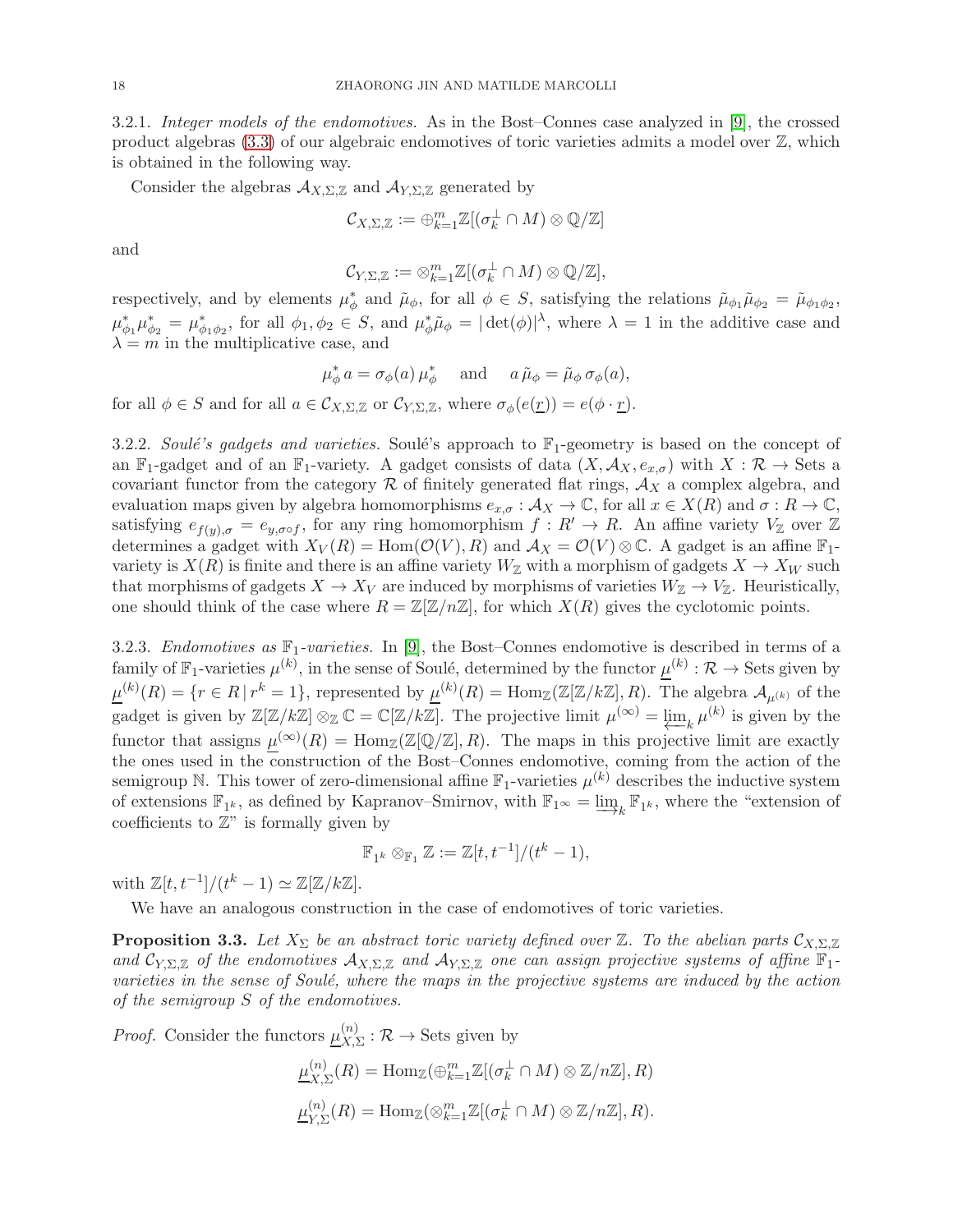Using  $X_{n,k} \simeq \text{Hom}_{\mathbb{Z}}(\sigma_k^{\perp} \cap M, \mathbb{Z}/n\mathbb{Z})$  and  $\text{Hom}_{\mathbb{Z}}(\sigma_k^{\perp} \cap M, \text{Hom}_{\mathbb{Z}}(\mathbb{Q}/\mathbb{Z}, \mathbb{Q}/\mathbb{Z})) \simeq \text{Hom}_{\mathbb{Z}}(\text{Hom}_{\mathbb{Z}}((\sigma_k^{\perp} \cap M, \mathbb{Z}/n\mathbb{Z}))$  $M) \otimes_{\mathbb{Z}} \mathbb{Q}/\mathbb{Z}, \mathbb{Q}/\mathbb{Z}$ , we see that the varieties  $\mu_{X,Y}^{(n)}$  $X$ <sub>, $\Sigma$ </sub> associated to the above functors form a projective system where the projective limits are, respectively,  $\mathcal{C}_{X,\Sigma,\mathbb{Z}}$  and  $\mathcal{C}_{Y,\Sigma,\mathbb{Z}}$ , with the maps of the projective system coming from the elements  $\phi \in S$ . The analytic datum of the  $\mathbb{F}_1$ -gadgets is given by the C-algebras  $\mathcal{C}_{X,\Sigma,\mathbb{Z}} \otimes_{\mathbb{Z}} \mathbb{C}$  and  $\mathcal{C}_{Y,\Sigma,\mathbb{Z}} \otimes_{\mathbb{Z}} \mathbb{C}$ . The construction is otherwise completely analogous to the case discussed in [9]. to the case discussed in [\[9\]](#page-27-6).

Unlike the Λ-ring structure of the toric variety discussed above, which replies of semigroup actions providing consistent liftings of the Frobenius action, the construction described here uses cyclotomic points on the toric variety and it fits with Soulé's and Manin's general philosophy, [\[17\]](#page-28-1), [\[21\]](#page-28-3) of cyclotomy as descent data from  $\mathbb Z$  to  $\mathbb F_1$ .

<span id="page-18-0"></span>3.3. **Endomotives and torified spaces.** We discuss here another approach to  $\mathbb{F}_1$ -geometry, based on "torifications", which was developed by López-Peña and Lorscheid in [\[15\]](#page-28-4). We recall their main definition of a torified space.

<span id="page-18-1"></span>**Definition 3.4.** Let X be a variety over Z. A torification of X is a disjoint union  $T = \sqcup_{j \in I} T_j$  of tori  $T_j = \mathbb{G}_m^{d_j}$ , together with a morphism  $e_X : T \to X$ , such that  $e_X|_{T_j}$  is an immersion for all j and  $e_X$  a bijection of the set of K-points,  $T(\mathbb{K}) \simeq X(\mathbb{K})$ , over any field K.

A toric variety is a torified space, through its decomposition into torus orbits  $X_{\Sigma} = \sqcup_{k=1}^{m} O(\sigma_k)$ . However, the notion of torification is much more general and it includes, for example, spaces with cell decompositions. More restrictive conditions on the torification (affine, regular) can be imposed that restrict the class of (affinely, regularly) torified spaces, see [\[16\]](#page-28-5) for more details. For our purposes, we do not impose any of these stronger conditions, and we consider torifications as in Definition [3.4](#page-18-1) above. We show that a simple variant of the construction of the multivariable Bost– Connes endomotives of [\[19\]](#page-28-2) provides endomotives associated to arbitrary torified spaces, which generalize (in a weaker form) the construction we described for toric varieties.

**Proposition 3.5.** Let X be a variety over  $\mathbb{Z}$ , which admits a torification, as in Definition [3.4,](#page-18-1) and let  $T = \bigcup_{j \in I} T_j$  with  $T_j = \mathbb{G}_m^{d_j}$  be a choice of a torification on X. For each torus  $T_j$  of the torification, consider the projective system

$$
X_n(T_j) = \{ t \in \mathbb{T}^{d_j} \mid s_n(t) = \gamma \},
$$

with  $\gamma = (1, 1, \ldots, 1) \in \mathbb{T}^{d_j}$  and with  $s_n : t = (t_i)_{i=1,\ldots,d_j} \mapsto s_n(t) = (t_i^n)_{i=1,\ldots,d_j}$ . The semigroup N acts by endomorphisms on the projective limit  $X(T_j) = \lim_{n} X_n(T_j)$  and on the algebra<br>  $\mathbb{C}[\mathbb{C} \setminus \mathbb{Z} \times \mathbb{C} \times \mathbb{C} \times \mathbb{C} \times \mathbb{C} \times \mathbb{C} \times \mathbb{C} \times \mathbb{C} \times \mathbb{C} \times \mathbb{C} \times \mathbb{C} \times \mathbb{C} \times \mathbb{C} \times \mathbb{C} \times \$  $\mathbb{Q}[\mathbb{Q}/\mathbb{Z}]^{\otimes d_j}$  with  $\mathrm{Spec}(X(T_j)) = \mathbb{Q}[\mathbb{Q}/\mathbb{Z}]^{\otimes d_j}$ . This determines an additive algebraic endomotive  $\mathcal{A}_{X(T),\mathbb{Q}} := (\bigoplus_{j\in I} \mathbb{Q}[\mathbb{Q}/\mathbb{Z}]^{\otimes d_j}) \rtimes \mathbb{N}$  and a multiplicative  $\mathcal{A}_{Y(T),\mathbb{Q}} := (\otimes_{j\in I} \mathbb{Q}[\mathbb{Q}/\mathbb{Z}]^{\otimes d_j}) \rtimes \mathbb{N}$ . The corresponding analytic endomotives are given by  $A_{X(T)} := (\bigoplus_{j \in I} C^* (\mathbb{Q}/\mathbb{Z})^{\otimes d_j}) \rtimes \mathbb{N}$  and  $A_{Y(T)} :=$  $(\otimes_{j\in I} C^*(\mathbb{Q}/\mathbb{Z})^{\otimes d_j}) \rtimes \mathbb{N}$ , respectively. There are representation by bounded operators of  $\mathcal{A}_{X(T)}$  and  $\mathcal{A}_{Y(T)}$  on the Hilbert spaces  $\mathcal{H}_{X(T)} = \bigoplus_{j\in I} \ell^2(\mathbb{N}^{d_j})$  and  $\mathcal{H}_{Y(T)} = \otimes_{j\in I} \ell^2(\mathbb{N}^{d_j})$ , respectively. Suppose given a semigroup homomorphism  $g: \mathbb{N} \to \mathbb{R}_+^*$  and  $\mathbb{R}_+^*$ -valued functions  $h_j$  on  $\mathbb{N}^{d_j}$  satisfying  $h_j(s_n(\underline{n}_j)) = g(n) h_j(\underline{n}_j)$ , for all  $\underline{n}_j \in \mathbb{N}^{d_j}$  and  $n \in \mathbb{N}$  with  $s_n(\underline{n}_j) = n\underline{n}_j$  the coordinatewise multiplication. Then setting  $\sigma_t(\mu_n) = g(n)^{it}$  and  $\sigma_t(e_j(\underline{r})) = e_j(\underline{r})$ , for all  $n \in \mathbb{N}$ , for all  $e_j(\underline{r})$  in  $C^*(\mathbb{Q}/\mathbb{Z})^{\otimes d_j}$ , for all  $j \in i$  and all  $t \in \mathbb{R}$ , defines a time evolution on  $\mathcal{A}_{X(T)}$  and  $\mathcal{A}_{Y(T)}$ , respectively, whose Hamiltonian is determined by the operator

$$
H\epsilon_{\underline{n}_j} = \log(h_j(\underline{n}_j)) \epsilon_{\underline{n}_j},
$$

where  $\{\epsilon_{\underline{n}_j}\}\$  denotes the canonical orthonormal basis of  $\ell^2(\mathbb{N}^{d_j})$ .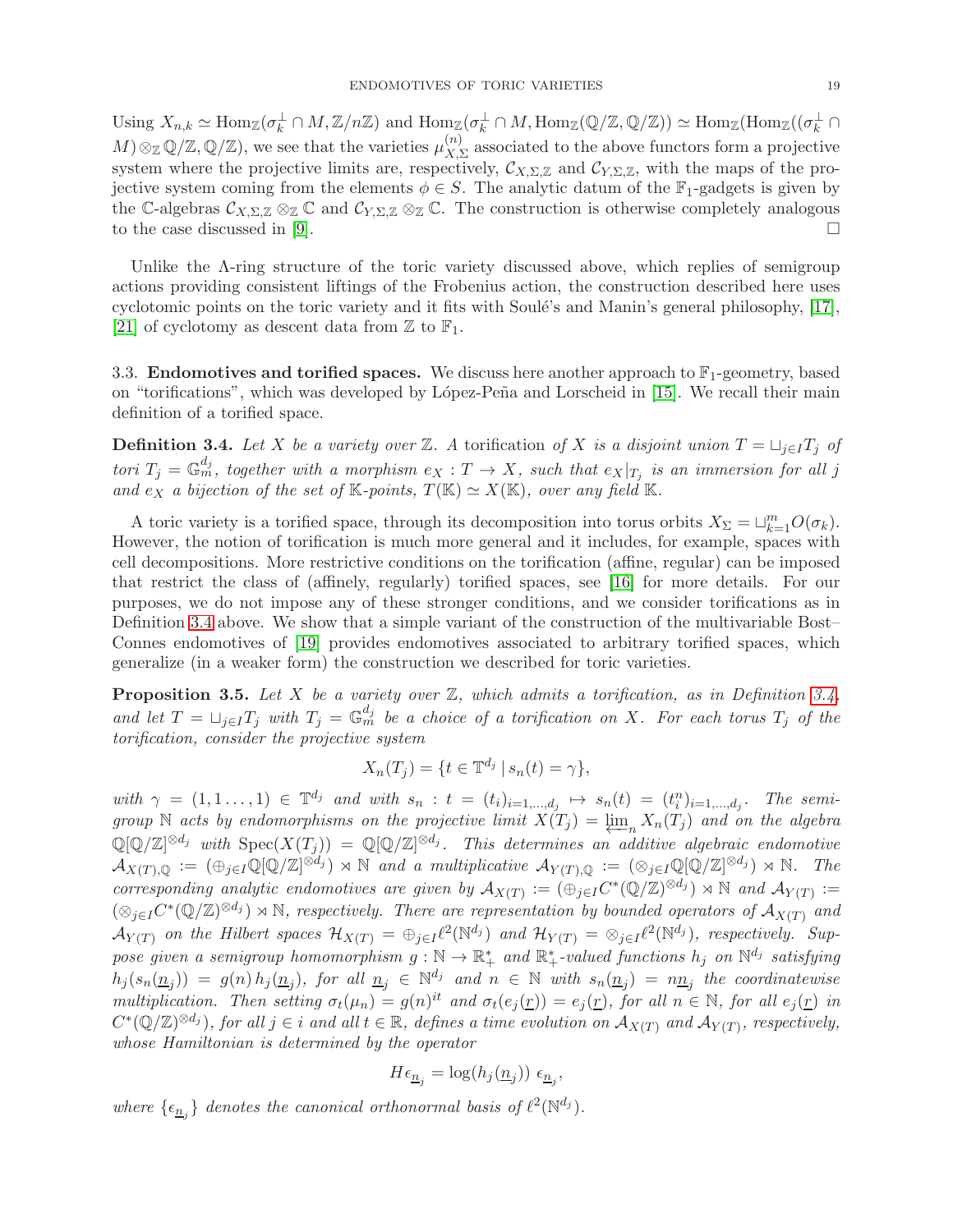*Proof.* Everything follows the same construction as in [\[19\]](#page-28-2), using only the subsemigroup  $\{nI_{d_j}\}$  of  $M_{d_j}(\mathbb{Z})^+$  for the endomotive construction, so we will not reproduce the details here. The construction of the time evolution and Hamiltonian is modeled on the analogous construction we gave in Section [2](#page-4-0) for toric varieties and the argument follows in the same way.

While in the endomotive construction for toric varieties the semigroup S depends not only on the decomposition of  $X_{\Sigma}$  into tori, but also on how these tori fit together as orbits of the same torus action (through the G subgroup of  $S$ ), the construction for torified spaces is necessarily weaker and only contains the information on the decomposition into tori given by a choice of torification. One can think of the action of the semigroup N in the endomotive of a torified space that is not a toric variety as a weaker replacement for a  $\Lambda$ -ring structure, associated to a choice of torification.

### 4. Height functions and endomotives

<span id="page-19-0"></span>Now we generalize the construction described in Section [2](#page-4-0) to build endomotives of projective toric varieties, and study their properties using the arithmetic height function. The arithmetic height function is a key notion in diophantine geometry and it encodes much information concerning the arithmetic of the varieties, so it seems particularly interesting to include this kind of data as part of the quantum statistical mechanics of the endomotives of toric varieties.

We will focus on the concrete examples of projective spaces and affine spaces, though much of what we describe can be generalized to other toric varieties and their height functions.

<span id="page-19-1"></span>4.1. Height functions and toric varieties. Height functions play an important role in addressing questions on the distribution of rational points on algebraic varieties, see [\[1\]](#page-27-10).

For a variety X defined over a number field  $\mathbb{K}$ , endowed with a choice of a line bundle  $\mathcal{L}$  with an adelic metric and a section s in a neighborhood U of a point  $x \in X(\mathbb{K})$ , one defines a height function as

$$
H_{\mathbb{K},\mathcal{L},s}(x) = \prod_{v \in \text{Val}(\mathbb{K})} ||s(x)||_v^{-1}.
$$

For an overview of the properties of this type of functions, with respect to dependence on the data K,  $\mathcal{L}$ , s, we refer the reader to the survey [\[7\]](#page-27-11). We simply write  $H_{\mathcal{L}}(x)$  in the following.

4.1.1. Height zeta functions. The height zeta function is the associated generating function,

$$
Z_{X,\mathbb{K}}(\mathcal{L},\beta)=\sum_{x\in X(\mathbb{K})}H_{\mathcal{L}}(x)^{-\beta}.
$$

For  $\mathcal L$  an ample line bundle, Northcott's theorem implies that  $N_X(\mathcal L, B) = \#\{x \in X(\mathbb K) \mid H_{\mathcal L}(x) \leq$ B} grows at most polynomially on B. If  $N_X(\mathcal{L}, B) < B^a$ , then  $Z_{X,\mathbb{K}}(\mathcal{L}, \beta)$  converges for  $\Re(\beta) > a$ , see [\[7\]](#page-27-11) for more details. For a general overview of properties of the height zeta functions and applications to the study of algebraic points on varieties, we also refer the reader to the survey [\[18\]](#page-28-7). For more background on the arithmetic height function, see also [\[4\]](#page-27-12) and [\[20\]](#page-28-8).

Height functions on toric varieties and the behavior of the height zeta function were studied in [\[2\]](#page-27-13), [\[3\]](#page-27-14), where it is shown that, for  $\mathcal L$  with Chern class in the interior of the cone of effective divisors, the height zeta function on a smooth projective toric variety gives an asymptotic formula for the number of rational points of bounded height of the form  $N_X(\mathcal{L}, B) \sim c(X, \mathcal{L}, \mathbb{K}) B^{a(\mathcal{L})}(\log B)^{b(\mathcal{L})-1}$ where the exponents  $a(\mathcal{L})$  and  $b(\mathcal{L})$  and the constant  $c(X, \mathcal{L}, \mathbb{K})$  are determined by the geometry of X according to a conjecture of Manin's.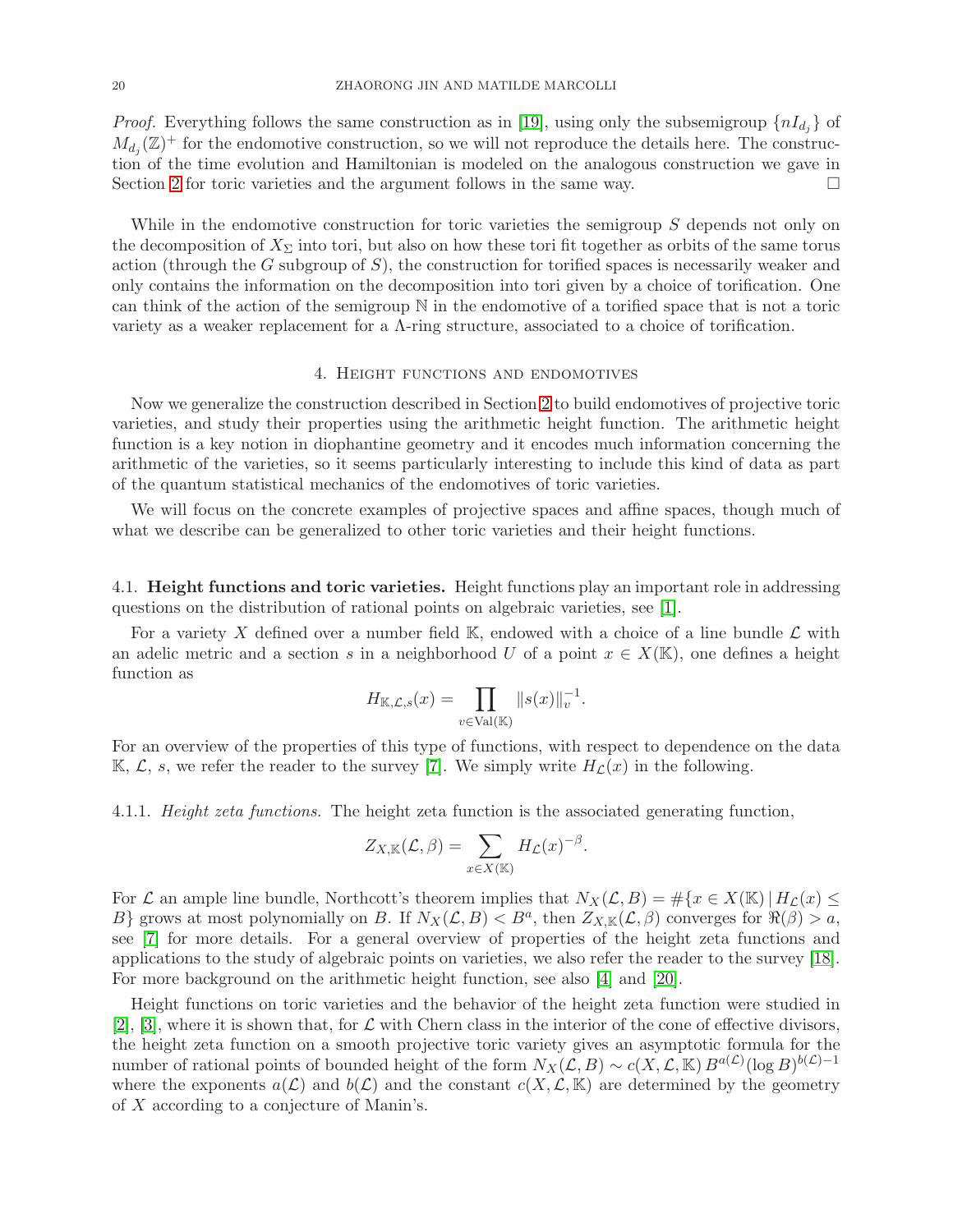4.1.2. Heights on projective spaces. On projective spaces  $\mathbb{P}^d$ , one can see that the information coming from the height function is carried by the archimedean valuation, with the  $p$ -adic factor equal to one, see §3.1 of [\[20\]](#page-28-8). Thus, one sets

$$
H_{\mathbb{Q}}(x) = \max\{|x_0|_{\infty},\ldots,|x_d|_{\infty}\},\
$$

for  $x \in \mathbb{P}^d(\mathbb{Q})$  and, which extends to points  $x \in \mathbb{P}^d(\mathbb{K})$  over number fields  $\mathbb K$  by

$$
H_{\mathbb{K}}(x) = H_{\mathbb{Q}}(x)^{[\mathbb{K}:\mathbb{Q}]}.
$$

The absolute height of a point  $x \in \mathbb{P}^d(\overline{\mathbb{Q}})$ , denoted by  $H(x)$ , is defined as  $H(x) = H_{\mathbb{K}}(x)^{1/[\mathbb{K}:\mathbb{Q}]}$ , where K is a number field such that  $x \in \mathbb{P}^d(\overline{\mathbb{Q}})$ , so that the result is independent of K. The *absolute* logarithmic height on  $\mathbb{P}^d(\overline{\mathbb{Q}})$  is the function

$$
(4.1) \t\t\t\t h(x) = \log(H(x)).
$$

Remark 4.1. Clearly, an analogous height zeta function for the logarithmic height would not be convergent, but, as we will see below, one can restrict to suitable choices of subsets of the set of algebraic points that cut down the multiplicities to logarithmic size, for which one is then able to define a zeta function with the desired properties based on the logarithmic height. This choice seems unnatural from the usual point of view of height functions in diophantine geometry, but we will see that it is instead quite natural from the point of view of endomotives.

<span id="page-20-0"></span>4.2. Endomotives of projective spaces. First we focus on the case of the projective space  $\mathbb{P}^d$ . This is a toric variety, with the lattice of one parameter subgroups given by  $N = \mathbb{Z}^{d+1}/(1, ..., 1)$ .

Fix a homogeneous coordinate system on the projective space  $\mathbb{P}^d$ , then, as we have seen in Lemma [2.20,](#page-15-1) the elements of the group  $G$  are precisely the permutations of coordinates.

4.2.1. Algebraic points and the endomotive. Let  $X_0 \in \mathbb{P}^d(\overline{\mathbb{Q}})$  be a finite subset of the  $\overline{\mathbb{Q}}$ -algebraic points in the projective space that is invariant under the action of G. We replace the set of distinguished points in the torus orbits, which we used in our previous construction, with the set  $X_0$ , and we consider the preimages of  $X_0$  under the action of the semigroup S, which again form a projective system.

The argument of Proposition [2.1](#page-5-1) applies exactly in the same way here. It shows that the projective limit X is the disjoint union of the limits corresponding to each individual point in  $X_0$ . More precisely, as topological spaces, we have

(4.2) 
$$
X = \varprojlim_{\phi} \phi^{-1}(X_0) = \iint_{x \in X_0} \varprojlim_{\phi} \phi^{-1}(x) = \iint_{x \in X_0} \varprojlim_{n} (n!)^{-1}(x),
$$

and the corresponding function algebras satisfy

(4.3) 
$$
C(X) = \bigoplus_{x \in X_0} C(\varprojlim_n (nI)^{-1}(x)).
$$

As before, we also consider a multiplicative version, where instead of the disjoint union  $X$  we consider the product

(4.4) 
$$
Y = \prod_{x \in X_0} \lim_{n} (nI)^{-1}(x),
$$

and the corresponding algebra

(4.5) 
$$
C(Y) = \bigotimes_{x \in X_0} C(\varprojlim_n (nI)^{-1}(x)).
$$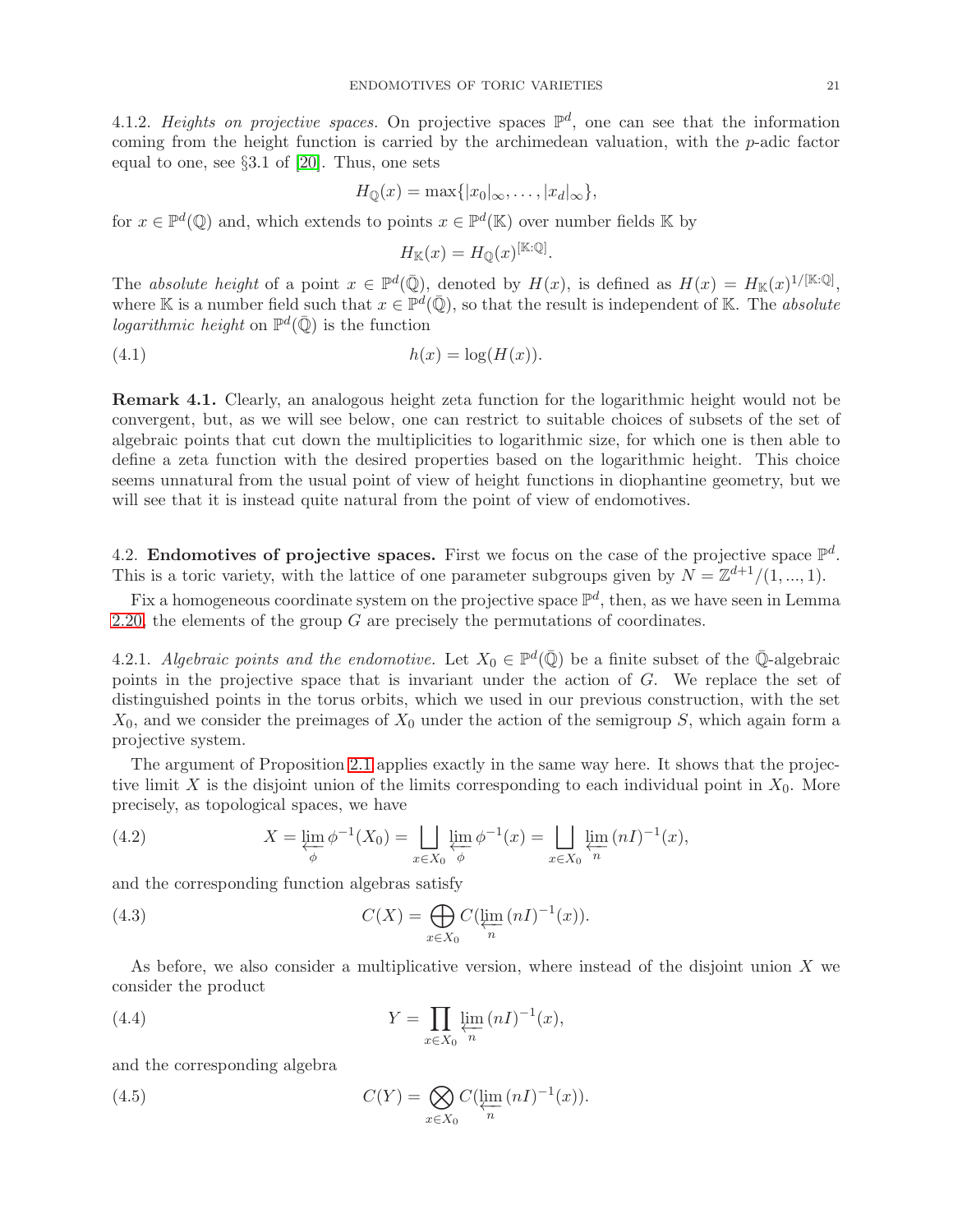Now we analyze more closely the algebra  $C(\underleftarrow{\lim}_{n}(nI)^{-1}(x))$ . We obtain a more explicit descrip-<br>n as follows tion as follows.

<span id="page-21-0"></span>**Proposition 4.2.** The algebra  $C(\underleftarrow{\lim}_{n}(nI)^{-1}(x))$  can be identified with

(4.6) 
$$
C(\varprojlim_{n} (nI)^{-1}(x)) \simeq C^{*}(\text{Hom}_{\mathbb{Z}}(\mathbb{Z}^{\ell+1}/(1,...,1), \mathbb{Q}/\mathbb{Z})),
$$

where  $\ell + 1$  is the number of nonzero coordinates of x.

*Proof.* Let  $x = (x_0, ..., x_d)$ . Without loss of generality, we suppose that  $x_0, x_1, ..., x_\ell$  are all the nonzero coordinates. Then

$$
(nI)^{-1}(x) = \{ (\sqrt[n]{x_0}, \dots, \sqrt[n]{x_\ell}, 0, \dots, 0) \in \mathbb{P}^d(\bar{\mathbb{Q}}) \},
$$

where  $\sqrt[n]{x_j}$  denotes an *n*-th root of  $x_j$ . We show that the projective system consisting of the  $(nI)^{-1}(x)$  is isomorphic to the natural projective system consisting of the  $(\mathbb{Z}/n\mathbb{Z})^{\ell+1}/(1,...,1)$ , as projective systems of discrete topological spaces.

For each  $z \in \overline{\mathbb{Q}}^*$ , we can uniquely write  $z = re^{i\theta}$  where  $r > 0$  and  $0 \le \theta < 2\pi$ . Then we write  $z^{1/n} = r^{1/n} e^{\frac{i\theta}{n}}$  for  $n \in \mathbb{N}$ , where  $r^{1/n}$  is the unique *n*-th root of r in  $\mathbb{R}^*_+$ . Clearly, we have  $(z^{1/n_1n_2})^{n_2} = z^{1/n_1}, \forall n_1, n_2 \in \mathbb{N}$ . With this notation, each  $\sqrt[n]{x_j}$  can be uniquely written as  $x_i^{1/n}$  $j^{1/n} \xi_n^k$ , for some  $k \in \{0, 1, ..., n-1\}$ , where  $\xi_n = e^{\frac{2\pi i}{n}}$ . Therefore, the set of  $(d+1)$ -tuples  $(\sqrt[n]{x_0}, ..., \sqrt[n]{x_\ell}, 0, ..., 0)$  can be identified with  $(\mathbb{Z}/n\mathbb{Z})^{\ell+1}$ . In terms of homogeneous coordinates, we have  $(nI)^{-1}(x) \simeq (\mathbb{Z}/n\mathbb{Z})^{\ell+1}/(1,...,1)$  as discrete spaces. Clearly we have the following commutative diagram:

<span id="page-21-1"></span>(4.7)  
\n
$$
(n_1 n_2 I)^{-1}(x) \longrightarrow (n_1 I)^{-1}(x)
$$
\n
$$
\downarrow
$$
\n
$$
(\mathbb{Z}/n_1 n_2 \mathbb{Z})^{\ell+1}/(1, ..., 1) \longrightarrow (\mathbb{Z}/n_1 \mathbb{Z})^{\ell+1}/(1, ..., 1)
$$

where the upper map  $n_2I$  raises the homogeneous coordinates to  $n_2$ -th powers and the lower map is multiplication by  $n_2$ . Therefore,

(4.8) 
$$
\lim_{n} (nI)^{-1}(x) \simeq \lim_{n} (\mathbb{Z}/n\mathbb{Z})^{\ell+1}/(1, ..., 1) \simeq (\mathbb{Z}^{\ell+1}/(1, ..., 1)) \otimes \hat{\mathbb{Z}}
$$

as topological spaces, which implies isomorphisms of the corresponding commutative  $C^*$ -algebras of functions

(4.9) 
$$
C(\varprojlim_{n} (nI)^{-1}(x)) \simeq C((\mathbb{Z}^{\ell+1}/(1,...,1)) \otimes \mathbb{Z}).
$$

By Pontryagin duality, we also have

(4.10) 
$$
C((\mathbb{Z}^{\ell+1}/(1,...,1)) \otimes \hat{\mathbb{Z}}) \simeq C^*(\text{Hom}_{\mathbb{Z}}((\mathbb{Z}^{\ell+1}/(1,...,1)) \otimes \hat{\mathbb{Z}}, \mathbb{Q}/\mathbb{Z}))
$$

$$
\simeq C^*(\text{Hom}_{\mathbb{Z}}(\mathbb{Z}^{\ell+1}/(1,...,1), \mathbb{Q}/\mathbb{Z})).
$$

Note that here by  $\mathbb{Z}^{\ell+1}/(1,...,1)$  we actually mean the subgroup  $(\mathbb{Z}^{\ell+1} \oplus 0^{d-\ell})/(1,...,1)$  of  $N =$  $\mathbb{Z}^{d+1}/(1,...,1)$ , where the coordinates that vanish in  $\mathbb{Z}^{d+1}$  correspond to the coordinates of x that vanish. This embedding into  $N$  provides a way to identify the algebras for points  $x$  in different torus orbits of the projective space.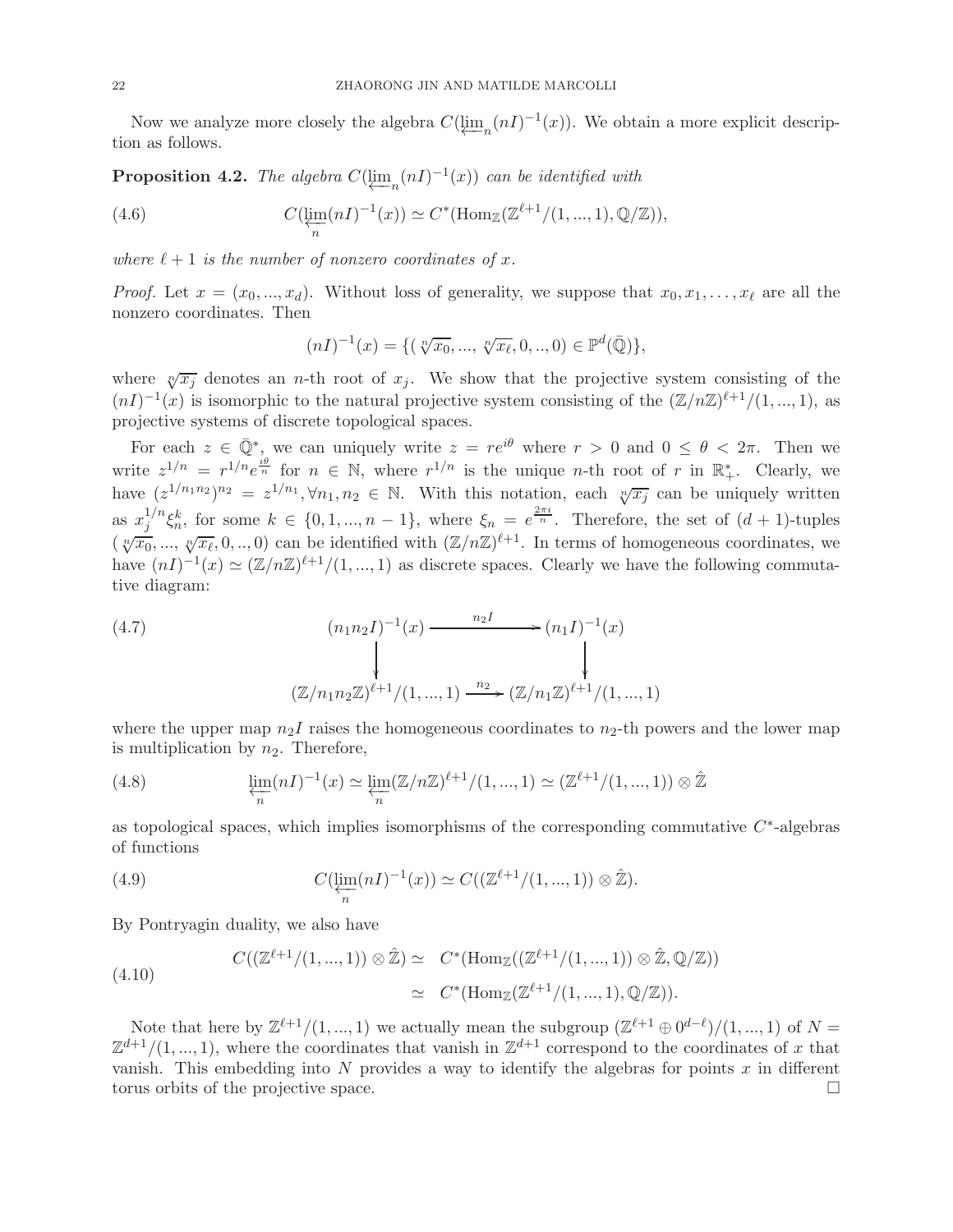4.2.2. Hilbert space representations. As in Lemma [2.2,](#page-7-1) we construct crossed product algebras of the endomotive and represent them on Hilbert spaces.

**Lemma 4.3.** Fix a nontorsion element  $\alpha \in \overline{\mathbb{Q}}^*$ . For  $\ell = \ell(x)$  as above, let

(4.11) 
$$
\mathcal{B}_{\alpha,x} := \{ (\alpha^{k_0} x_0^{k'_0}, ..., \alpha^{k_\ell} x_\ell^{k'_\ell}) \in \mathbb{P}^d(\bar{\mathbb{Q}}) \, | \, k_0, k'_0, \dots, k_\ell, k'_\ell \in \mathbb{Z} \}.
$$

Then there is a natural representation of the C<sup>\*</sup>-algebra  $C^*(\text{Hom}_{\mathbb{Z}}(\mathbb{Z}^{\ell+1}/(1,...,1),\mathbb{Q}/\mathbb{Z}))$  associated to x on the Hilbert space  $\ell^2(\mathcal{B}_{\alpha,x})$ , given by

(4.12) 
$$
e(f)\epsilon_{\alpha^k x^{k'}} = \exp(2\pi i f(k)) \epsilon_{\alpha^k x^{k'}},
$$

for all  $f \in Hom_{\mathbb{Z}}(\mathbb{Z}^{\ell+1}/(1,...,1), \mathbb{Q}/\mathbb{Z})$ , and for all  $k \in \mathbb{Z}^{\ell+1}/(1,...,1), k' \in \mathbb{Z}$ , where we abbreviate  $(\alpha^{k_0}x_0^{k'})$  $\overline{\alpha}^{k^{\prime}},...,\alpha^{k_{\ell}}x_{\ell}^{k^{\prime}}$  $\left(\begin{matrix} k' \\ \ell \end{matrix}\right)$  by  $\alpha^k x^{k'}$ .

The proof is straghtforward and thus omitted.

Corollary 4.4. It follows that we have naturally induced representations of the algebras

$$
C(X) = \bigoplus_{x \in X_0} C(\varprojlim_n (nI)^{-1}(x))
$$

and

<span id="page-22-0"></span>
$$
C(Y) = \bigotimes_{x \in X_0} C(\varprojlim_n (nI)^{-1}(x)),
$$

respectively, on the Hilbert spaces

(4.13) 
$$
\bigoplus_{x \in X_0} \ell^2(\mathcal{B}_{\alpha,x}) = \ell^2(\mathcal{B}_{X,\alpha}), \quad \text{where} \quad \mathcal{B}_{X,\alpha} = \bigsqcup_{x \in X_0} \mathcal{B}_{\alpha,x},
$$

and

<span id="page-22-1"></span>(4.14) 
$$
\bigotimes_{x \in X_0} \ell^2(\mathcal{B}_{\alpha,x}) = \ell^2(\mathcal{B}_{Y,\alpha}), \quad \text{where} \quad \mathcal{B}_{Y,\alpha} = \prod_{x \in X_0} \mathcal{B}_{\alpha,x}.
$$

Again, this follows immediately from the previous statement. We then represent the semigroup on the same Hilbert spaces in the following way.

**Lemma 4.5.** The semigroup S has representations on the Hilbert spaces [\(4.13\)](#page-22-0) and [\(4.14\)](#page-22-1), determined by setting

<span id="page-22-2"></span>(4.15) 
$$
\mu_{\phi} \epsilon_{\alpha^k x^{k'}} = \epsilon_{\phi \cdot (\alpha^k x^{k'})}, \quad \forall \phi \in S, \ \forall \alpha^k x^{k'} \in \mathcal{B}_{\alpha, x}, \ \forall x \in X_0.
$$

*Proof.* Here by  $\phi \cdot (\alpha^k x^{k'})$  we mean the action of S on  $\mathbb{P}^d(\overline{\mathbb{Q}})$ . Note that we can write  $\phi = n\phi_0$  for some  $n \in \mathbb{N}$  and  $\phi_0 \in G$ , then

(4.16) 
$$
\phi \cdot (\alpha^k x^{k'}) = \phi_0 \cdot (\alpha^{nk} x^{nk'}) = \alpha^{nk} (\phi_0 \cdot x)^{nk'} \in \mathcal{B}_{\alpha, \phi_0 \cdot x}
$$

where by  $\phi_0 \cdot x$  we mean the action of G on  $X_0$ . It is then clear that [\(4.15\)](#page-22-2) has the right properties and defines a representation of the semigroup S by isometries of the Hilbert space. and defines a representation of the semigroup S by isometries of the Hilbert space.

Moreover, just like in the previous section, the adjoint of the isometry  $\mu_{\phi}$  is given by

(4.17) 
$$
\mu_{\phi}^* \epsilon_{\alpha^k x^{k'}} = \begin{cases} \epsilon_{\alpha^r x^{r'}} & \alpha^k x^{k'} = \phi \cdot (\alpha^r x^{r'})\\ 0 & \text{otherwise.} \end{cases}
$$

As in Lemma [2.5](#page-8-0) and Lemma [2.6,](#page-9-0) the following lemma relates the operators  $e(f)$  and  $\mu_{\phi}$ .

Let  $\phi \cdot f_x$  denote the action of S on  $\text{Hom}_{\mathbb{Z}}(\mathbb{Z}^{\ell(x)+1}/(1,...,1), \mathbb{Q}/\mathbb{Z})$  given by precomposition by  $\phi$ , considered as a linear map on the lattice  $N = \mathbb{Z}^{d+1}/(1, ..., 1)$ .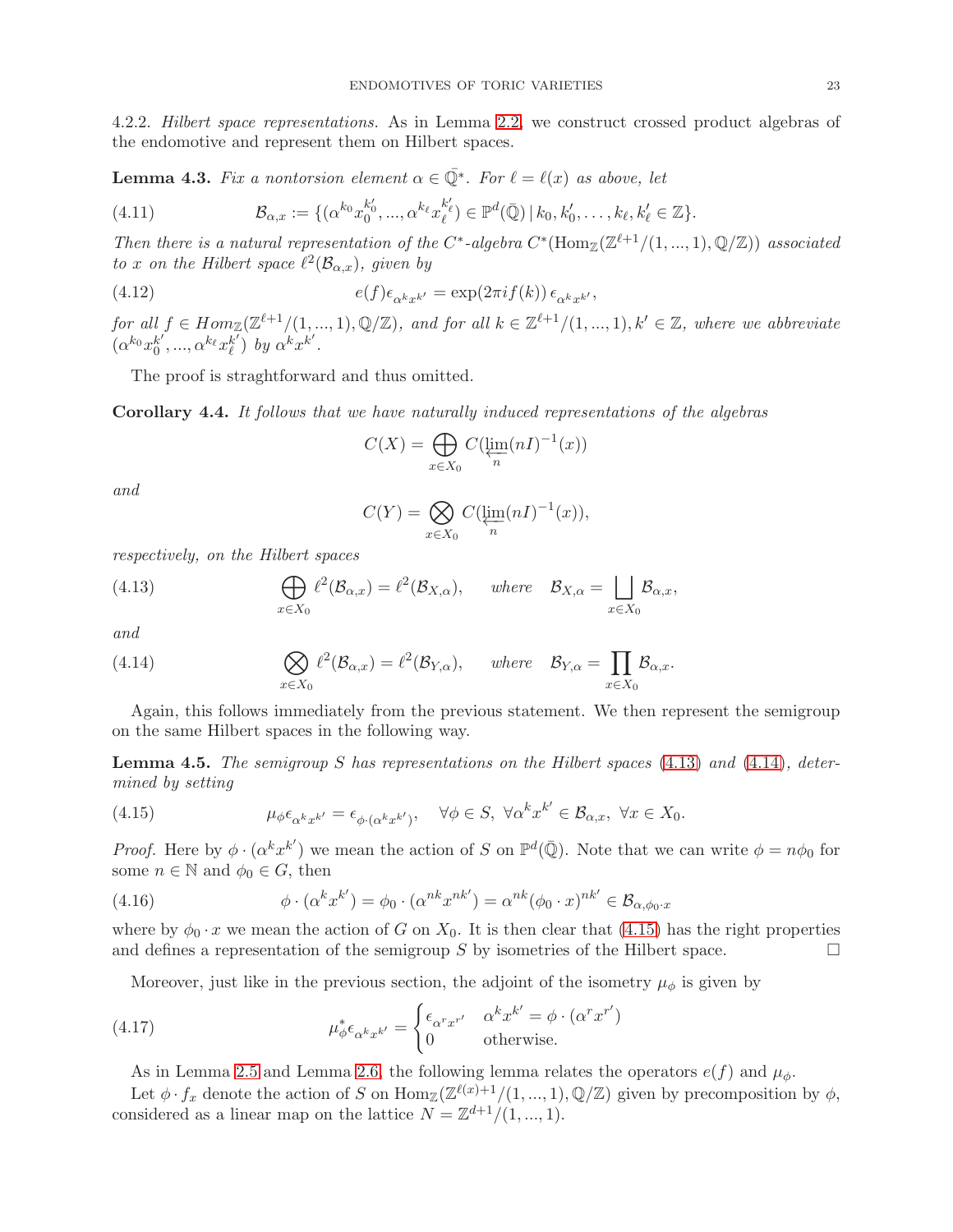<span id="page-23-7"></span>Lemma 4.6. We have the following identities

(4.18) 
$$
e(\phi \cdot f_x) = \mu_{\phi}^* e(f_x) \mu_{\phi}
$$

and

(4.19) 
$$
\mu_{\phi}e(f_x)\mu_{\phi}^* = \frac{1}{n} \sum_{\phi \cdot f = f_x} e(f)
$$

for all  $\phi \in S$ , and all  $f_x \in \text{Hom}_{\mathbb{Z}}(\mathbb{Z}^{\ell(x)+1}/(1,...,1), \mathbb{Q}/\mathbb{Z})$ , for all  $x \in X_0$ .

Proof. The proof is completely analogous to those of Lemma [2.2](#page-7-1) and Lemma [2.5](#page-8-0) and are therefore omitted. The action  $\phi \cdot f_x$  on  $\text{Hom}_{\mathbb{Z}}(\mathbb{Z}^{\ell(x)+1}/(1,...,1), \mathbb{Q}/\mathbb{Z})$  determines corresponding actions of S on

<span id="page-23-1"></span><span id="page-23-0"></span>
$$
\bigsqcup_{x \in X_0} \text{Hom}_{\mathbb{Z}}(\mathbb{Z}^{\ell(x)+1}/(1,...,1), \mathbb{Q}/\mathbb{Z})
$$

and

$$
\prod_{x \in X_0} \text{Hom}_{\mathbb{Z}}(\mathbb{Z}^{\ell(x)+1}/(1,...,1), \mathbb{Q}/\mathbb{Z}),
$$

respectively, satisfying the relations [\(4.18\)](#page-23-0), [\(4.19\)](#page-23-1), where  $\#\{f | \phi \cdot f = f_x\} = n$ .

We have crossed product algebras of the endomotive in the following form.

**Definition 4.7.** The additive endomotive associated to  $\mathbb{P}^d$  with the choice of a finite set  $X_0$  of  $\overline{\mathbb{Q}}$ -algebraic points is the crossed product algebra

<span id="page-23-2"></span>(4.20)  
\n
$$
\mathcal{A}_{X,X_0} := C(X) \rtimes_{\rho} S = (\bigoplus_{x \in X_0} C(\varprojlim_n (nI)^{-1}(x))) \rtimes_{\rho} S
$$
\n
$$
= (\bigoplus_{x \in X_0} C^*(\text{Hom}_{\mathbb{Z}}(\mathbb{Z}^{\ell(x)+1}/(1,...,1), \mathbb{Q}/\mathbb{Z}))) \rtimes_{\rho} S
$$

and the multiplicative endomotive

<span id="page-23-3"></span>(4.21) 
$$
\mathcal{A}_{Y,X_0} := C(Y) \rtimes_{\rho} S = (\otimes_{x \in X_0} C(\underleftarrow{\lim}_{n} (nI)^{-1}(x))) \rtimes_{\rho} S
$$

$$
= (\otimes_{x \in X_0} C^*(\text{Hom}_{\mathbb{Z}}(\mathbb{Z}^{\ell(x)+1}/(1,...,1), \mathbb{Q}/\mathbb{Z}))) \rtimes_{\rho} S.
$$

4.2.3. Time evolution, Hamiltonian, and height function. We construct time evolutions on the endomotives [\(4.20\)](#page-23-2) and [\(4.21\)](#page-23-3) using the same general technique that we described in the previous section. We need a preliminary lemma on the behavior of the logarithm height function under the action of the semigroup S.

<span id="page-23-4"></span>**Lemma 4.8.** The logarithm height function h on  $\mathbb{P}^d(\bar{\mathbb{Q}})$  satisfies

(4.22) 
$$
h(\phi x) = nh(x), \quad \forall \phi = n\phi_0 \in S, \ \phi_0 \in G.
$$

*Proof.* This is clear since  $\phi = n\phi_0$  acts on  $\mathbb{P}^d(\overline{\mathbb{Q}})$  by permuting the homogeneous coordinates according to  $\phi_0$  and then raising them to *n*-th power.

We then obtain the following construction of a time evolution on the endomotives.

<span id="page-23-5"></span>**Lemma 4.9.** Let h be the logarithm height functions on  $\mathbb{P}^d$ . For all  $t \in \mathbb{R}$ , setting

(4.23)  $\sigma_t(\mu_{\phi}) = n^{it}\mu_{\phi}, \quad \forall \phi = n\phi_0 \in S \text{ with } \phi_0 \in G, \quad \text{and } \quad \sigma_t(e(f_x)) = e(f_x)$ for all

<span id="page-23-6"></span>
$$
f_x \in \bigsqcup_{x \in X_0} \text{Hom}_{\mathbb{Z}}(\mathbb{Z}^{\ell(x)+1}/(1,...,1), \mathbb{Q}/\mathbb{Z}),
$$

determines time evolutions on the algebras  $A_{X,X_0}$  and  $A_{Y,X_0}$  of [\(4.20\)](#page-23-2) and [\(4.21\)](#page-23-3). The Hamiltonians implementing these time evolutions in the representations of  $A_{X,X_0}$  and  $A_{Y,X_0}$  on the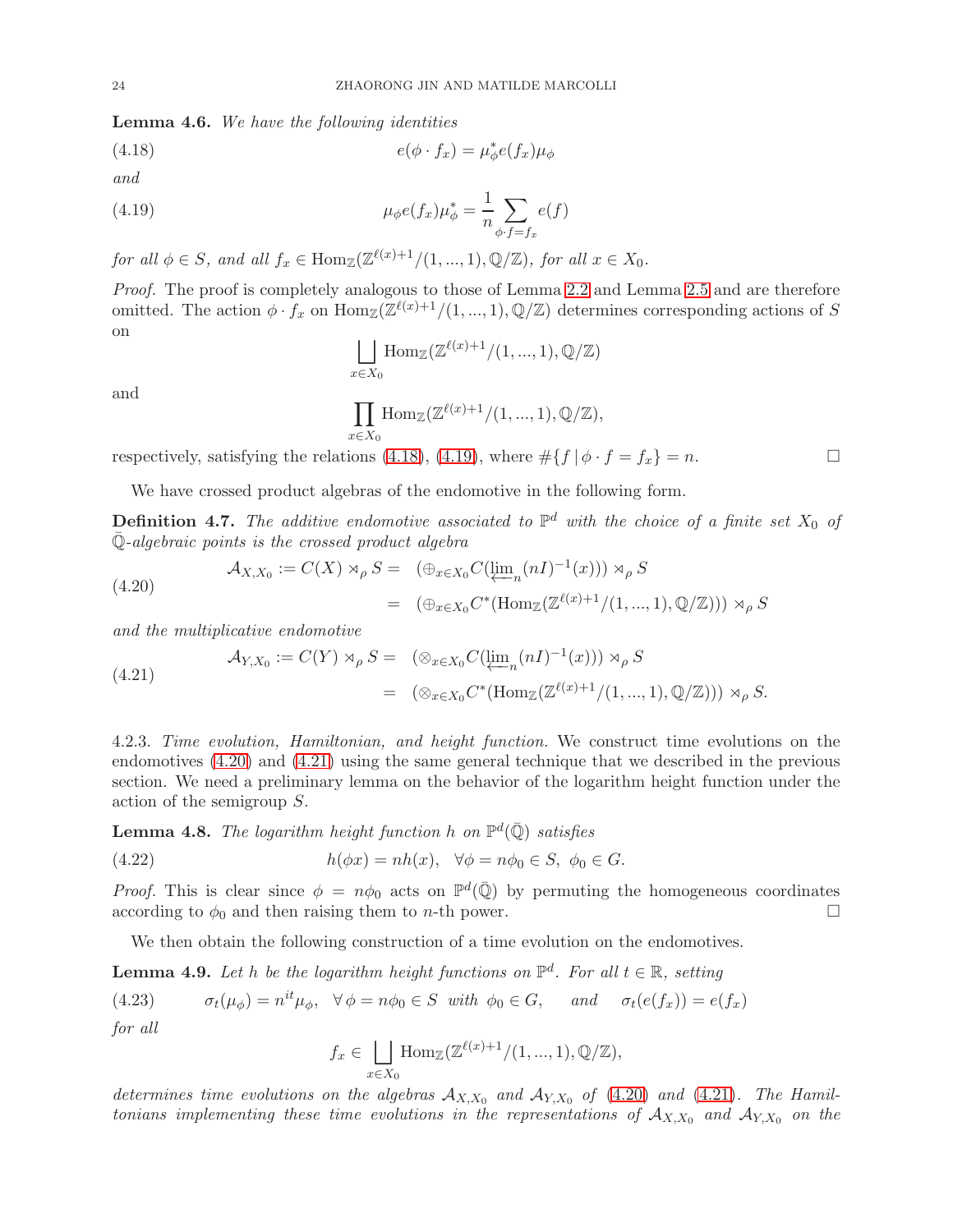respective Hilbert spaces  $\ell^2(\mathcal{B}_{X,\alpha})$  and  $\ell^2(\mathcal{B}_{Y,\alpha})$  are determined in both cases by the assignment, for  $\alpha^k x^{k'} \in \mathcal{B}_{\alpha,x},$ 

<span id="page-24-0"></span>(4.24) 
$$
H\epsilon_{\alpha^k x^{k'}} = \log(h(\alpha^k x^{k'})) \epsilon_{\alpha^k x^{k'}}.
$$

Proof. By Lemma [4.8](#page-23-4) we see that the logarithmic height function satisfies the condition required for Proposition [2.8,](#page-10-1) hence the operator  $H$  defines as in  $(4.24)$  is indeed the Hamiltonian of the time evolution, when extended to an operator on the direct sum, respectively the tensor product, of the spaces  $\ell^2(\mathcal{B}_{\alpha,x})$ , for  $x \in X_0$ .

4.2.4. Partition function and a logarithmic height zeta function. We obtain the height zeta function of (multi)-sets  $\mathcal{B}_{X,\alpha}$  and  $\mathcal{B}_{Y,\alpha}$  of algebraic points in  $\mathbb{P}^d(\overline{\mathbb{Q}})$  as the partition function of the quantum statistical mechanical system.

**Lemma 4.10.** The partition function of the quantum statistical mechanical system  $(A_{X,X_0}, \sigma_t)$ , represented on the Hilbert space  $\ell^2(\mathcal{B}_{X,\alpha})$  is a zeta function of the form

(4.25) 
$$
Z_{X,X_0,\alpha}(\beta) = \sum_{x \in \mathcal{B}_{X,\alpha}} h(x)^{-\beta}.
$$

The multiplicative case is analogous.

Proof. This follows directly from Lemma [4.9,](#page-23-5) and the Hamiltonian [\(4.24\)](#page-24-0) that the partition function of the system is given by

(4.26) 
$$
Z_{X,X_0,\alpha}(\beta) = \text{Tr}(e^{-sH}) = \sum_{x \in \mathcal{B}_{X,\alpha}} h(x)^{-\beta},
$$

which is a logarithmic height zeta function of the (multi)-set  $\mathcal{B}_{X,\alpha}$  of algebraic points in  $\mathbb{P}^d(\overline{\mathbb{Q}})$ .  $\Box$ 

4.2.5. Convergence. One knows that the exponential height zeta function converges for all  $\Re(\beta)$ a, for some sufficiently large  $a > 0$ . For a zeta function based on the logarithmic height to have similar convergence properties, one needs the size of the points with a given height bound inside the sampling set  $\mathcal{B}_{X,\alpha}$  to be growing with only at most logarithmic speed rather than polynomially.

Lemma [4.8,](#page-23-4) with the scaling property [\(4.22\)](#page-23-6) of the height function, together with the construction of the sets  $\mathcal{B}_{X,\alpha}$  and  $\mathcal{B}_{Y,\alpha}$ , and the action of the semigroup on it as in [\(4.15\)](#page-22-2), show that this is indeed the case.

4.2.6. Height and degree bounds. Lemma 3.3 implies that for any  $a, b \in \mathbb{R}^+$  we can use

$$
X_0 = \{ x \in \mathbb{P}^d(\overline{\mathbb{Q}}) | h(x) \le a, [\mathbb{Q}(x) : \mathbb{Q}] \le b \}
$$

as the starting point of the construction since  $G$  acts on it. In this case the endomotive system carries some of the arithmetic information on the  $\overline{Q}$ -algebraic points in the projective space with bounded height and degree.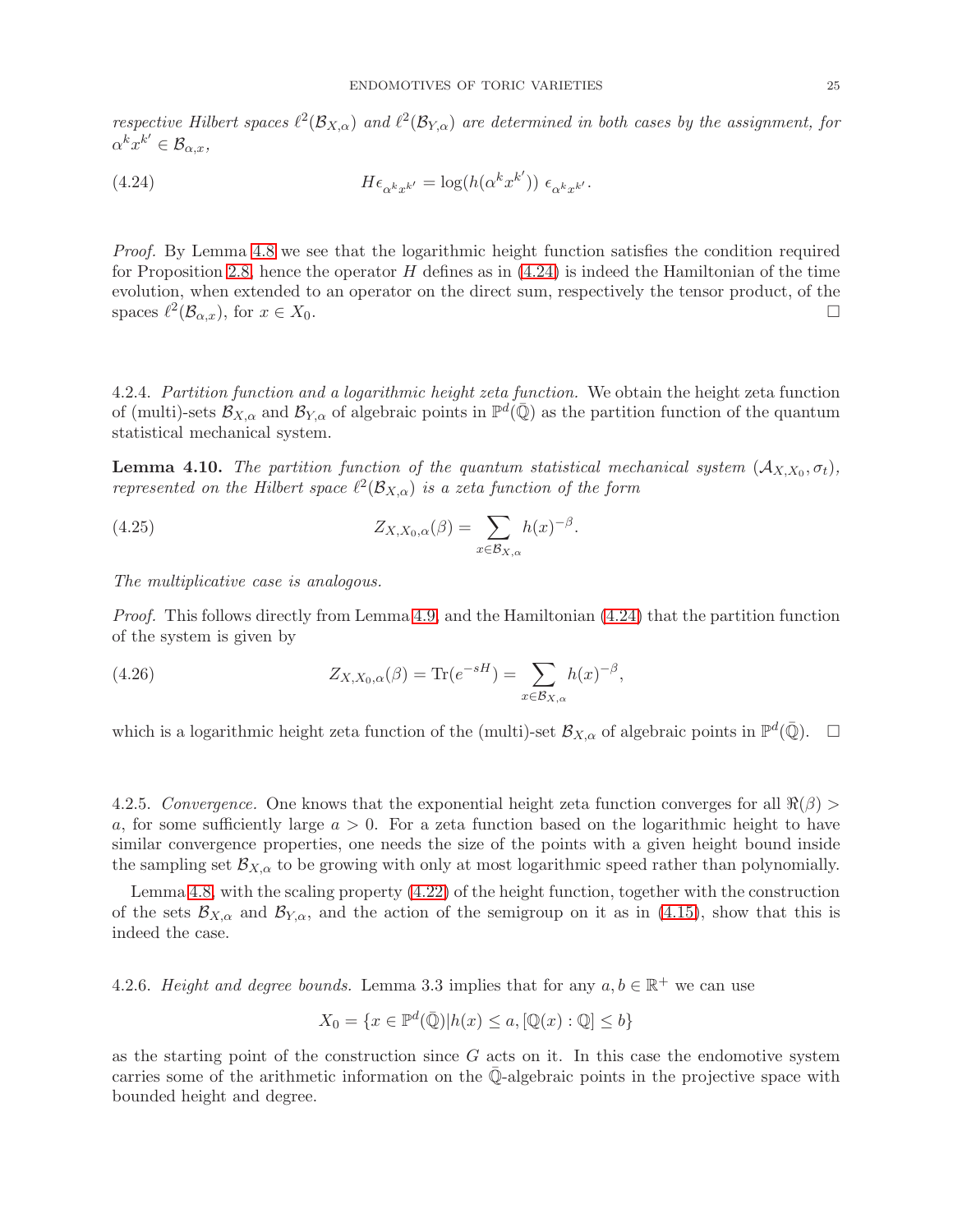<span id="page-25-0"></span>4.3. Endomotives of affine spaces. We modify the construction given above for projective spaces, to obtain endomotives associated to the affine spaces  $\mathbb{A}^d$ , with similar properties.

Note that as a toric variety  $\mathbb{A}^d$  is given by the fan spanned by the canonical basis vectors  $e_1, ..., e_d$ in  $N = \mathbb{Z}^d$ , and it is easy to see that the group G is given by permutations of cartesian coordinates in the affine space.

As in Section [4.2,](#page-20-0) we start with a G-invariant finite subset  $X_0$  of  $\mathbb{A}^d(\overline{\mathbb{Q}})$ . Here we need the additional assumption that for each  $x \in X_0$ , each coordinate of x is a non-torsion element of  $\overline{\mathbb{Q}}^*$ . Then, we use the same preimage projective limit construction. The main difference is that now we are not working with homogeneous coordinates anymore, so that each point has a unique d-tuple coordinate corresponding to it, which simplifies the construction. The analog of Lemma [4.2](#page-21-0) now takes the following form.

**Lemma 4.11.** In the case of the affine space  $\mathbb{A}^d$ , the algebra  $C(\underleftarrow{\lim}_{n}(nI)^{-1}(x))$  is isomorphic to  $C^*(\text{Hom }(\mathbb{Z}^d, \mathbb{Z}^d))$ , where  $\ell = \ell(\infty)$  is the number of nonzero escapingtos of  $x = (x - x)$ .  $C^*(\text{Hom}_{\mathbb{Z}}(\mathbb{Z}^{\ell},\mathbb{Q}/\mathbb{Z}))$ , where  $\ell = \ell(x)$  is the number of nonzero coordinates of  $x = (x_1, ..., x_d)$ .

*Proof.* The only difference, with respect to the analogous statement for  $\mathbb{P}^d$ , is that now we do not need to quotient the lattices by  $(1, \ldots, 1)$ . This, the commutative diagram  $(4.7)$  now becomes

(4.27)  
\n
$$
(n_1 n_2 I)^{-1}(x) \xrightarrow{n_2 I} (n_1 I)^{-1}(x)
$$
\n
$$
\downarrow
$$
\n
$$
(\mathbb{Z}/n_1 n_2 \mathbb{Z})^{\ell} \xrightarrow{n_2} (\mathbb{Z}/n_1 \mathbb{Z})^{\ell}.
$$

The rest of the proof follows exactly as in Lemma [4.2.](#page-21-0)  $\Box$ 

4.3.1. The endomotive algebra. The additive endomotive associated to  $\mathbb{A}^d$  with the choice of a finite set  $X_0$  of Q-algebraic points is the crossed product algebra

(4.28) 
$$
(\bigoplus_{x \in X_0} C^*(\text{Hom}_{\mathbb{Z}}(\mathbb{Z}^{\ell(x)}, \mathbb{Q}/\mathbb{Z}))) \rtimes_{\rho} S
$$

and the multiplicative endomotive

(4.29) 
$$
(\otimes_{x \in X_0} C^*(\text{Hom}_{\mathbb{Z}}(\mathbb{Z}^{\ell(x)}, \mathbb{Q}/\mathbb{Z}))) \rtimes_{\rho} S.
$$

4.3.2. The representation. The main difference, with respect to the analogous construction for projective spaces, appears in the Hilbert space we represent the algebra on.

Lemma 4.12. Consider the set

(4.30) 
$$
\mathcal{B}_x = \{ (x_1^{k_1}, ..., x_\ell^{k_\ell}) \in \mathbb{A}^d(\bar{\mathbb{Q}}) \, | \, k_1, ..., k_\ell \in \mathbb{Z} \}.
$$

Then there is a natural representation of the C<sup>\*</sup>-algebra  $C^*(\text{Hom}_{\mathbb{Z}}(\mathbb{Z}^{\ell},\mathbb{Q}/\mathbb{Z}))$ , with  $\ell = \ell(x)$ , for a point  $x \in X_0$ , on the Hilbert space  $\ell^2(\mathcal{B}_x)$ , given by

(4.31) 
$$
e(f)\epsilon_{x^k} = \exp(2\pi i f(k))\epsilon_{x^k}, \quad \forall f \in \text{Hom}_{\mathbb{Z}}(\mathbb{Z}^{\ell(x)}, \mathbb{Q}/\mathbb{Z}), \text{ and } \forall k \in \mathbb{Z}^{\ell(x)},
$$

where we abbreviate  $(x_1^{k_1},...,x_\ell^{k_\ell})$  with the notation  $x^k$ .

The proof is again straghtforward and thus ommited. Note that since each  $x_j$  is non-torsion,  $\mathcal{B}_x$ naturally identifies with  $\mathbb{Z}^{\ell}$ . Also note that, in this affine case, we do not need to introduce a new parameter  $\alpha$  to define the representation.

The representation of S on the Hilbert spaces  $\ell^2(\mathcal{B}_X)$  and  $\ell^2(\mathcal{B}_Y)$  where

$$
\mathcal{B}_X = \bigsqcup_{x \in X_0} \mathcal{B}_x \quad \text{and} \quad \mathcal{B}_Y = \prod_{x \in X_0} \mathcal{B}_x
$$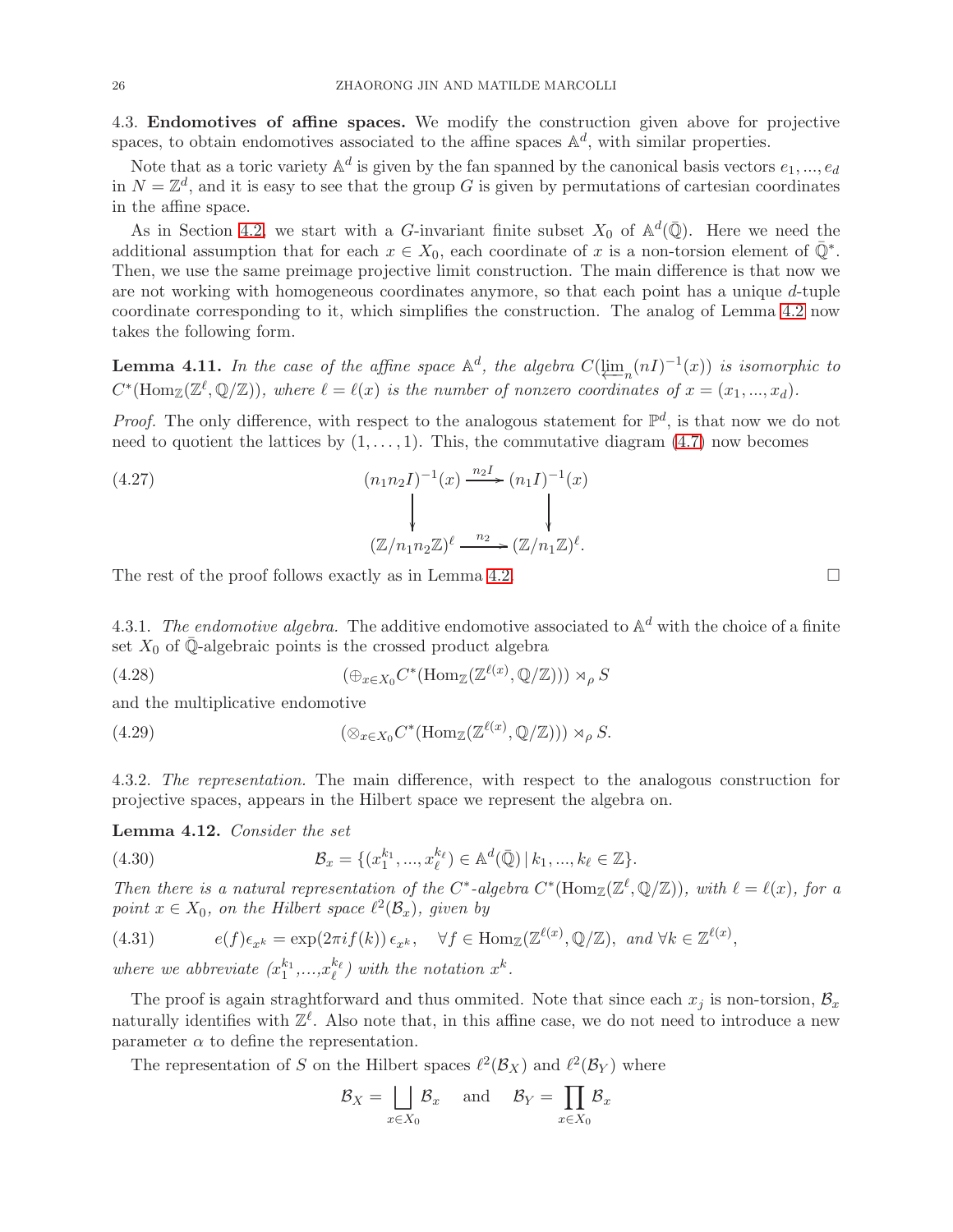is the same as before, given by the action of S on  $\mathcal{B}_X$  and  $\mathcal{B}_Y$ , and with the adjoints given by partial inverses.

Lemma [4.6](#page-23-7) relating these operators also holds. This allows us to define the endomotive as the semigroup crossed product in the usual way, with the same time evolution and Hamitonian as in Section [4.2](#page-20-0) (note that Lemma [4.8](#page-23-4) also holds in the affine case).

4.3.3. A logarithmic height zeta function. The partition function of this system is then given by a logarithmic height zeta function on  $\mathcal{B}_X$  or  $\mathcal{B}_Y$  of the form

<span id="page-26-0"></span>(4.32) 
$$
Z(\beta) = \sum_{x \in \mathcal{B}_X} h(x)^{-\beta}.
$$

### 5. Gibbs states

We consider here again the general construction of endomotives of abstract toric varieties de-scribed in Section [2.](#page-4-0) Thus, we consider  $C^*$ -dynamical systems  $(\mathcal{A}_{X,\Sigma}, \sigma_t)$  and  $(\mathcal{A}_{Y,\Sigma}, \sigma_t)$  as above, with the time evolution and covariant representations constructed as in Proposition [2.8.](#page-10-1)

**Lemma 5.1.** Let  $g : S \to \mathbb{R}_+^*$  be a semigroup homomorphism as in Proposition [2.8,](#page-10-1) with functions  $h_k$  as in [\(2.38\)](#page-10-5). Suppose that there is a  $\beta_q > 0$  such that for all  $\Re(\beta) > \beta_q$  the zeta function

(5.1) 
$$
Z_g(\beta) = \sum_{\phi \in S} g(\phi)^{-\beta} < \infty.
$$

Then there is a choice of  $h_k$  as in [\(2.38\)](#page-10-5) such that the zeta function

<span id="page-26-2"></span>(5.2) 
$$
Z_k(\beta) = \sum_{f_k \in \text{Hom}_{\mathbb{Z}}(\sigma_k^{\perp} \cap M, \mathbb{Z})} h_k(f_k)^{-\beta} < \infty
$$

for all  $\Re(\beta) > \beta_c$ .

*Proof.* Let  $\mathcal{F}_{k,S} \subset \text{Hom}_{\mathbb{Z}}(\sigma_k^{\perp} \cap M,\mathbb{Z})$  be a fundamental domain for the action of the semigroup S. A function  $h_k$  as in Proposition [2.8](#page-10-1) is determined by assigning  $h_k$  on  $\mathcal{F}_{k,S}$  and by extending it using [\(2.38\)](#page-10-5). In particular, one can choose the function  $h_k$  so that, for  $\Re(\beta) > \beta_g$  the series

(5.3) 
$$
Z_{\mathcal{F}_{k,S}}(\beta) = \sum_{f \in \mathcal{F}_{k,S}} h_k(f)^{-\beta} < \infty.
$$

By [\(2.38\)](#page-10-5), the partition function [\(5.2\)](#page-26-2) factors as a product

<span id="page-26-3"></span>
$$
Z_k(\beta) = Z_g(\beta) Z_{\mathcal{F}_{k,S}}(\beta),
$$

hence the statement follows.

The previous statement can be reformulated as in Corollary [2.17,](#page-14-0) in the case where  $S = N \times G$ with  $G \subset \mathrm{Gl}_d(\mathbb{Z})$ .

<span id="page-26-1"></span>5.1. Polylogarithm-type functions on toric varieties. We now consider Gibbs states of the form

(5.4) 
$$
\varphi(a) = \frac{\text{Tr}(\pi(a) e^{-\beta H})}{\text{Tr}(e^{-\beta H})},
$$

in a given covariant representation  $(\pi, H)$  of a  $C^*$ -dynamical system  $(\mathcal{A}, \sigma_t)$ . These are well defined and satisfy the  $\text{KMS}_{\beta}$  condition whenever  $\text{Tr}(e^{-\beta H}) < \infty$ .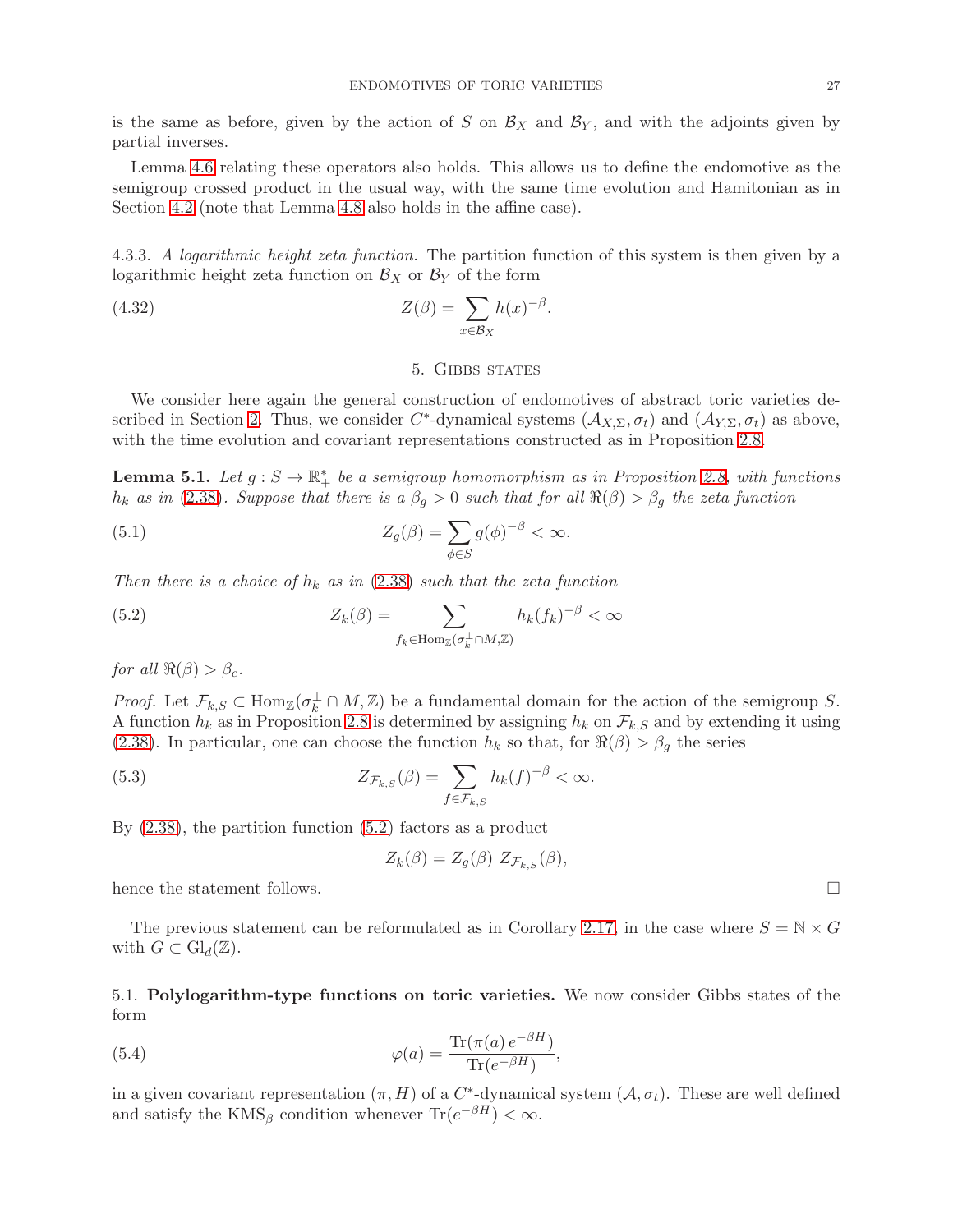In the case of the original Bost–Connes system, the Gibbs states [\(5.4\)](#page-26-3) are well defined for  $\beta > 1$ and they are values at roots of unity  $\zeta_r$ ,  $r \in \mathbb{Q}/\mathbb{Z}$ ,

$$
\varphi(e(r)) = \zeta(\beta)^{-1} \sum_{n \ge 1} \frac{\zeta_r^n}{n^{\beta}} = \zeta(\beta)^{-1} \text{Li}_{\beta}(\zeta_r)
$$

of the polylogarithm function

$$
\mathrm{Li}_s(z) = \sum_{n=1}^{\infty} \frac{z^n}{n^s},
$$

normalized by the Riemann zeta function. These states depend on the choice of an element  $\rho \in \mathbb{Z}^*$ viewed as a choice of an embedding of the abstract roots of unity  $\mathbb{Q}/\mathbb{Z}$  in  $\mathbb{C}$ , with  $\zeta_r = \rho(r)$ .

Gibbs states of endomotives of toric varieties provide an analog of polylogarithm functions on toric varieties, of the form

(5.5) 
$$
\varphi(e(\underline{r})) = \frac{1}{Z(s)} \sum_{k=1}^{m} \sum_{f_k \in \text{Hom}_{\mathbb{Z}}(\sigma_k^{\perp} \cap M, \mathbb{Z})} \exp(2\pi i f_k(r_k)) h_k(f_k)^{-\beta},
$$

normalized by the zeta function

<span id="page-27-15"></span>
$$
Z(s) = \sum_{k=1}^{m} \sum_{f_k \in \text{Hom}_{\mathbb{Z}}(\sigma_k^{\perp} \cap M, \mathbb{Z})} h_k(f)^{-\beta}.
$$

These are KMS<sub>β</sub> states for the system  $(\mathcal{A}_{X,\Sigma}, \sigma_t)$ . The case of  $\mathcal{A}_{Y,\Sigma}$  is similar. As in the case of the Bost–Connes system, we can change the KMS-state [\(5.5\)](#page-27-15) by precomposing with an automorphism of the dynamical system in  $\text{Hom}_{\mathbb{Z}}(\sigma_k^{\perp} \cap M, \hat{\mathbb{Z}}^*)$ , as in Lemma [2.10.](#page-11-4)

<span id="page-27-0"></span>Acknowledgments. This paper is based on the results of the first author's summer research project, supported by a Summer Undergraduate Research Fellowship at Caltech. The second author acknowledges support from NSF grants DMS-0901221, DMS-1007207, DMS-1201512, PHY-1205440.

#### <span id="page-27-1"></span>**REFERENCES**

- <span id="page-27-10"></span> $[1]$  V. Batyrev and Yu.I. Manin, *Sur le nombre des points rationnels de hauteur bornée des variétés algébriques*, Math. Ann., Vol.286 (1990) 27–43.
- <span id="page-27-13"></span>[2] V. Batyrev, Yu. Tschinkel, Height zeta functions of toric varieties, Journal of Mathematical Sciences, Vol.82 (1996) N.1, 3220–3239.
- <span id="page-27-14"></span><span id="page-27-12"></span>[3] V. Batyrev, Yu. Tschinkel, Manin's conjecture for toric varieties, J. Algebraic Geom. 7 (1998), no. 1, 15–53.
- [4] E. Bombieri, W. Gubler, Heights in diophantine geometry, New Mathematical Monographs: 4, Cambridge University Press, 2006.
- <span id="page-27-5"></span><span id="page-27-3"></span>[5] J. Borger, Lambda-rings and the field with one element, [arXiv:0906.3146.](http://arxiv.org/abs/0906.3146)
- [6] J.B. Bost, A. Connes, Hecke algebras, type III factors and phase transitions with spontaneous symmetry breaking in number theory, Selecta Math. (N.S.) 1 (1995), no. 3, 411–457.
- <span id="page-27-11"></span>[7] A. Chambert-Loir, Lectures on height zeta functions: at the confluence of algebraic geometry, algebraic number theory, and analysis, in "Algebraic and analytic aspects of zeta functions and L-functions", 17–49, MSJ Mem., 21, Math. Soc. Japan, 2010.
- <span id="page-27-2"></span>[8] A. Connes, C. Consani, M. Marcolli, Noncommutative geometry and motives: the thermodynamics of endomotives, Adv. Math. 214 (2007), no. 2, 761–831.
- <span id="page-27-9"></span><span id="page-27-6"></span>[9] A. Connes, C. Consani, M. Marcolli, Fun with F1, J. Number Theory 129 (2009), no. 6, 1532–1561.
- [10] A. Connes, M. Marcolli, Quantum Statistical Mechanics of Q-lattices, in "Frontiers in number theory, physics, and geometry. I", 269–347, Springer, 2006.
- <span id="page-27-7"></span><span id="page-27-4"></span>[11] G. Cornelissen, M. Marcolli, Quantum Statistical Mechanics, L-series and Anabelian Geometry, [arXiv:1009.0736](http://arxiv.org/abs/1009.0736)
- <span id="page-27-8"></span>[12] D.A. Cox, J.B. Little, H.K. Schenck, Toric varieties, American Mathematical Society, 2011.
- [13] W. Fulton, Introduction to toric varieties, Annals of Mathematics Studies, 131. Princeton University Press, 1993.